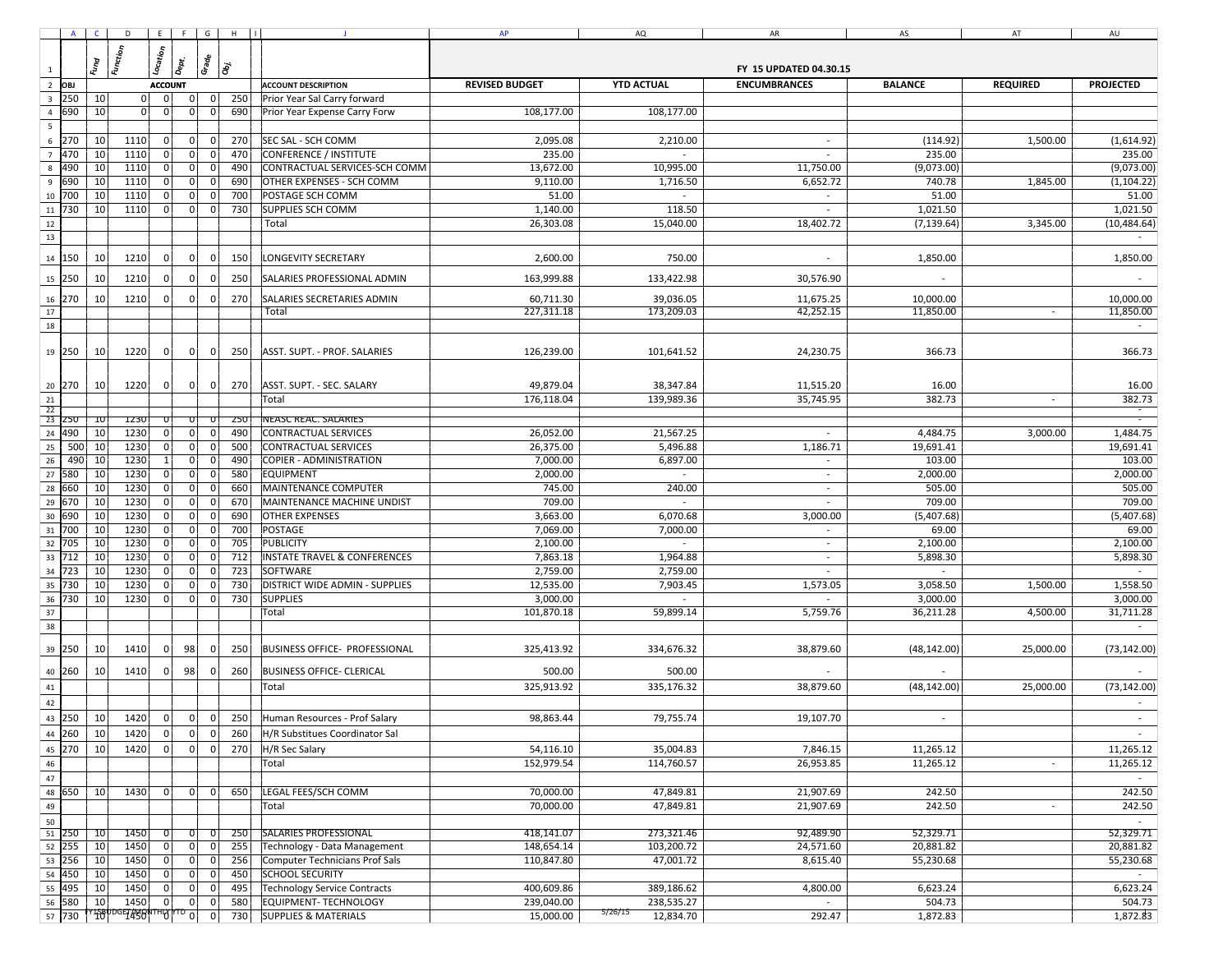|                |            |                 |           |             |                                            | ACDEFGHI              | $\mathbf{J}$                         | AP           | AQ                       | AR                       | AS          | AT        | AU           |
|----------------|------------|-----------------|-----------|-------------|--------------------------------------------|-----------------------|--------------------------------------|--------------|--------------------------|--------------------------|-------------|-----------|--------------|
|                |            |                 |           |             |                                            |                       |                                      |              |                          |                          |             |           |              |
|                |            |                 |           |             |                                            |                       |                                      |              |                          |                          |             |           |              |
| $\mathbf{1}$   |            |                 |           |             |                                            |                       |                                      |              |                          |                          |             |           |              |
| $\overline{2}$ |            |                 |           |             |                                            |                       |                                      |              |                          |                          |             |           |              |
| 58             |            |                 |           |             |                                            |                       | Total                                | 1,332,292.87 | 1,064,080.49             | 130,769.37               | 137,443.01  |           | 137,443.01   |
| 59<br>60       | 125        | $\overline{10}$ | 2110      |             | 0                                          | 125                   | <b>CURRICULUM DEVELOP/ENRICHMENT</b> | 66.567.00    | 59,322.27                | $\sim$                   | 7,244.73    |           | 7,244.73     |
| 61             | 150        | 10              | 2110      | $\mathbf 0$ | 0                                          | 150<br> 0             | <b>LONGEVITY SECRETARY</b>           | 650.00       | $\sim$                   |                          | 650.00      |           | 650.00       |
| 62             | 250        | 10              | 2110      | $\Omega$    | 0                                          | 0 I<br>250            | PROF. SALARIES CURR. DIRECTORS       | 1,014,344.83 | 722,290.58               | 142,363.69               | 149,690.56  |           | 149,690.56   |
| 63             | 270        | 10              | 2110      | 0           | 0                                          | 270<br>0              | SALARIES SECRETARIES SUPERVIS        | 38,380.56    | 42,916.90                |                          | (4,536.34)  | 11,325.00 | (15,861.34)  |
| 64             | 540        | 10              | 2110      | $\Omega$    | 0                                          | $\mathbf 0$<br>540    | COURSE REIMBURSEMENT ADMIN           | 5,000.00     | 6,774.98                 | $\sim$                   | (1,774.98)  | 1,400.00  | (3, 174.98)  |
| 65             | 580        | 10              | 2110      | $\mathbf 0$ | 0                                          | $\mathbf 0$<br>580    | <b>EQUIPMENT</b>                     | 1,200.00     | $\sim$                   | $\sim$                   | 1,200.00    |           | 1,200.00     |
| 66             | 660        | 10              | 2110      | $\Omega$    | 0                                          | 660<br>0              | MAINTENANCE COMPUTER                 | 1,000.00     | 1,000.00                 | $\sim$                   | $\sim$      |           | $\sim$       |
| 67             | 670        | 10              | 2110      |             | 0 <br>$\Omega$                             | 670                   | MAINTENANCE MACHINE                  | 150.00       | $\sim$                   | $\sim$                   | 150.00      |           | 150.00       |
| 68             | 700        | 10              | 2110      |             | 0                                          | 700                   | POSTAGE SUPERVISION                  | 300.00       | $\sim$                   | $\sim$                   | 300.00      |           | 300.00       |
| 69             | 719        | 10              | 2110      |             | 0                                          | 719                   | ACHIEVEMENT/DIAGNOSTIC TESTING       |              |                          | $\overline{\phantom{a}}$ |             |           |              |
| 70             | 723        | 10              | 2110      |             | 0 <br>$\Omega$                             | 723                   | SOFTWARE                             | 7,600.00     | 7,350.00                 | $\sim$                   | 250.00      |           | 250.00       |
| 71             | 727        | 10              | 2110      |             | 0                                          | 727                   | <b>STAFF DEVELOPMENT</b>             | 20,338.00    | 9,038.00                 |                          | 11,300.00   | 2,500.00  | 8,800.00     |
| 72             | 730        | 10              | 2110      |             | 0                                          | 730                   | <b>SUPPLIES - CURR COORDS</b>        | 1,800.00     |                          | $\overline{\phantom{a}}$ | 1,800.00    | 1,000.00  | 800.00       |
| 73             | 730        | 10              | 2110      |             | 73                                         | 730                   | <b>STAFF DEVELOPMENT MATERIALS</b>   | 5,000.00     | 432.05                   |                          | 4,567.95    | 500.00    | 4,067.95     |
| 74             | 750        | 10              | 2110      |             | 0                                          | 750<br>$\mathbf 0$    | <b>INSTATE TRAVEL CURR COORDS</b>    | 1,500.00     |                          |                          | 1,500.00    |           | 1,500.00     |
| 75             | 250        | 76              | 2110      |             | $\overline{0}$                             | 250                   | <b>SALARIES SUPERVISION</b>          | 166,387.67   | 136,974.56               | 29,161.35                | 251.76      |           | 251.76       |
|                | 76 250     | 76              | 2110      | 0           | 65                                         | 250<br>0              | <b>PROF SAL CHET CHAIR</b>           | 288,496.09   | 286,268.49               | 73,276.35                | (71,048.75) |           | (71, 048.75) |
| 77             | 270        | 76              | 2110      | $\mathbf 0$ | 0                                          | 270<br>$\overline{0}$ | SALARIES SECRETARIES SUPERVISI       | 53,040.00    | 41,622.84                | $\sim$                   | 11,417.16   | 9,850.00  | 1,567.16     |
| 78             | 450        | 76              | 2110      |             | 0 <br>$\Omega$                             | 450                   | <b>COMPUTER EQUIPMENT</b>            | 2,716.00     | 1,521.24                 | 974.00                   | 220.76      |           | 220.76       |
| 79             | 465        | 76              | 2110      |             | $\overline{0}$<br>$\Omega$                 | 465                   | <b>COMPUTER SUPPLIES</b>             |              |                          |                          |             |           | $\sim$       |
| 80             | 500        | 76              | 2110      |             | 0 <br>$\Omega$                             | 500                   | <b>COPIER - SPED</b>                 | 16,676.13    | 4,147.11                 | 2,857.32                 | 9,671.70    |           | 9,671.70     |
| 81             | 560        | 76              | 2110      |             | 0                                          | 560                   | <b>DUES</b>                          | 1,000.00     |                          | $\sim$                   | 1,000.00    |           | 1,000.00     |
| 82             | 650        | 76              | 2110      |             | $\overline{0}$                             | 650                   | <b>LEGAL FEES/LITIGATION</b>         | 10,000.00    | 18,089.99                |                          | (8,089.99)  |           | (8,089.99)   |
| 83             | 660        | 76              | 2110      |             | 0                                          | 660                   | <b>MAINTENANCE COMPUTER</b>          | 200.00       | 200.00                   | $\sim$                   | $\sim$      |           |              |
| 84             | 670        | 76              | 2110      |             | 0                                          | 670                   | <b>MAINTENANCE MACHINE</b>           | 400.00       | $\overline{\phantom{a}}$ |                          | 400.00      |           | 400.00       |
| 85             | 693        | 76              | 2110      |             | 0                                          | 693<br>$\Omega$       | PARENT ADVISORY COUNCIL              | 421.00       | $\overline{\phantom{a}}$ | $\overline{\phantom{a}}$ | 421.00      |           | 421.00       |
| 86             | 700        | 76              | 2110      |             | 0                                          | 700                   | <b>POSTAGE</b>                       | 10,000.00    | 10,000.00                |                          |             | 2,500.00  | (2,500.00)   |
| 87             | 710        | 76              | 2110      |             | 0                                          | 710<br>$\Omega$       | PRINTING                             | 1,000.00     |                          | $\sim$                   | 1,000.00    |           | 1,000.00     |
| 88             | 730        | 76              | 2110      |             | $\overline{0}$                             | 730                   | <b>SUPPLIES SUPERVISION</b>          | 1,000.00     | $\sim$                   |                          | 1,000.00    | 300.00    | 700.00       |
| 89             | 740        | 76              | 2110      |             | 0                                          | 740<br>0              | <b>TELEPHONE</b>                     | 3,500.00     |                          | $\overline{\phantom{a}}$ | 3,500.00    |           | 3,500.00     |
| 90             | 750        | 76              | 2110      |             | 0                                          | 750<br>0              | <b>TRAVEL IN STATE</b>               | 10,000.00    | 4,115.14                 |                          | 5,884.86    | 7,500.00  | (1,615.14)   |
| $91\,$         |            |                 |           |             |                                            |                       | Total                                | 1,728,667.28 | 1,352,064.15             | 248,632.71               | 127,970.42  | 36,875.00 | 91,095.42    |
| 92             |            |                 |           |             |                                            |                       |                                      |              |                          |                          |             |           |              |
|                | 93 130     | - 10            | 2120      |             | 01                                         | 130<br>0              | Department Heads Summer Sals         |              |                          |                          |             |           |              |
| 94             | 250        | 10              | 2120      |             | 28                                         | 250<br>0              | DEPT HEAD- FOREIGN LANG.             |              |                          |                          |             |           |              |
| 95             | 250        | 10              | 2120      | 0           | 34                                         | 250<br>0 I            | DEPT HEAD - HEALTH/P.E.              |              |                          |                          |             |           | $\sim$       |
| 96             | 250        | 10              | 2120      | 0           | 58                                         | 250<br>0              | SALARIES PROFESSIONAL                |              |                          |                          |             |           |              |
| 97             |            |                 |           |             |                                            |                       | Total                                |              |                          |                          |             |           |              |
| 98             |            |                 |           |             |                                            |                       |                                      |              |                          |                          |             |           |              |
| 99             | 627        | 10              | 2210      | $\Omega$    | 0                                          | 627<br>$\mathbf 0$    | PRINCIPALS - CONFERENCES             | 1,377.00     | $\sim$                   | $\sim$                   | 1,377.00    |           | 1,377.00     |
|                | 100 670    | 10              | 2210      | 0           | 0                                          | 670<br>0              | MAINTENANCE EQUIPMENT                | 2,500.00     | $\sim$                   | $\overline{\phantom{a}}$ | 2,500.00    |           | 2,500.00     |
| 101            | 150        | 10              | 2210      | 11          | 0                                          | 3<br>150              | LONGEVITY SECRETARY HIGH SCHL        | 800.00       | 750.00                   | $\sim$                   | 50.00       |           | 50.00        |
|                | 102 250    | 10              | 2210      | 11          | 0 <br>3                                    | 250                   | PROF SAL HIGH SCHOOL PRINCIPAL       | 424,078.40   | 326,495.33               | 80,771.35                | 16,811.72   |           | 16,811.72    |
|                | 103 270    | 10              | 2210      | 11          | $\overline{0}$                             | 270<br>3              | SALARIES SECRETARIES HIGH SCHL       | 118,889.16   | 91,236.71                |                          | 27,652.45   | 25,000.00 | 2,652.45     |
|                | 104 465 10 |                 | $2210$ 11 |             | 0                                          | 465<br>$\vert$ 3      | COMPUTER SUPPLIES HIGH SCHOOL        | 2,000.00     | 2,000.00                 |                          |             |           |              |
|                | 105 470 10 |                 | 2210      | 11          | 0                                          | $\vert$ 3<br>470      | ADMIN INST/CONFERENCE CEEB           | 2,800.00     | 1,144.45                 | $\sim$                   | 1,655.55    |           | 1,655.55     |
|                | 106 560    | 10              | 2210      | 11          | 0 <br>3                                    | 560                   | <b>DUES HIGH SCHOOL</b>              | 15,980.00    | 7,239.00                 |                          | 8,741.00    |           | 8,741.00     |
|                | 107 580    | 10              | 2210      | 11          | 0                                          | 580<br>3              | <b>EQUIPMENT HIGH SCHOOL</b>         | 13,000.00    | 10,409.00                |                          | 2,591.00    |           | 2,591.00     |
|                | 108 625    | 10              | 2210      | 11          | 0                                          | 625                   | <b>HS GRADUATION</b>                 | 8,645.00     | 4,145.00                 | 4,499.00                 | 1.00        | 11,000.00 | (10,999.00)  |
|                | 109 660    | 10              | 2210 11   |             | 0                                          | 3<br>660              | MAINTENANCE COMPUTER CHS             | 2,064.35     | 1,884.80                 |                          | 179.55      |           | 179.55       |
|                | 110 700    | 10              | 2210      | 11          | $\overline{0}$                             | 700                   | POSTAGE HIGH SCHOOL                  | 10,208.00    | 9,267.11                 | 433.05                   | 507.84      |           | 507.84       |
|                | 111 710    | 10              | 2210      | 11          | 01<br>3                                    | 710                   | PRINTING HIGH SCHOOL                 | 8,500.00     | 8,440.64                 | $\sim$                   | 59.36       |           | 59.36        |
|                | 112 723    | 10              | 2210      | 11          | 0                                          | 723<br>-3             | SOFTWARE HIGH SCHOOL                 | 5,500.00     | 5,499.99                 | $\sim$                   | 0.01        |           | 0.01         |
|                | 113 730    | 10              | 2210 11   |             | 0 <br>-3                                   | 730                   | SUPPLIES HIGH SCHOOL                 | 9,585.06     | 7,076.15                 | 416.04                   | 2,092.87    |           | 2,092.87     |
|                | 114 750    | 10              | 2210      | 11          | $\overline{0}$<br>$\mathbf{a}$             | 750                   | TRAVEL IN STATE HIGH SCHOOL          | 300.00       | $\sim$                   | $\sim$                   | 300.00      |           | 300.00       |
|                | 115 150    | 10              | $2210$ 22 |             | 0                                          | 150<br>$\overline{2}$ | LONGEVITY SECRETARY MCCARTHY         | 1,400.00     | $\sim$                   | $\sim$                   | 1,400.00    |           | 1,400.00     |
|                | 116 250    | 10              | 2210      | 22          | 0                                          | 250<br>$\overline{2}$ | PROF SALARY MCCARTHY PRINCIPAL       | 207,804.60   | 167,963.23               | 39,753.15                | 88.22       |           | 88.22        |
|                | 117 270    | .10             |           |             | $2210$ $22$ $\text{V}$ 0<br>$\overline{2}$ | 270                   | SALARIES SECRETARIES MCCARTHY        | 64,153.92    | 51,282.16<br>5/26/15     | $\sim$                   | 12,871.76   | 13,500.00 | (628.24)     |
|                |            |                 |           |             |                                            |                       |                                      |              |                          |                          |             |           |              |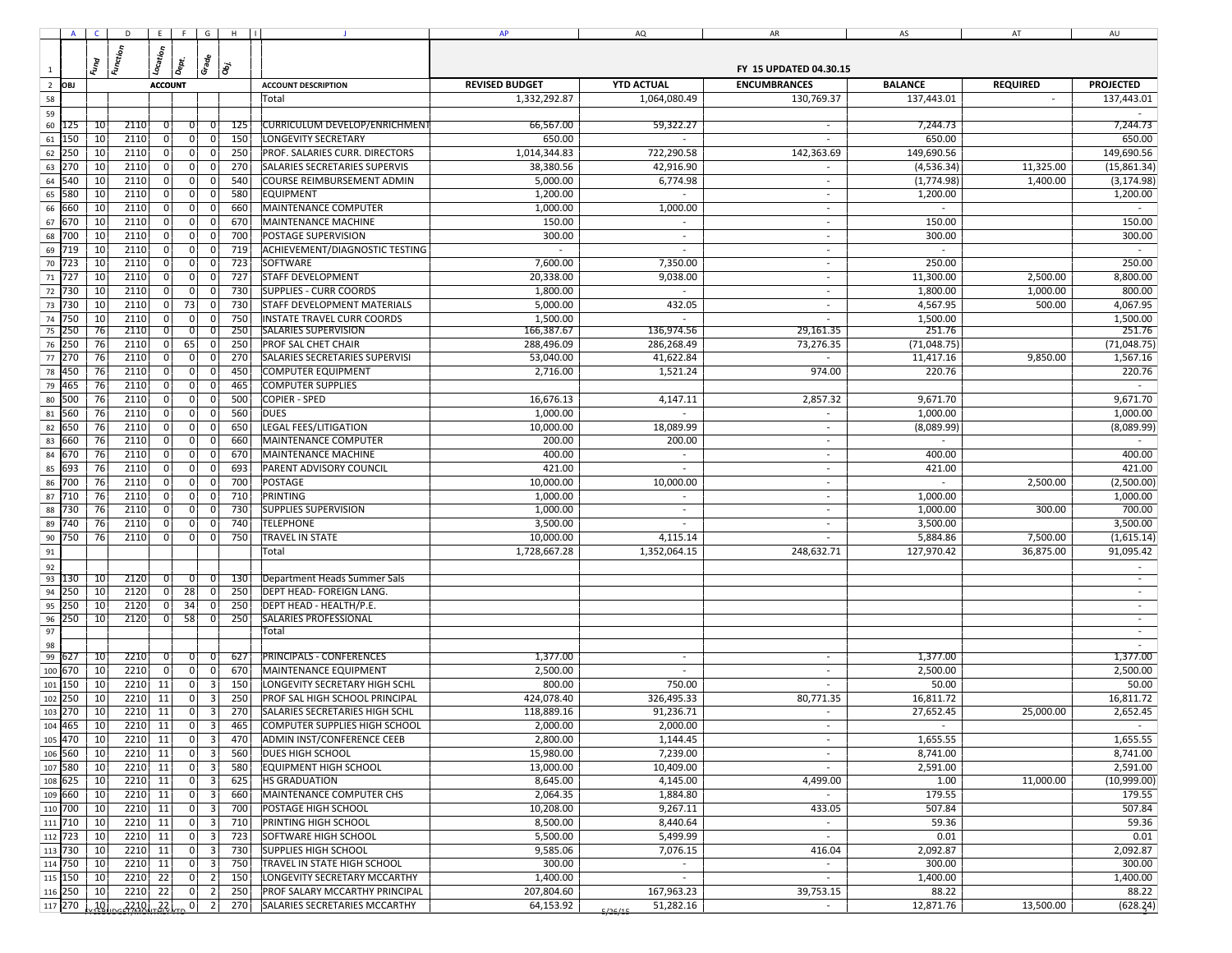|                    |     |    | $A$ $C$ $D$ $E$ $F$ $G$ $H$ $ I $ |     |                      |     | $\mathbf{J}$                        | AP           | AQ                       | AR                       | AS         | AT        | AU             |
|--------------------|-----|----|-----------------------------------|-----|----------------------|-----|-------------------------------------|--------------|--------------------------|--------------------------|------------|-----------|----------------|
|                    |     |    |                                   |     |                      |     |                                     |              |                          |                          |            |           |                |
|                    |     |    |                                   |     |                      |     |                                     |              |                          |                          |            |           |                |
| $\mathbf{1}$       |     |    |                                   |     |                      |     |                                     |              |                          |                          |            |           |                |
| $\overline{2}$     |     |    |                                   |     |                      |     |                                     |              |                          |                          |            |           |                |
| 118 465            |     | 10 | 2210                              | 22  | 0 <br>$\overline{2}$ | 465 | COMPUTER SUPPLIES MCCARTHY          | 2,500.00     | 2,319.05                 | $\sim$                   | 180.95     |           | 180.95         |
| 119 560            |     | 10 | 2210 22                           |     | 0 <br>$\vert$ 2      | 560 | <b>MCCARTHY DUES</b>                | 1,256.00     | 673.00                   | $\overline{\phantom{a}}$ | 583.00     |           | 583.00         |
| 120 700            |     | 10 | 2210                              | 22  | 0 <br>$\vert$ 2      | 700 | <b>POSTAGE MCCARTHY</b>             | 2,900.00     | 1,090.00                 | $\sim$                   | 1,810.00   |           | 1,810.00       |
| 121 710            |     | 10 | 2210                              | 22  | 0 <br>2              | 710 | <b>PRINTING MCCARTHY</b>            | 6,400.00     | 4,028.50                 | $\sim$                   | 2,371.50   |           | 2,371.50       |
| 122                | 730 | 10 | 2210                              | 22  | 0 <br>2              | 730 | <b>SUPPLIES MCCARTHY</b>            | 1,810.63     | 396.43                   | 159.20                   | 1,255.00   | 700.00    | 555.00         |
| 123 750            |     | 10 | 2210                              | 22  | 0 <br>$\overline{2}$ | 750 | TRAVEL IN STATE MCCARTHY            | 300.00       | $\sim$                   | $\sim$                   | 300.00     |           | 300.00         |
| 124 150            |     | 10 | 2210                              | 33  | 0 <br>2              | 150 | LONGEVITY SECRETARY PARKER          | 750.00       | 750.00                   | $\sim$                   | $\sim$     |           | $\sim$         |
| 125 250            |     | 10 | 2210                              | 33  | 0 <br>$\overline{2}$ | 250 | <b>PROF SAL/PARKER PRINCIPAL</b>    | 203,832.24   | 164,826.04               | 39,006.20                |            | 13,500.00 | (13,500.00)    |
| 126 270            |     | 10 | 2210                              | 33  | 0                    | 270 | <b>SALARIES SECRETARIES PARKER</b>  | 65,688.00    | 51,413.17                | $\sim$                   | 14,274.83  |           | 14,274.83      |
| 127 465            |     | 10 | 2210                              | 33  | 0                    | 465 | <b>COMPUTER SUPPLIES PARKER</b>     | 2,500.00     | 2,490.51                 | $\sim$                   | 9.49       |           | 9.49           |
| 128 560            |     | 10 | 2210                              | 33  | 0                    | 560 | <b>DUES PARKER</b>                  | 825.00       | 825.00                   |                          |            |           |                |
| 129 660            |     | 10 | 2210                              | 33  | 0                    | 660 | <b>COMPUTER MAINTENANCE PARKER</b>  | 1,300.00     | 537.94                   | 175.00                   | 587.06     |           | 587.06         |
| 130 700            |     | 10 | 2210                              | 33  | 0 <br>$\overline{2}$ | 700 | <b>POSTAGE PARKER</b>               | 3,900.00     | 3,886.40                 |                          | 13.60      |           | 13.60          |
|                    |     |    |                                   |     |                      |     |                                     |              |                          |                          |            |           |                |
| 131                | 710 | 10 | 2210                              | 33  | 0                    | 710 | <b>PRINTING PARKER</b>              | 5,300.00     | 3,567.76                 |                          | 1,732.24   |           | 1,732.24       |
| 132 723            |     | 10 | 2210                              | 33  | 0                    | 723 | <b>SOFTWARE PARKER</b>              | 2,700.00     | 1,249.13                 | 1,400.00                 | 50.87      |           | 50.87          |
| 133                | 730 | 10 | 2210                              | 33  | 0                    | 730 | <b>SUPPLIES PARKER</b>              | 3,516.80     | 2,731.14                 | 54.99                    | 730.67     |           | 730.67         |
| 134 750            |     | 10 | 2210                              | 33  | 0 <br>$\overline{2}$ | 750 | <b>TRAVEL IN STATE PARKER</b>       | 1,900.00     | 1,900.00                 |                          | $\sim$     |           |                |
| 135                | 250 | 10 | 2210                              | 44  | 0 <br>$\mathbf{1}$   | 250 | SALARIES PROFESSIONAL BYAM          | 96,666.82    | 75,922.98                | 18,076.90                | 2,666.94   |           | 2,666.94       |
| 136 270            |     | 10 | 2210                              | 44  | 0<br>$\mathbf{1}$    | 270 | SALARIES SECRETARIES BYAM           | 33,681.42    | 25,711.81                | $\sim$                   | 7,969.61   | 7,500.00  | 469.61         |
| 137                | 465 | 10 | 2210                              | 44  | 0 <br>$\mathbf{1}$   | 465 | <b>COMPUTER SUPPLIES BYAM</b>       | 800.00       | 687.65                   | $\sim$                   | 112.35     |           | 112.35         |
| 138 560            |     | 10 | 2210                              | 44  | 0<br>$\mathbf{1}$    | 560 | <b>DUES BYAM</b>                    | 650.00       | $\sim$                   | $\sim$                   | 650.00     |           | 650.00         |
| 139 660            |     | 10 | 2210                              | 44  | 0                    | 660 | <b>COMPUTER MAINTENANCE BYAM</b>    | 900.00       | 103.79                   | $\sim$                   | 796.21     |           | 796.21         |
| 140 700            |     | 10 | 2210                              | -44 | 0 l<br>$\mathbf{1}$  | 700 | <b>POSTAGE BYAM</b>                 | 1,500.00     | 400.00                   | $\sim$                   | 1,100.00   |           | 1,100.00       |
| 141                | 710 | 10 | 2210                              | 44  | 0 <br>-1             | 710 | PRINTING BYAM                       | 500.00       | $\sim$                   | $\sim$                   | 500.00     | 500.00    | $\sim$         |
| 142 723            |     | 10 | 2210                              | -44 | 0 <br>1              | 723 | <b>SOFTWARE BYAM</b>                | 2,000.00     | 324.00                   | $\overline{\phantom{a}}$ | 1,676.00   |           | 1,676.00       |
| 143                | 730 | 10 | 2210                              | 44  | 0 <br>$\mathbf{1}$   | 730 | <b>SUPPLIES BYAM</b>                | 700.00       | 377.92                   | $\sim$                   | 322.08     |           | 322.08         |
| 144 750            |     | 10 | 2210                              | 44  | 0 <br>1              | 750 | TRAVEL IN STATE BYAM                | 500.00       | $\sim$                   | $\overline{\phantom{a}}$ | 500.00     |           | 500.00         |
| 145 150            |     | 10 | 2210                              | 55  | 0 <br>1              | 150 | LONGEVITY SECRETARY CENTER          | 750.00       | 750.00                   | $\sim$                   | $\sim$     |           | $\sim$         |
| 146 250            |     | 10 | 2210                              | 55  | 0 <br>1              | 250 | SALARIES PROFESSIONAL CENTER        | 102,960.00   | 83,160.00                | 19,800.00                | $\sim$     |           | $\sim$         |
| 147                | 270 | 10 | 2210                              | 55  | 0 <br>1              | 270 | SALARIES SECRETARIES CENTER         | 33,681.42    | 25,501.48                | $\sim$                   | 8,179.94   | 7,500.00  | 679.94         |
| 148 465            |     | 10 | 2210 55                           |     | 0 <br>1              | 465 | <b>COMPUTER SUPPLIES - CENTER</b>   | 1,000.00     | 679.80                   | $\sim$                   | 320.20     |           | 320.20         |
| 149 560            |     | 10 | 2210                              | 55  | 0 <br>1              | 560 | <b>DUES CENTER</b>                  | 619.00       | 619.00                   | $\sim$                   | $\sim$     |           | $\sim$         |
| 150 660            |     | 10 | 2210                              | 55  | 0 <br>$\mathbf{1}$   | 660 | MAINTENANCE COMPUTER CENTER         | 1,100.00     | 189.35                   | $\sim$                   | 910.65     |           | 910.65         |
| 151                | 700 | 10 | 2210                              | 55  | 0                    | 700 | <b>CENTER SCHOOL - POSTAGE</b>      | 1,640.00     | 890.00                   | $\sim$                   | 750.00     |           | 750.00         |
|                    |     | 10 | 2210                              | 55  | 0 <br>1              | 710 | <b>PRINTING</b>                     | 631.00       | 346.00                   | $\sim$                   | 285.00     | 285.00    |                |
| 152 710            |     |    |                                   |     |                      |     |                                     |              |                          |                          |            |           |                |
| 153                | 723 | 10 | 2210                              | 55  | 0 <br>-1             | 723 | SOFTWARE                            | 1,200.00     | 915.00                   | $\sim$                   | 285.00     |           | 285.00         |
| 154                | 730 | 10 | 2210                              | 55  | 0                    | 730 | <b>SUPPLIES</b>                     | 1,000.00     | 537.51                   |                          | 462.49     |           | 462.49         |
| 155                | 750 | 10 | 2210                              | 55  | 0                    | 750 | <b>TRAVEL IN STATE</b>              | 400.00       | $\sim$                   |                          | 400.00     |           | 400.00         |
| 156 250            |     | 10 | 2210                              | 66  | 0                    | 250 | SALARIES PROFESSIONAL HARRING       | 102,960.00   | 83,160.00                | 19,800.00                |            |           |                |
| 157 270            |     | 10 | 2210                              | 66  | 0                    | 270 | SALARIES SECRETARIES HARRING        | 34,158.78    | 24,146.92                | $\overline{\phantom{a}}$ | 10,011.86  | 7,500.00  | 2,511.86       |
| 158                | 465 | 10 | 2210                              | 66  | 0                    | 465 | <b>COMPUTER SUPPLIES HARRINGTON</b> | 1,000.00     | $\sim$                   | $\sim$                   | 1,000.00   |           | 1,000.00       |
| 159 560            |     | 10 | 2210                              | 66  | 0 <br>$\mathbf{1}$   | 560 | <b>DUES HARRINGTON</b>              | 530.00       | 54.00                    | $\sim$                   | 476.00     |           | 476.00         |
| 160                | 660 | 10 | 2210                              | 66  | 0 <br>$\mathbf{1}$   | 660 | COMPUTER MAINT HARRINGTON           | 1,100.00     | $\sim$                   | $\overline{\phantom{a}}$ | 1,100.00   |           | 1,100.00       |
| 161                | 700 | 10 | 2210                              | 66  | 0 <br>$\mathbf{1}$   | 700 | <b>POSTAGE HARRINGTON</b>           | 1,288.00     | 938.12                   | $\sim$                   | 349.88     |           | 349.88         |
| 162                | 710 | 10 | 2210                              | 66  | 0                    | 710 | PRINTING HARRINGTON                 | 745.00       | $\sim$                   | $\sim$                   | 745.00     | 745.00    |                |
| 163 723            |     | 10 | 2210                              | 66  | 0<br>1               | 723 | <b>SOFTWARE HARINGTON</b>           | 2,000.00     | 275.00                   |                          | 1,725.00   |           | 1,725.00       |
| 164 730            |     | 10 | 2210                              | 66  | 0 <br>-1             | 730 | <b>SUPPLIES HARRINGTON</b>          | 10,516.15    | 10,488.39                |                          | 27.76      |           | 27.76          |
| 165 750            |     | 10 | 2210                              | 66  | 0 <br>$\mathbf{1}$   | 750 | <b>TRAVEL IN STATE HARRINGTON</b>   | 400.00       | $\sim$                   |                          | 400.00     |           | 400.00         |
| 166 250            |     | 10 | 2210                              | 77  | 0 <br>-1             | 250 | SALARIES PROFESSIONAL SOUTH RO      | 96,742.31    | 75,922.98                | 18,076.90                | 2,742.43   |           | 2,742.43       |
| 167 270            |     | 10 | 2210 77                           |     | 0 <br>1              | 270 | SALARIES SECRETARIES SOUTH ROW      | 33,529.44    | 25,826.72                | $\sim$                   | 7,702.72   | 7,500.00  | 202.72         |
| 168 465            |     | 10 | 2210                              | 77  | 0 <br>$\mathbf{1}$   | 465 | <b>COMPUTER SUPPLIES SO ROW</b>     | 1,000.00     | 399.80                   | $\sim$                   | 600.20     |           | 600.20         |
| 169 560            |     | 10 | 2210 77                           |     | 0 <br>1              | 560 | <b>DUES SOUTH ROW</b>               | 579.00       | 581.96                   | $\sim$                   | (2.96)     |           | (2.96)         |
| 170 660            |     | 10 | 2210 77                           |     | 0 <br>$\mathbf{1}$   | 660 | MAINTENANCE COMPUTER SO ROW         | 1,000.00     | 1,000.00                 | $\sim$                   | $\sim$     |           | $\sim$         |
|                    |     |    | 2210 77                           |     | 0 <br>$\mathbf{1}$   | 700 |                                     | 900.00       | 100.00                   | $\sim$                   |            |           |                |
| 171 700<br>172 710 |     | 10 |                                   |     | 0                    |     | <b>POSTAGE SOUTH ROW</b>            |              |                          |                          | 800.00     |           | 800.00<br>0.33 |
|                    |     | 10 | 2210                              | 77  | 1                    | 710 | <b>PRINTING SOUTH ROW</b>           | 500.00       | 249.67                   | $\sim$                   | 250.33     | 250.00    |                |
| 173 723            |     | 10 | 2210 77                           |     | 0 <br>1              | 723 | <b>SOFTWARE SOUTH ROW</b>           | 1,500.00     | 1,271.49                 | $\sim$                   | 228.51     |           | 228.51         |
| 174 730            |     | 10 | 2210                              | 77  | 0 <br> 1             | 730 | <b>SUPPLIES SOUTH ROW</b>           | 1,544.00     | $\sim$                   | $\sim$                   | 1,544.00   |           | 1,544.00       |
| 175 750            |     | 10 | 2210                              | 77  | 0 <br>$\vert$ 1      | 750 | TRAVEL IN STATE SO ROW              | 500.00       | $\overline{\phantom{a}}$ | $\sim$                   | 500.00     |           | 500.00         |
| 176                |     |    |                                   |     |                      |     | Total                               | 1,782,336.50 | 1,379,048.98             | 242,421.78               | 160,865.74 | 95,480.00 | 65,385.74      |
| 177                |     |    | <b>Y15BUDGET/MONTHLYNTD</b>       |     |                      |     |                                     |              | 5/26/15                  |                          |            |           | $-3$           |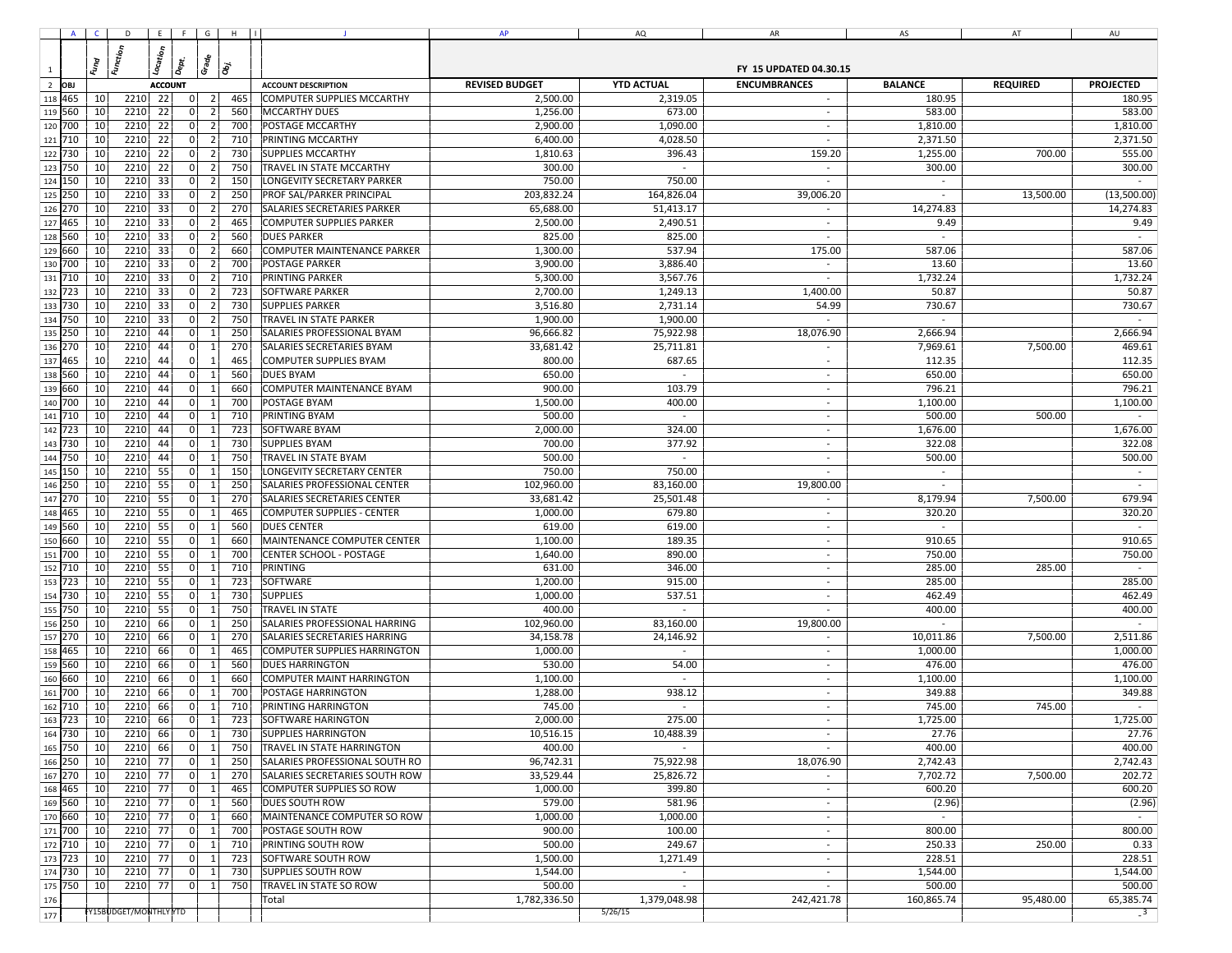|                | A C D E F G H II                 |                 |                |                |     | $\mathbf{J}$                    | AP           | AQ                  | AR         | AS                       | AT       | AU           |
|----------------|----------------------------------|-----------------|----------------|----------------|-----|---------------------------------|--------------|---------------------|------------|--------------------------|----------|--------------|
|                |                                  |                 |                |                |     |                                 |              |                     |            |                          |          |              |
|                |                                  |                 |                |                |     |                                 |              |                     |            |                          |          |              |
| $\overline{1}$ |                                  |                 |                |                |     |                                 |              |                     |            |                          |          |              |
| $\overline{2}$ |                                  |                 |                |                |     |                                 |              |                     |            |                          |          |              |
| 178 210        | 2305<br>10                       |                 | 0              | 01             | 210 | <b>RETIREMENT/SICK BUY BACK</b> | 352,243.82   | 358,947.23          |            | (6,703.41)               |          | (6,703.41)   |
| 179 250        | 2305<br>10                       |                 | 0              | 0              | 250 | <b>SALARIES PROF STEP INCR</b>  |              |                     |            |                          |          |              |
| 180 160        | 2305 11<br>10                    |                 | 0              | $\overline{3}$ | 160 | <b>LONGEVITY TEACHERS</b>       | 22,574.00    | 22,574.00           |            |                          |          |              |
| 181 165        | 10<br>2305                       | 11              | 0 l            | 3              | 165 | PROF SAL/HS NIGHT SCHOOL        | 18,360.00    | 14,295.07           |            | 4,064.93                 | 5,500.00 | (1,435.07)   |
| 182 250        | 2305<br>10                       | 11              | 2              | $\overline{3}$ | 250 | PROF SAL/HIGH SCHOOL ART        | 367,051.98   | 246,238.74          | 146,206.08 | (25, 392.84)             |          | (25, 392.84) |
| 183<br>250     | 10<br>2305                       | 11              | 6              | 0              | 250 | <b>PROF SAL/HS BUSINESS</b>     | 269,071.82   | 186,779.34          | 82,292.48  |                          |          |              |
| 184<br>250     | 2305<br>10                       | 11              | 24             | $\overline{3}$ | 250 | PROF SAL/HIGH SCHOOL ENGLISH    | 1,210,035.06 | 811,643.02          | 368,359.49 | 30,032.55                |          | 30,032.55    |
| 250<br>185     | 10<br>2305                       | 11              | 28             | $\mathbf{a}$   | 250 | PROF SAL/HS FOREIGN LANGUAGE    | 689,160.89   | 459,217.43          | 229,943.46 |                          |          |              |
| 186 250        | 2305<br>10                       | 11              | 34             | $\lceil$       | 250 | PROF SAL/HIGH SC HEALTH ED      | 221,010.92   | 141,198.93          | 76,503.78  | 3,308.21                 |          | 3,308.21     |
| 187<br>250     | 10<br>2305                       | 11              | 36             | 3              | 250 | PROF SAL/CHS/FAMILY SCIENCES    | 75,664.94    | 49,473.23           | 26,191.71  | $\sim$                   |          |              |
| 188 250        | 2305<br>10                       | 11              | 39             | 3              | 250 | PROF SAL/HIGH TECH ED           | 154,330.36   | 110,725.93          | 40,604.11  | 3,000.32                 |          | 3,000.32     |
| 189 250        | 2305<br>10                       | 11              | 56             | $\vert$        | 250 | PROF SAL/HIGH SCHOOL MATH       | 1,208,442.83 | 861,928.30          | 379,233.77 | (32, 719.24)             |          | (32, 719.24) |
| 190 250        | 2305<br>10                       | 11              | 58             | $\vert$ 3      | 250 | PROF SALARIES/HIGH SCHOOL MUSC  | 266,313.94   | 163,651.66          | 102,662.28 |                          |          |              |
| 191 250        | 2305<br>10                       | 11              | 74             | $\vert$ 3      | 250 | PROF SALARIES/PHYS ED-HIGH SCH  | 207,747.80   | 114,370.01          | 93,377.79  | $\sim$                   |          | $\sim$       |
| 192 250        | 2305<br>10                       | 11              | 78             | $\vert$ 3      | 250 | PROF SALARIES/SCIENCE-HIGH SCH  | 1,146,055.88 | 794,681.71          | 351,359.29 | 14.88                    |          | 14.88        |
|                | 2305<br>10                       | 11              | 84             | $\vert$ 3      | 250 |                                 |              |                     |            |                          |          | 27,928.58    |
| 193 250        |                                  |                 |                |                |     | PROF SAL/SOC STUD-HIGH SCHOOL   | 1,096,300.86 | 708,687.37          | 359,684.91 | 27,928.58                |          |              |
| 194 160        | 2305<br>10                       | 22              | 0              | $\overline{2}$ | 160 | LONGEVITY TEACHERS              | 18,233.00    | 18,233.00           |            | $\sim$                   |          |              |
| 195 250        | 2305<br>10                       | 22              | $\vert$ 2      | 2              | 250 | PROF SALARIES/ART-MCCARTHY      | 139,362.46   | 91,121.36           | 48,240.72  | 0.38                     |          | 0.38         |
| 196 250        | 2305<br>10                       | 22              | 14             | - 0 I          | 250 | SALARIES PROFESSIONAL           | 58,206.98    | 38,058.41           | 20,148.57  | $\sim$                   |          |              |
| 197 250        | 2305<br>10                       | $\overline{22}$ | 24             | 2              | 250 | PROF SAL/ENGLISH-MCCARTHY       | 295,861.85   | 210,326.11          | 94,520.98  | (8,985.24)               |          | (8,985.24)   |
| 198 250        | 2305<br>10                       | 22              | 28             | 2              | 250 | PROF SAL/FOR LANGUAGE-MCCARTH'  | 223,732.08   | 146,286.36          | 77,445.72  |                          |          |              |
| 199 250        | 2305<br>10                       | 22              | 34             | $\overline{2}$ | 250 | PROF SAL/HEALTH ED-MCCARTHY     | 75,665.22    | 49,473.23           | 26,191.71  | 0.28                     |          | 0.28         |
| 200 250        | 2305<br>10                       | 22              | 39             | $\overline{2}$ | 250 | PROF SAL/TECH ED-MCCARTHY       | 61,091.56    | 40,394.73           | 21,147.21  | (450.38)                 |          | (450.38)     |
| 201 250        | 2305<br>10                       | 22              | 56             | $\overline{3}$ | 250 | PROF SAL/MATH-MCCARTHY          | 324,317.24   | 212,053.58          | 112,263.66 |                          |          |              |
| 202 250        | 10<br>2305                       | 22              | 58             | $\overline{2}$ | 250 | PROF SAL/GEN MUSIC-MCCARTHY     | 313,996.70   | 203,380.00          | 91,146.84  | 19,469.86                |          | 19,469.86    |
| 203<br>250     | 2305<br>10                       | 22              | 74             | $\overline{2}$ | 250 | PROF SAL/PHYS ED-MCCARTHY       | 300,100.86   | 218,586.64          | 92,500.09  | (10, 985.87)             |          | (10, 985.87) |
| 250<br>204     | 2305<br>10                       | 22              | 78             |                | 250 | PROF SAL/SCIENCE-MCCARTHY       | 332,546.14   | 216,959.10          | 103,332.76 | 12,254.28                |          | 12,254.28    |
| 205<br>250     | 2305<br>10                       | 22              | 84             | $\overline{2}$ | 250 | PROF SAL/SOCIAL STDY-MCCARTHY   | 283,210.81   | 192,308.25          | 91,370.74  | (468.18)                 |          | (468.18)     |
| 206<br>250     | 2305<br>10                       | 22              | 96             | 2              | 250 | PROF SAL/GRADE 5-MCCARTHY       | 758,060.34   | 519,326.18          | 239,245.16 | (511.00)                 |          | (511.00)     |
| 207 250        | 10<br>2305                       | 22              | 97             | $\overline{2}$ | 250 | PROF SAL/GRADE 6-MCCARTHY       | 717,773.96   | 470,098.53          | 248,460.21 | (784.78)                 |          | (784.78)     |
| 208<br>160     | 10<br>2305                       | 33              | $\overline{0}$ | $\overline{2}$ | 160 | LONGEVITY TEACHERS              | 4,341.00     | 4,341.00            |            | $\sim$                   |          |              |
| 209 250        | 2305<br>10                       | 33              | 2              | $\overline{2}$ | 250 | <b>PROF SAL/ART-PARKER</b>      | 96,084.10    | 74,782.27           | 21,302.05  | (0.22)                   |          | (0.22)       |
| 210 250        | 10<br>2305                       | 33              | 14             | $\overline{2}$ | 250 | SAL/COMPUTER TECH-PARKER        | 80,186.08    | 52,429.36           | 27,756.72  | $\sim$                   |          | $\sim$       |
| 211 250        | 2305<br>10                       | 33              | 24             | $\overline{2}$ | 250 | PROF SAL/ENGLISH-PARKER         | 270,459.80   | 176,839.10          | 93,620.70  | $\sim$                   |          | $\sim$       |
| 212 250        | 10<br>2305                       | 33              | 28             | $\overline{2}$ | 250 |                                 | 180,352.90   |                     | 62,429.85  | $\sim$                   |          | $\sim$       |
|                |                                  |                 |                |                |     | PROF SAL/FOREIGN LANG-PARKER    |              | 117,923.05          |            |                          |          |              |
| 213 250        | 2305<br>10                       | 33              | 34             | 21             | 250 | PROF SAL/HEALTH ED-PARKER       | $\sim$       | $\sim$              |            | $\sim$                   |          | $\sim$       |
| 214 250        | 2305<br>10                       | 33              | 39             | $\overline{2}$ | 250 | <b>SALARY PROF. TECH ED</b>     | 56,417.92    | 37,338.64           | 19,529.28  | (450.00)                 |          | (450.00)     |
| 215 250        | 2305<br>10                       | 33              | 56             | $\vert$ 3      | 250 | SALARIES PROF MATH/PARKER       | 278,682.01   | 194,418.12          | 84,263.89  | $\overline{\phantom{a}}$ |          | $\sim$       |
| 216 250        | 2305<br>10                       | 33              | 58             | $\overline{2}$ | 250 | PRO. SAL./GEN MUSIC/PARKER      | 123,041.22   | 74,685.11           | 48,356.11  | $\sim$                   |          | $\sim$       |
| 217 250        | 2305<br>10                       | 33              | 74             | $\overline{2}$ | 250 | <b>PROF SAL/PHYSED/PARKER</b>   | 216,743.02   | 125,821.30          | 91,575.72  | (654.00)                 |          | (654.00)     |
| 218 250        | 10<br>2305                       | 33              | 78             | $\overline{2}$ | 250 | PROF SAL/SCIENCE/PARKER         | 296,675.86   | 193,980.37          | 102,695.49 | $\overline{\phantom{a}}$ |          |              |
| 219 250        | 2305<br>10                       | 33              | 84             | $\overline{2}$ | 250 | PROF SAL/SOCIAL STUDIES/PARKER  | 308,102.18   | 237,636.71          | 70,465.47  | $\sim$                   |          |              |
| 220 250        | 2305<br>10                       | 33              | 96             | 2              | 250 | PROF SALARIES/PARKER GRADE 5    | 585,689.00   | 386,210.02          | 202,738.50 | (3,259.52)               |          | (3,259.52)   |
| 221 250        | 2305<br>10                       | 33              | 97             | $\overline{2}$ | 250 | <b>PARKER GRADE 6</b>           | 559,070.22   | 361,397.89          | 185,255.28 | 12,417.05                |          | 12,417.05    |
| 222 160        | 10<br>2305                       | 44              | 0              | 1              | 160 | LONGEVITY TEACHERS              | 1,736.18     | 1,736.00            |            | 0.18                     |          | 0.18         |
| 223 250        | 10<br>2305                       | 44              | 0              | $\vert$ 1      | 250 | PROF SALARIES/BYAM              | 1,236,315.40 | 782,038.07          | 461,764.43 | (7,487.10)               |          | (7,487.10)   |
| 224 250        | 2305<br>10                       | 44              | 2              | 1              | 250 | <b>PROF SAL/ART/BYAM</b>        | 77,850.99    | 16,463.50           | 14,817.15  | 46,570.34                |          | 46,570.34    |
| 225 250        | 2305<br>10                       | 44              | 58             | $\vert$ 1      | 250 | PROF SAL/GEN MUSIC/BYAM         | 53,758.61    | 34,774.55           | 17,331.57  | 1,652.49                 |          | 1,652.49     |
| 226 250        | 2305<br>10                       | 44              | 74             | 1              | 250 | PROF SAL/PHYS ED/BYAM           | 108,502.00   | 52,555.45           | 21,009.06  | 34,937.49                |          | 34,937.49    |
| 227 160        | 10<br>2305                       | 55              | 0              |                | 160 | <b>LONGEVITY TEACHERS</b>       | 9,551.00     | 9,551.00            |            |                          |          |              |
| 228 250        | 2305<br>10                       | 55              | 0              | $\vert$ 1      | 250 | SALARIES PROFESSIONAL           | 1,281,738.63 | 856,289.11          | 428,942.72 | (3,493.20)               |          | (3,493.20)   |
|                | 2305<br>10                       | 55              | 2              |                | 250 | PROF SALS - ART/CENTER SCHOOL   | 122,991.08   | 76,436.91           | 15,273.52  | 31,280.65                |          | 31,280.65    |
| 229 250        | 2305                             |                 |                | $\vert$ 1      |     |                                 |              |                     |            |                          |          |              |
| 230 250        | 10 <sup>1</sup>                  | 55              | 58             |                | 250 | PROF SALS - GEN MUSIC/CENTER    | 78,963.53    | 48,719.82           | 24,714.36  | 5,529.35                 |          | 5,529.35     |
| 231 250        | 10<br>2305                       | 55              | 74             |                | 250 | PROF SALS - PHYS ED / CENTER    | 80,186.08    | 52,429.36           | 27,756.72  |                          |          |              |
| 232 160        | 2305<br>10 <sup>1</sup>          | 66              | 0              | $\mathbf{1}$   | 160 | LONGEVITY TEACHERS              | 11,287.00    | 11,287.00           | $\sim$     | $\sim$                   |          | $\sim$       |
| 233 250        | 10<br>2305                       | 66              | 0              | $\mathbf{1}$   | 250 | PROF SAL/HARRINGTON             | 1,307,513.18 | 851,802.18          | 459,110.00 | (3,399.00)               |          | (3,399.00)   |
| 234 250        | 2305<br>10                       | 66              | 2              | $\mathbf{1}$   | 250 | PROF SAL/ART/HARRINGTON         | 69,682.32    | 45,560.68           | 24,120.36  | 1.28                     |          | 1.28         |
| 235 250        | 10<br>2305                       | 66              | 58             |                | 250 | PROF SAL/GEN MUSIC/HARRINGTON   | 77,315.47    | 58,500.60           | 13,285.52  | 5,529.35                 |          | 5,529.35     |
| 236 250        | 2305<br>10                       | 66              | 74             | $\vert$ 1      | 250 | PROF SAL/PHYS ED/HARRINGTON     | 80,186.08    | 52,429.36           | 27,756.72  |                          |          |              |
|                | 237 160 FY160 UDGE2305NTH7 YTD 0 |                 |                | 1              | 160 | <b>LONGEVITY TEACHERS</b>       | 6,946.00     | 6,946.00<br>5/26/15 | $\sim$     | $\sim$                   |          | $-4$         |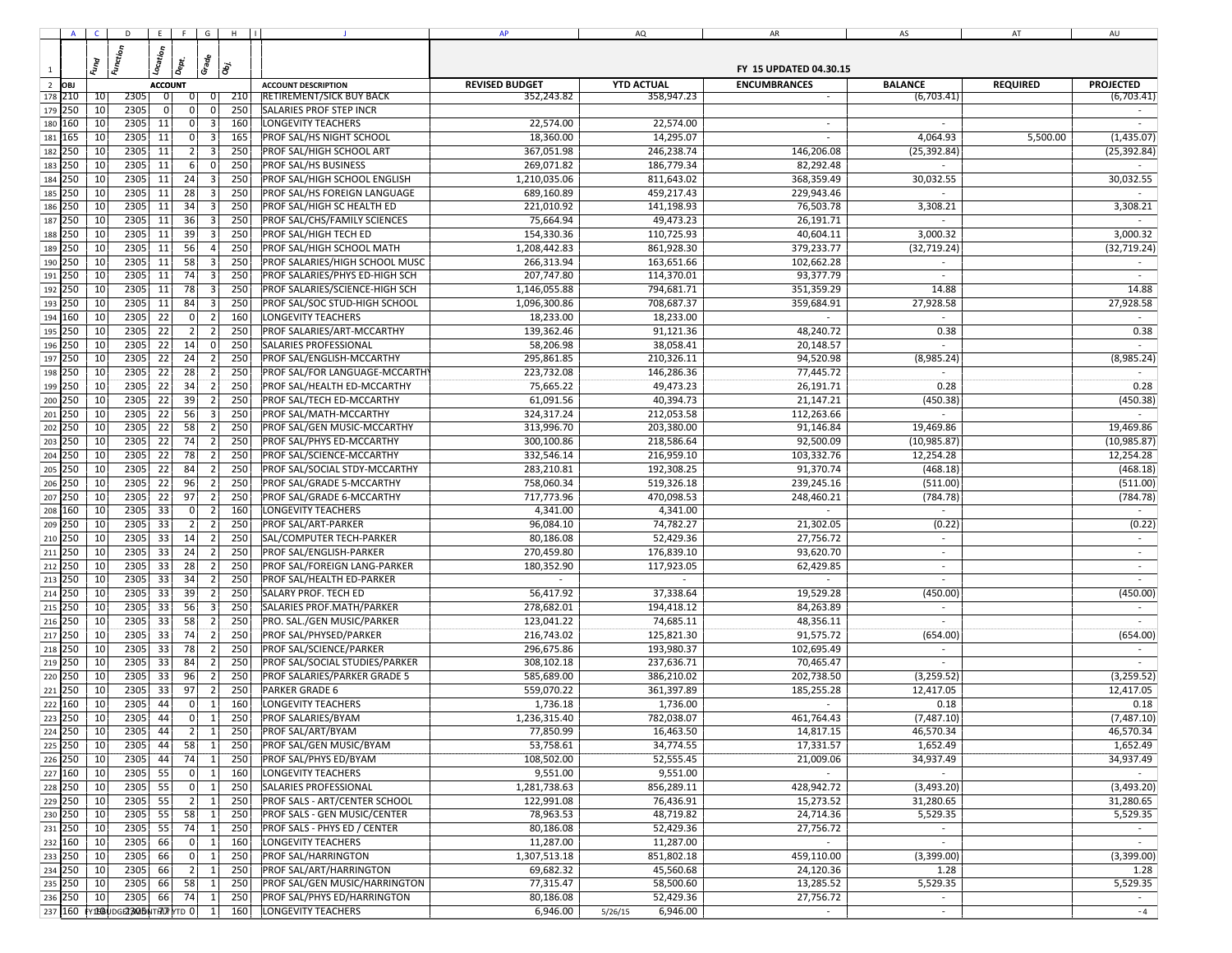|                |     |                 | A C D E F G H I                                             |                      |                    |            |                                                | AP                         | AQ                   | ${\sf AR}$                | AS            | AT         | AU            |
|----------------|-----|-----------------|-------------------------------------------------------------|----------------------|--------------------|------------|------------------------------------------------|----------------------------|----------------------|---------------------------|---------------|------------|---------------|
|                |     |                 |                                                             |                      |                    |            |                                                |                            |                      |                           |               |            |               |
|                |     |                 |                                                             |                      |                    |            |                                                |                            |                      |                           |               |            |               |
| $\mathbf{1}$   |     |                 |                                                             |                      |                    |            |                                                |                            |                      |                           |               |            |               |
| $\overline{2}$ |     |                 |                                                             |                      |                    |            |                                                |                            |                      |                           |               |            |               |
| 238 250        |     | 10 <sup>1</sup> | 2305 77<br>2305 77                                          | 0 <br>2              | -1<br>$\mathbf{1}$ | 250        | PROF SAL/SOUTH ROW L<br>PROF SAL/ART/SOUTH ROW | 1,266,141.50               | 817,315.52           | 441,986.85                | 6,839.13      |            | 6,839.13      |
| 239 250        |     | 10<br>10        | 77                                                          |                      |                    | 250<br>250 |                                                | 75,664.94                  | 49,473.23            | 26,191.71                 |               |            |               |
| 240            | 250 |                 | 2305<br>2305                                                | 58<br>74             |                    |            | PROF SAL/GEN MUSIC/SO ROW                      | 55,375.55                  | 33,296.91            | 16,549.29                 | 5,529.35      |            | 5,529.35      |
| 241            | 250 | 10              | 77                                                          |                      | 1                  | 250        | PROF SAL/PHYS ED/SOUTH ROW<br>Total            | 75,664.94<br>20,339,740.09 | 49,473.23            | 26,191.71<br>6,579,224.27 | 144,616.95    | 5,500.00   | 139,116.95    |
| 242<br>243     |     |                 |                                                             |                      |                    |            |                                                |                            | 13,615,898.87        |                           |               |            |               |
| 244 250        |     | 10              | 2310<br>$\mathbf 0$                                         | 23                   | $\mathbf{0}$       | 250        | PROF SAL/ELL/DISTRICT WIDE                     | 269,503.52                 | 101,897.64           | 49,282.82                 | 118,323.06    |            | 118,323.06    |
| 245 350        |     | 10              | 2310<br>$\mathbf 0$                                         | $\mathbf 0$          | $\mathbf 0$        | 350        | <b>TUTORING</b>                                | 21,854.00                  | 17,341.47            |                           | 4,512.53      | 3,000.00   | 1,512.53      |
| 246            | 250 | 10              | 2310<br>11                                                  | 23                   | -ol                | 250        | SAL/CHS/ELL                                    |                            | 6,880.15             | 5,504.12                  | (12, 384.27)  | 1,500.00   | (13,884.27)   |
| 247            | 250 | 10              | 2310<br>11                                                  | 77                   |                    | 250        | PROF SAL/READING/HIGH SCHOOL                   | 69,748.90                  | 45,605.05            | 24.143.85                 |               |            |               |
| 248 250        |     | 10              | 2310 22                                                     | 77                   | 3                  | 250        | PROF SAL/READING/MCCARTHY                      | 143,648.18                 | 93,923.81            | 49,724.37                 |               |            |               |
| 249 250        |     | 10              | 2310<br>33                                                  | 77                   | $\Omega$           | 250        | PROF SAL/READING/PARKER                        | 154,051.04                 | 100,725.68           | 53,325.36                 |               |            |               |
| 250            |     | 10              | 2310<br>44                                                  | 39                   | $\mathbf{1}$       | 250        | SAL/TECH SPEC/BYAM                             |                            | 17,232.90            | 6,893.16                  | (24, 126.06)  |            | (24, 126.06)  |
| 251            | 250 | 10              | 2310<br>44                                                  | 77                   | $\Omega$           | 250        | PROF SAL/READING/BYAM                          | 151,329.88                 | 98,946.46            | 52,383.42                 |               |            |               |
| 252            | 250 | 10              | 2310<br>55                                                  | 77                   | $\vert$ 1          | 250        | PROF SAL/READING/CENTER                        | 109,714.16                 | 98,946.46            | 52,383.42                 | (41, 615.72)  |            | (41, 615.72)  |
| 253            | 250 | 10              | 2310<br>66                                                  | 77                   | $\Omega$           | 250        | PROF SAL/READING/HARRINGTON                    | 75,664.94                  | 100,079.46           | 52,383.42                 | (76, 797.94)  |            | (76, 797.94)  |
| 254 250        |     | 10              | 2310<br>77                                                  | 77                   | $\overline{0}$     | 250        | PROF SAL/READING/SOUTH ROW                     | 151,329.88                 | 98,946.46            | 52,383.42                 |               |            |               |
| 255 160        |     | 76              | 2310                                                        | $\overline{0}$<br> 0 | $\overline{0}$     | 160        | LONGEVITY TEACHERS                             | 16,495.00                  | 14,761.00            | $\sim$                    | 1,734.00      |            | 1,734.00      |
| 256 170        |     | 76              | 2310                                                        | $\overline{0}$       | $\Omega$           | 170        | <b>OTHER SALARIES - SUMMER SPED</b>            | 94,256.00                  | 94,256.04            |                           | (0.04)        |            | (0.04)        |
| 257 250        |     | 76              | 2310                                                        | 23<br>οI             | $\Omega$           | 250        | PROF/SAL ELL                                   |                            |                      |                           |               |            |               |
| 258 250        |     | 76              | 2310                                                        | 37                   |                    | 250        | PROF/SAL SLD                                   | 983,029.60                 | 665,904.00           | 310,238.16                | 6,887.44      |            | 6,887.44      |
| 259 250        |     | 76              | 2310                                                        | 57<br>$\Omega$       | $\overline{0}$     | 250        | PROF SAL RES ROOM                              | 1,905,698.54               | 759,726.83           | 189,031.68                | 956.940.03    |            | 956,940.03    |
| 260 250        |     | 76              | 2310                                                        | 59                   |                    | 250        | PROF SAL A.D.P.E.                              |                            |                      |                           |               |            |               |
| 261            | 250 | 76              | 2310                                                        | 61<br>$\Omega$       | $\Omega$           | 250        | SPED - ALTERNATIVE PROGRAMS                    | 467,671.94                 | 308,615.41           | 160,601.85                | (1,545.32)    |            | (1, 545.32)   |
| 262            | 250 | 76              | 2310                                                        | 88                   |                    | 250        | <b>SPED - SPEECH SALARIES</b>                  | 859,243.13                 | 451,264.28           | 134,804.02                | 273,174.83    |            | 273,174.83    |
| 263            |     | 76              | 2310<br>33                                                  | 57                   |                    | 250        | PROF SAL RES RM-PARKER                         | $\sim$                     | 128,778.20           | 115,900.38                | (244, 678.58) |            | (244, 678.58) |
| 264            |     | 76              | 2310<br>44                                                  | 57                   |                    | 250        | PROF SAL RES RM-BYAM                           | $\sim$                     | 142,249.90           | 128,024.91                | (270, 274.81) |            | (270, 274.81) |
| 265            |     | 76              | 2310<br>44                                                  | 88                   |                    | 250        | SPED SPEECH SALARIES-BYAM                      | $\sim$                     | 64,700.60            | 39,939.09                 | (104, 639.69) |            | (104, 639.69) |
| 266            |     | 76              | 2310<br>55                                                  | 37                   |                    | 250        | <b>PROF SAL SLD-CENTER</b>                     | $\sim$                     | 26,758.21            | 26,191.71                 | (52, 949.92)  |            | (52,949.92)   |
| 267            |     | 76              | 2310<br>55                                                  | 57                   |                    | 250        | PROF SAL RES RM-CENTER                         | $\sim$                     | 74,847.42            | 74,847.42                 | (149, 694.84) |            | (149, 694.84) |
| 268            |     | 76              | 2310<br>55                                                  | 88                   |                    | 250        | SPED SPEECH SALARIES-CENTER                    | $\sim$                     | 41,117.15            | 32,727.07                 | (73, 844.22)  |            | (73, 844.22)  |
| 269            |     | 76              | 2310<br>66                                                  | 37                   |                    | 250        | <b>PROF SAL SLD-HARR</b>                       | $\sim$                     | 29,101.90            | 26,191.71                 | (55, 293.61)  |            | (55, 293.61)  |
| 270            |     | 76              | 2310<br>66                                                  | 57                   |                    | 250        | <b>PROF SAL RES RM-HARR</b>                    | $\sim$                     | 88,134.60            | 62,714.24                 | (150, 848.84) |            | (150, 848.84) |
| 271            |     | 76              | 2310<br>66                                                  | 88                   |                    | 250        | <b>SPED SPEECH SALARIES-HARR</b>               | $\sim$                     | 43,085.50            | 31,785.13                 | (74, 870.63)  |            | (74, 870.63)  |
| 272 250        |     | 76              | 2310<br>98                                                  | 57                   | $\overline{0}$     | 250        | PROF. SAL./TEACHERS/CHIPS                      |                            |                      |                           |               |            |               |
| 273 250        |     | 76              | 2310<br>98                                                  | 57                   | 0                  | 250        | PROF. SAL./TEACHERS/CHIPS                      | 439,911.82                 | 299,083.34           | 140,828.48                |               |            |               |
| 274            |     |                 |                                                             |                      |                    |            | Total                                          | 5,913,150.53               | 4,012,909.92         | 1,872,233.21              | 28,007.40     | 4,500.00   | 23,507.40     |
| 275            |     |                 |                                                             |                      |                    |            |                                                |                            |                      |                           |               |            |               |
| 276 250        |     | 76              | 2320                                                        | 59<br>$\Omega$       | $\Omega$           | 250        | SALARIES PROFESSIONAL                          | 59,288.64                  | 15,962.45            |                           | 43,326.19     |            | 43,326.19     |
| 277 250        |     | 76              | 2320                                                        | 60                   | $\Omega$           | 250        | PHYSICAL THERAPY                               | 72,530.04                  | 55,919.99            | 28,549.71                 | (11,939.66)   |            | (11,939.66)   |
| 278 250        |     | 76              | 2320                                                        | 66                   | $\overline{0}$     | 250        | <b>PROF SAL SOC WKR</b>                        |                            |                      |                           |               |            |               |
| 279 250        |     | 76              | 2320                                                        | 67<br>01             | $\overline{0}$     | 250        | <b>PROF SAL OCCUP. THER</b>                    | 198,527.98                 | 129,806.73           | 68,721.21                 | 0.04          |            | 0.04          |
| 280            |     |                 |                                                             |                      |                    |            | Total                                          | 330,346.66                 | 201,689.17           | 97,270.92                 | 31,386.57     |            | 31,386.57     |
| 281            |     |                 |                                                             |                      |                    |            |                                                |                            |                      |                           |               |            |               |
| 282 320        |     | $\overline{10}$ | 2325                                                        | 0                    | 01                 | 320        | <b>SUBSTITUTES PSP</b>                         | 116,871.15                 | 98,621.32            | 11,246.73                 | 7,003.10      |            | 7,003.10      |
| 283 330        |     | 10              | 2325                                                        | 0 <sup>1</sup><br> 0 | $\overline{0}$     | 330        | <b>SUBSTITUTES SECRETARY</b>                   | 500.00                     | 500.00               |                           | $\sim$        |            |               |
| 284 490        |     | 10              | 2325                                                        | 0 <br> 0             | 0                  | 490        | CONTRACTUAL SERVICES S/T KELLY                 | 416,951.36                 | 232,158.68           | 63,414.04                 | 121,378.64    | 170,000.00 | (48, 621.36)  |
| 285 491        |     | 10              | 2325                                                        | 0 <br> 0             | 0                  | 491        | LONG TERM SUBS - KELLY                         | 121,035.00                 | 102,470.93           | 17,701.57                 | 862.50        |            | 862.50        |
| 286            |     |                 |                                                             |                      |                    |            | Total                                          | 655,357.51                 | 433,750.93           | 92,362.34                 | 129,244.24    | 170,000.00 | (40, 755.76)  |
| 287            |     |                 |                                                             |                      |                    |            |                                                |                            |                      |                           |               |            |               |
| 288 156        |     | 10              | 2330                                                        | 0                    |                    | 156        | LONGEVITY/PSP                                  | $\sim$                     | $\sim$               | $\sim$                    | $\sim$        |            | $\sim$        |
| 289 355        |     | 10              | 2330                                                        | 76                   | $\overline{0}$     | 355        | ADA - 504 SALARY                               |                            | $\sim$               | $\sim$                    | $\sim$        |            | $\sim$        |
| 290 156        |     | 10              | 2330 11                                                     | 0                    | $\overline{3}$     | 156        | LONGEVITY/PSP                                  | 1,500.00                   | 1,500.00             | $\sim$                    | $\sim$        |            | $\sim$        |
| 291 260        |     | 10              | 2330 11                                                     | $\mathbf{0}$         |                    | 260        | SALARIES PSP HIGH SCHOOL                       | 98,159.70                  | 65,311.21            | 3,214.52                  | 29,633.97     | 20,000.00  | 9,633.97      |
| 292 260        |     | 10              | $2330 \begin{array}{ c c } \hline 22 \\ \hline \end{array}$ | 0                    | $\overline{2}$     | 260        | SALARIES/PSP-MCCARTHY                          | 116,563.56                 | 92,133.77            | $\sim$                    | 24,429.79     | 30,000.00  | (5,570.21)    |
| 293 156        |     | 10              | 2330 33                                                     | $\overline{0}$       | $\overline{2}$     | 156        | LONGEVITY/PSP                                  | 690.00                     | 690.00               | $\sim$                    |               |            |               |
| 294 260        |     | 10              | 2330 33                                                     | 0                    | $\overline{2}$     | 260        | SALARIES/PSP-PARKER                            | 106,873.56                 | 52,818.61            | $\sim$                    | 54,054.95     | 31,500.00  | 22,554.95     |
| 295 156        |     | 10              | 2330 44                                                     | $\overline{0}$       |                    | 156        | LONGEVITY/PSP                                  |                            |                      |                           |               |            |               |
| 296 260        |     | 10 <sup>1</sup> | 2330   44                                                   | 0                    | $\vert$ 1          | 260        | PSP/BYAM                                       | 63,462.36                  | 46,920.14            | $\sim$                    | 16,542.22     | 15,000.00  | 1,542.22      |
|                |     |                 | 297 260 FY150 UDGE2300NTA4 TD39                             |                      | $\overline{0}$     | 260        | <b>COMPUTER LAB - BYAM</b>                     | 36,189.09                  | 12,063.03<br>5/26/15 |                           | 24,126.06     |            | 24,126.06     |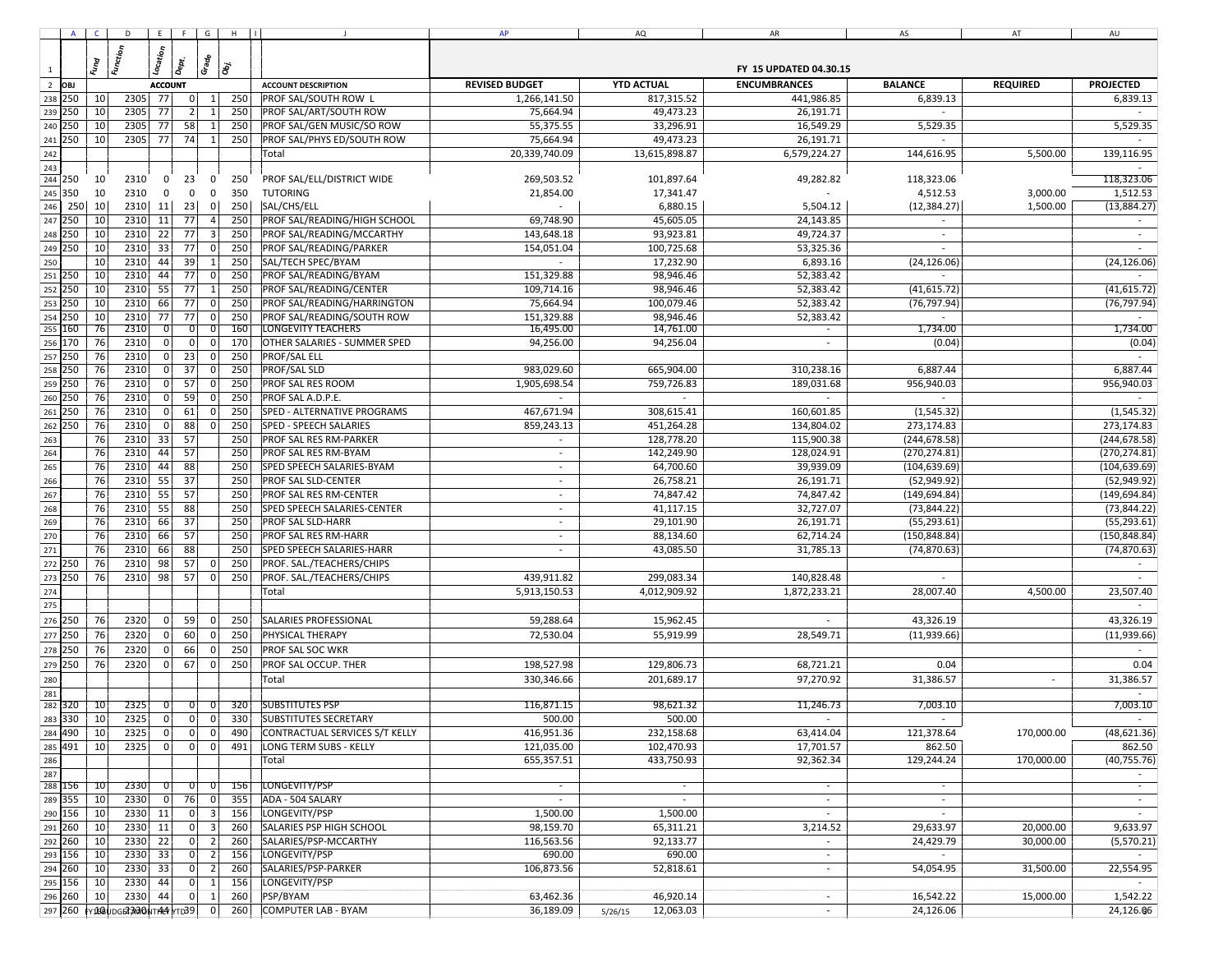|                                      |                          |          | A C D E F G H I                                                                                        |          |                      |     | <b>J</b>                             | <b>AP</b>      | AQ           | AR                       | AS                           | AT         | AU            |
|--------------------------------------|--------------------------|----------|--------------------------------------------------------------------------------------------------------|----------|----------------------|-----|--------------------------------------|----------------|--------------|--------------------------|------------------------------|------------|---------------|
|                                      |                          |          |                                                                                                        |          |                      |     |                                      |                |              |                          |                              |            |               |
|                                      |                          |          |                                                                                                        |          |                      |     |                                      |                |              |                          |                              |            |               |
| $\mathbf{1}$                         |                          |          |                                                                                                        |          |                      |     |                                      |                |              |                          |                              |            |               |
| $\overline{2}$                       |                          |          |                                                                                                        |          |                      |     |                                      |                |              |                          |                              |            |               |
|                                      | 298 156                  | 10       | 2330 55                                                                                                |          | 0 <br>1              | 156 | LONGEVITY/PSP                        | 1,380.00       | 1,380.00     | $\sim$                   | $\sim$                       |            |               |
|                                      | 299 260                  | 10       | 2330<br>55                                                                                             |          | 0 <br>1              | 260 | <b>SALARIES PSP</b>                  | 70,753.32      | 46,200.64    | $\sim$                   | 24,552.68                    | 15,000.00  | 9,552.68      |
| 300                                  | 260                      | 10       | 2330<br>55                                                                                             |          | 39<br>$\Omega$       | 260 | <b>COMPUTER LAB - CENTER</b>         | 23,387.00      | 28,984.15    | 14,804.55                | (20, 401.70)                 |            | (20, 401.70)  |
| 301                                  | 156                      | 10       | 2330<br>66                                                                                             |          | 0 <br>1              | 156 | LONGEVITY/PSP                        | 2,790.00       | 2,790.00     | $\sim$                   | $\sim$                       |            |               |
| 302                                  | 260                      | 10       | 2330                                                                                                   | 66       | 0<br>-1              | 260 | PSP/HARRINGTON                       | 63,209.40      | 46,540.30    | $\sim$                   | 16,669.10                    | 15,000.00  | 1,669.10      |
|                                      | 303 260                  | 10       | 2330<br>66                                                                                             |          | 39<br>$\mathbf 0$    | 260 | COMPUTER LAB - HARRINGTON            | 36,188.88      | 23,661.96    | 12,526.92                |                              |            |               |
| 304                                  | 156                      | 10       | 2330                                                                                                   | 77       | 0 <br>1              | 156 | LONGEVITY/PSP                        | 690.00         | 690.00       | $\sim$                   |                              |            |               |
|                                      | 305 260                  | 10       | 2330                                                                                                   | 77       | 0 <br>1              | 260 | <b>PSP/SOUTH ROW</b>                 | 57,438.24      | 45,330.89    |                          | 12,107.35                    | 15,000.00  | (2,892.65)    |
|                                      | 306 260                  | 10       | 2330                                                                                                   | 77       | 39<br>$\overline{0}$ | 260 | COMPUTER LAB - SOUTH ROW             | 36,189.09      | 29,295.93    | 6,893.16                 | $\sim$                       |            |               |
|                                      | 307 156                  | 76       | 2330                                                                                                   | 0        | 0 <br>$\Omega$       | 156 | LONGEVITY/PSP                        | 690.00         | 690.00       | $\sim$                   |                              |            |               |
|                                      | 308 260                  | 76       | 2330                                                                                                   | 11       | 0 <br>$\Omega$       | 260 | <b>SPED PSP SALARY - CHS</b>         | 371,392.20     | 349,166.75   | $\sim$                   | 22,225.45                    | 110,000.00 | (87, 774.55)  |
| 309                                  | 260                      | 76       | 2330<br>22                                                                                             |          | $\overline{0}$       | 260 | SPED PSP SALARY - MCCARTHY           | 259,628.76     | 434,038.52   | $\sim$                   | (174, 409.76)                | 100,000.00 | (274, 409.76) |
|                                      | 310 260                  | 76       | 2330<br>33                                                                                             |          | 0 <br>$\Omega$       | 260 | <b>SPED PSP SALARY - PARKER</b>      | 177,201.54     | 225,124.46   | $\sim$                   |                              | 75,000.00  | (122, 922.92) |
| 311                                  | 260                      | 76       | 2330<br>44                                                                                             |          | 0 <br>$\Omega$       | 260 | <b>SPED PSP SALARY - BYAM</b>        | 274,395.30     | 294,843.46   | $\sim$                   | (47, 922.92)<br>(20, 448.16) | 102,500.00 | (122, 948.16) |
|                                      | 312 260                  |          | 2330                                                                                                   |          | 0                    | 260 |                                      | 255,670.00     | 228,414.93   |                          |                              |            | (52, 744.93)  |
|                                      | 313 260                  | 76<br>76 | 55                                                                                                     |          | 0 <br>$\Omega$       | 260 | SPED - PSP SALARY - CENTER           |                |              | $\sim$                   | 27,255.07                    | 80,000.00  |               |
|                                      |                          |          | 2330                                                                                                   | 66       | 0                    |     | <b>SPED PSP SALARY - HARRINGTON</b>  | 215,842.20     | 192,046.83   | $\sim$                   | 23,795.37                    | 70,000.00  | (46, 204.63)  |
|                                      | 314 260                  | 76       | 2330                                                                                                   | 77       | 0                    | 260 | SPED - PSP SALARY - SOUTH ROW        | 190,451.34     | 127,281.30   |                          | 63,170.04                    | 46,000.00  | 17,170.04     |
|                                      | 315 260                  | 76       | 2330                                                                                                   | 98       | 0 <br>$\Omega$       | 260 | PSP/CHIPS                            | 219,566.22     | 187,958.86   |                          | 31,607.36                    | 70,000.00  | (38, 392.64)  |
| 316                                  |                          |          |                                                                                                        |          |                      |     | Total                                | 2,680,301.76   | 2,535,875.74 | 37,439.15                | 106,986.87                   | 795,000.00 | (688, 013.13) |
| $\frac{1}{317}$                      |                          |          |                                                                                                        |          |                      |     |                                      |                |              |                          |                              |            |               |
|                                      | 318 250                  | 10       | 2340 11                                                                                                |          | 0 <br>3              | 250 | <b>PROF SAL/HIGH-LIBRARY</b>         |                |              |                          |                              |            | $\sim$        |
|                                      | 319 251                  | 10       | 2340 11                                                                                                |          | 0 <br>$\vert$ 3      | 251 | Prof Sals/Lib Media Spec/CHS         |                |              |                          |                              |            |               |
|                                      | 320 260                  | 10       | 2340 11                                                                                                |          | 0 <br>$\lceil$       | 260 | SALARIES/PSP-HIGH SCHOOL             | 51,000.00      | 21,846.99    | $\sim$                   | 29,153.01                    | 9,000.00   | 20,153.01     |
|                                      | 321 250                  | 10       | 2340<br>22                                                                                             |          | 0 <br>$\overline{2}$ | 250 | PROF SAL/MCCARTHY LIBRARY            | 78,386.10      | 51,252.45    | 27,133.65                |                              |            |               |
|                                      | 322 250                  | 10       | 2340<br>33                                                                                             |          | 0 <br>$\overline{2}$ | 250 | PROF SAL/LIBRARIAN/PARKER            | 71,397.04      | 46,682.68    | 24,714.36                |                              |            |               |
|                                      | 323 250                  | 10       | 2340<br>44                                                                                             |          | 0 <br>-1             | 250 | PROF SAL LIBRARIAN/BYAM              | $\sim$         | 1,133.00     | $\sim$                   | (1, 133.00)                  |            | (1, 133.00)   |
|                                      | 324 251                  | 10       | 2340<br>44                                                                                             |          | 0                    | 251 | LIBRARY MEDIA SPEC - BYAM            | 10,709.40      | 3,295.20     | 8,238.00                 | (823.80)                     |            | (823.80)      |
|                                      | 325 260                  | 10       | 2340<br>44                                                                                             |          | 0                    | 260 | LIB ASSIST - BYAM                    | 36,188.88      | 23,661.96    | 12,526.92                |                              |            |               |
|                                      | 326 251                  | 10       | 2340<br>55                                                                                             |          | 0                    | 251 | LIBRARY MEDIA SPEC - CENTER          | 10,709.40      | 3,295.20     | 8,238.00                 | (823.80)                     |            | (823.80)      |
|                                      | 327 260                  | 10       | 2340<br>55                                                                                             |          | 0                    | 260 | LIBRARY ASSIST - CENTER              | 36,188.88      | 23,661.96    | 12,526.92                |                              |            |               |
|                                      | 328 250                  | 10       | 2340<br>66                                                                                             |          | 0                    | 250 | PROF SALS LIBRARIAN/HARINGTON        | 36,189.09      | 29,295.93    | 6,893.16                 |                              |            |               |
|                                      | 329 251                  | 10       | 2340<br>66                                                                                             |          | $\overline{0}$       | 251 | LIBRARY MEDIA SPEC - HARRINGTN       | 10,709.40      | 3,295.20     | 8,238.00                 | (823.80)                     |            | (823.80)      |
|                                      | 330 260                  | 10       | 2340<br>66                                                                                             |          | 0                    | 260 | LIBRARIAN ASSIST - HARRINGTON        | 36,189.09      | $\sim$       |                          | 36,189.09                    |            | 36,189.09     |
| 331                                  | 250                      | 10       | 2340<br>77                                                                                             |          | $\overline{0}$       | 250 | PROF SALS LIBRARIAN/SOUTH ROW        | 34,244.08      | 22,390.36    | 11,853.72                |                              |            |               |
|                                      | 332 251                  | 10       | 2340<br>77                                                                                             |          | 0                    | 251 | LIBRARY MEDIA SPEC - SOUTH ROW       | 10,709.40      | 3,295.20     | 8,238.00                 | (823.80)                     |            | (823.80)      |
|                                      | 333 260                  | 10       | 2340<br>77                                                                                             |          | 0 <br>1              | 260 | LIBRARY ASSIST - SOUTH ROW           |                |              |                          |                              |            |               |
| $\overline{\overline{\mathbf{334}}}$ |                          |          |                                                                                                        |          |                      |     | Total                                | 422,620.76     | 233,106.13   | 128,600.73               | 60,913.90                    | 9,000.00   | 51,913.90     |
| 335                                  |                          |          |                                                                                                        |          |                      |     |                                      |                |              |                          |                              |            |               |
|                                      | 336 180                  | 10       | 2357                                                                                                   | 01       | 01<br>-01            | 180 | <b>MENTOR STIPENDS</b>               | 20,047.00      | 562.05       |                          | 19,484.95                    | 22,800.00  | (3,315.05)    |
|                                      | 337 530                  | 10       | 2357                                                                                                   |          | 0 <br>$\overline{0}$ | 530 | <b>PSP/SECRETARY COURSE REIMB</b>    | 3,900.00       | 3,974.25     | $\sim$                   | (74.25)                      |            | (74.25)       |
|                                      | 338 540                  | 10       | 2357                                                                                                   | 0        | 0 <br>$\overline{0}$ | 540 | TEACHERS COURSE REIMBURSEMENT        | 56,000.00      | 38,019.35    |                          |                              | 22,000.00  | (4,019.35)    |
|                                      |                          |          |                                                                                                        |          |                      |     |                                      |                |              |                          | 17,980.65                    |            |               |
|                                      | 339 630                  | 10       | 2357                                                                                                   | $\Omega$ | 0 <br>$\overline{0}$ | 630 | <b>DISTRICT WIDE CONFERENCES</b>     | 17,366.00      | 14,909.05    | 640.00                   | 1,816.95                     | 1,500.00   | 316.95        |
|                                      | 340 630                  | 10       | 2357 11                                                                                                |          | 0 <br>$\overline{0}$ | 630 | CHS - TEACHER CONFERENCES            | 5,300.00       | 4,710.00     | $\sim$                   | 590.00                       | 500.00     | 90.00         |
| 341                                  | 630                      | 10       | 2357                                                                                                   | 22       | 0 <br>$\overline{0}$ | 630 | MCCARTHY TEACHER CONFERENCES         | 3,790.00       | $\sim$       | $\sim$                   | 3,790.00                     | 500.00     | 3,290.00      |
|                                      | 342 630                  | 10       | 2357<br>33                                                                                             |          | 0<br>$\Omega$        | 630 | <b>PARKER TEACHER CONFERENCES</b>    | 2,100.00       |              | $\sim$                   | 2,100.00                     | 500.00     | 1,600.00      |
|                                      | 343 630                  | 10       | 2357                                                                                                   | 44       | 0 <br>$\overline{0}$ | 630 | <b>BYAM TEACHER CONFERENCES</b>      | 1,600.00       | $\sim$       | $\sim$                   | 1,600.00                     |            | 1,600.00      |
|                                      | 344 630 10<br>345 630 10 |          | 2357 55                                                                                                |          | 0 <br> 0             |     | 630 CENTER TEACHER CONFERENCE        | 1,600.00       |              |                          | 1,600.00                     |            | 1,600.00      |
|                                      |                          |          | 2357                                                                                                   | 66       | 0 <br>$\overline{0}$ | 630 | HARRINGTON TEACHER CONFERENCE        | 1,600.00       | 75.00        |                          | 1,525.00                     |            | 1,525.00      |
|                                      | 346 630                  | 10       | 2357 77                                                                                                |          | 0 <br> 0             | 630 | <b>SOUTH ROW TEACHER CONFERENCES</b> | 1,600.00       |              |                          | 1,600.00                     |            | 1,600.00      |
| 347                                  |                          |          |                                                                                                        |          |                      |     | Total                                | 114,903.00     | 62,249.70    | 640.00                   | 52,013.30                    | 47,800.00  | 4,213.30      |
| 348                                  |                          |          |                                                                                                        |          |                      |     |                                      |                |              |                          |                              |            | $\sim$        |
|                                      | 349 700 10               |          | 2410                                                                                                   | 0        | 0 <br>-01            | 700 | POSTAGE                              | 5,000.00       |              | $\blacksquare$           | 5,000.00                     |            | 5,000.00      |
|                                      | 350 716                  | 10       | 2410                                                                                                   |          | 0 <br>$\Omega$       | 716 | <b>REBINDING</b>                     | 8,700.00       | 10,486.47    | $\sim$                   | (1,786.47)                   |            | (1,786.47)    |
|                                      | 351 730                  | 10       | 2410                                                                                                   | 0        | 0 <br>$\Omega$       | 730 | <b>TEXTBOOK ADOPTIONS - DISTRICT</b> | 145,000.00     | 132,434.70   | $\sim$                   | 12,565.30                    |            | 12,565.30     |
|                                      | 352 730                  | 10       | 2410 11                                                                                                |          | 0 <br>$\Omega$       | 730 | <b>MEDIA SUPPLIES/CHS</b>            | 6,000.00       | 1,267.22     | $\sim$                   | 4,732.78                     |            | 4,732.78      |
|                                      | 353 730                  | 10       | $2410$ 11                                                                                              |          | $\overline{2}$<br>3  | 730 | <b>TEXTBOOKS/ART/HIGH SCHOOL</b>     | $\overline{a}$ | $\sim$       | $\sim$                   | $\sim$                       |            | $\sim$        |
|                                      | 354 730                  | 10       | 2410<br>11                                                                                             |          | 6 <br>3              | 730 | <b>BUSINESS ED/HIGH/ TEXTBOOKS</b>   | 12,000.00      | 11,330.26    | $\sim$                   | 669.74                       | 200.00     | 469.74        |
|                                      | 355 730                  | 10       | 2410 11                                                                                                |          | 24<br>3              | 730 | TEXTBOOKS/ENGLISH/CHS                | 15,994.98      | 5,726.91     | $\sim$                   | 10,268.07                    | 200.00     | 10,068.07     |
|                                      | 356 730                  | 10       | 2410 11                                                                                                | 28       | 3                    | 730 | TEXTBOOKS/FOREIGN LANG/CHS           | 8,250.00       | 1,742.19     | $\sim$                   | 6,507.81                     | 200.00     | 6,307.81      |
|                                      | 357 730                  |          | $\begin{array}{ c c c c c }\n 10 & 2410 & 11 & 34 \\ \hline\n1158006 & 7000 & 111 & 34 \\ \end{array}$ |          | 3                    | 730 | <b>TEXTBOOKS/HEALTH ED/CHS</b>       | 12,000.00      | $\sim$       | $\overline{\phantom{a}}$ | 12,000.00                    | 200.00     | 11,800.00     |
|                                      |                          |          |                                                                                                        |          |                      |     |                                      |                | 5/26/15      |                          |                              |            |               |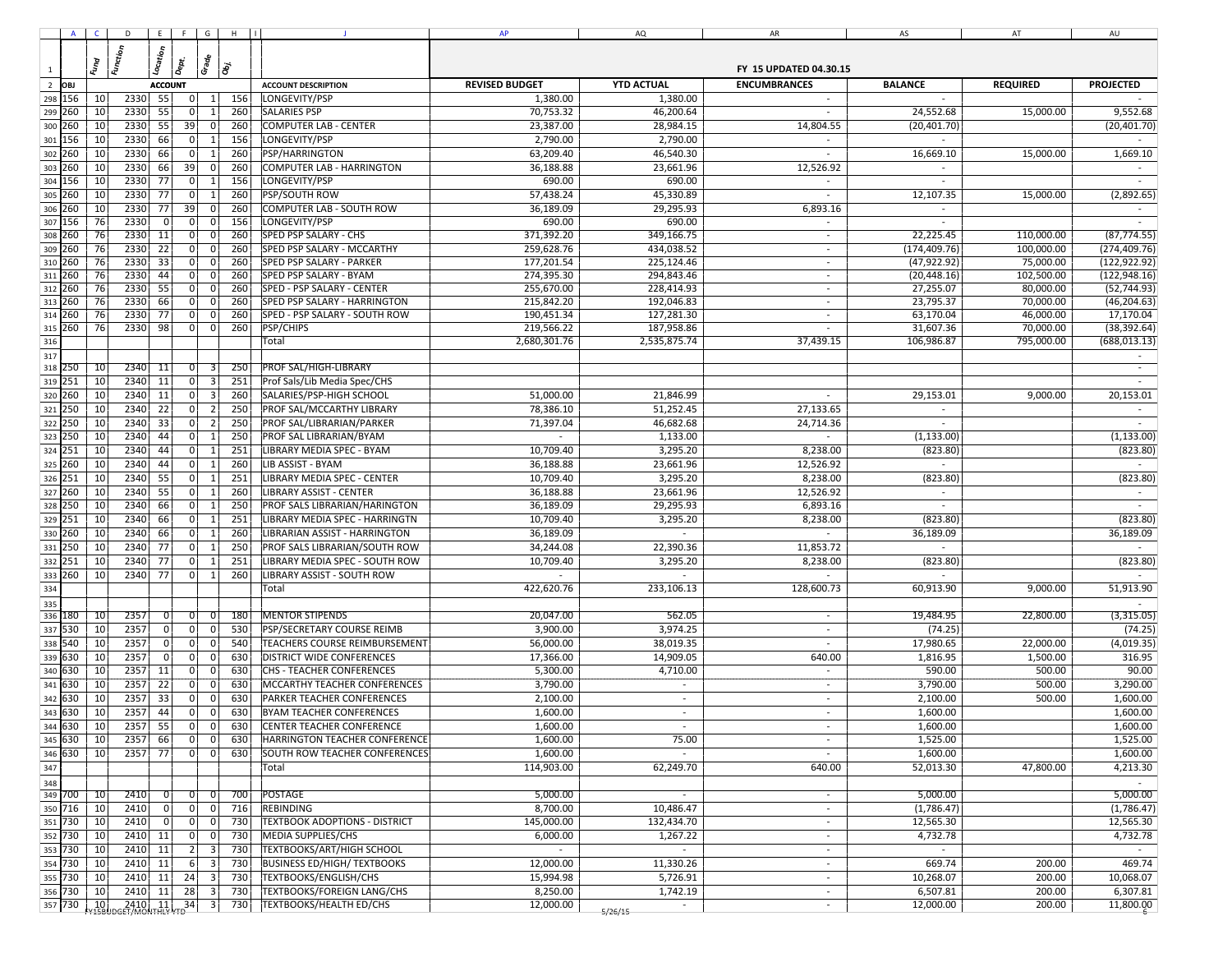|                |         |                 | A C D E F G H II     |                 |                  |                |     | $\mathbf{J}$                          | AP                       | AQ                       | AR                       | AS         | AT             | AU          |
|----------------|---------|-----------------|----------------------|-----------------|------------------|----------------|-----|---------------------------------------|--------------------------|--------------------------|--------------------------|------------|----------------|-------------|
|                |         |                 |                      |                 |                  |                |     |                                       |                          |                          |                          |            |                |             |
|                |         |                 |                      |                 |                  |                |     |                                       |                          |                          |                          |            |                |             |
| $\overline{1}$ |         |                 |                      |                 |                  |                |     |                                       |                          |                          |                          |            |                |             |
| $\frac{1}{2}$  |         |                 |                      |                 |                  |                |     |                                       |                          |                          |                          |            |                |             |
|                | 358 730 | 10 <sub>l</sub> | 2410 11              |                 | 56               | 3              | 730 | MATH/TEXT/SOFTWARE/MEDIA/CHS          | 12,000.00                | 3,143.23                 | $\sim$                   | 8,856.77   | 200.00         | 8,656.77    |
| 359 730        |         | 10              | 2410 11              |                 | 58               | 3              | 730 | MUSIC/HIGH                            | 6,140.00                 | 4,483.18                 | 1,464.07                 | 192.75     | 1,500.00       | (1,307.25)  |
| 360            | 730     | 10              | 2410 11              |                 | 77               | $\overline{3}$ | 730 | <b>READING/HIGH SCHOOL</b>            | 2,000.00                 | 1,294.32                 | $\sim$                   | 705.68     | 200.00         | 505.68      |
| 361 730        |         | 10              | 2410 11              |                 | 78               | 3              | 730 | SCIENCE/HIGH                          | 13,960.00                | 3,176.83                 | 166.75                   | 10,616.42  | 2,500.00       | 8,116.42    |
| 362 730        |         | 10              | 2410 11              |                 | 84               | 3              | 730 | <b>SOC STUDIES/CHS TEXTBOOKS</b>      | 4,125.00                 | 1,365.76                 | 731.08                   | 2,028.16   | 200.00         | 1,828.16    |
| 363 730        |         | 10              | 2410 22              |                 | 0                | 0              | 730 | <b>SUPPLIES</b>                       | 1,000.00                 | $\sim$                   | $\overline{\phantom{a}}$ | 1,000.00   | 500.00         | 500.00      |
| 364            | 730     | 10              | 2410                 | 22              | $\vert$ 2        | 2              | 730 | TEXTBOOKS/ART/MCCARTHY                | $\overline{\phantom{a}}$ | $\sim$                   | $\sim$                   |            |                | $\sim$      |
| 365 730        |         | 10              | 2410                 | 22              | 24               | 2              | 730 | <b>ENGLISH/MCCARTHY</b>               | 4,000.00                 | 2,038.99                 | $\sim$                   | 1,961.01   | 200.00         | 1,761.01    |
| 366 730        |         | 10              | 2410                 | 22              | 28               | 2              | 730 | FOR LANG/MCCARTHY                     | 750.00                   | 176.13                   | $\sim$                   | 573.87     | 200.00         | 373.87      |
| 367 730        |         | 10              | 2410                 | 22              | 56               | $\overline{2}$ | 730 | MATH/MCCARTHY                         | 6,000.00                 | $\sim$                   | $\overline{\phantom{a}}$ | 6,000.00   | 200.00         | 5,800.00    |
| 368            | 730     | 10              | 2410                 | 22              | 58               | 2              | 730 | MUSIC/MCCARTHY                        | 3,220.00                 | 3,115.05                 | $\sim$                   | 104.95     | 1,500.00       | (1, 395.05) |
| 369 730        |         | 10              | 2410                 | $\overline{22}$ | 77               | 2              | 730 |                                       | 2,000.00                 | 689.08                   | $\sim$                   | 1,310.92   | 200.00         | 1,110.92    |
|                |         |                 |                      |                 |                  |                |     | READING/MCCARTHY                      |                          |                          |                          |            |                |             |
| 370 730        |         | 10              | 2410                 | 22              | 78               | 2              | 730 | <b>SUPP SCIENCE MCC</b>               | 1,000.00                 | 49.95                    | $\sim$                   | 950.05     | 1,000.00       | (49.95)     |
| 371 730        |         | 10              | 2410                 | 22              | 84               | $\overline{2}$ | 730 | SOC STUDIES/MCCARTHY/TEXTBOOKS        | 3,500.00                 | 2,480.76                 | $\overline{\phantom{a}}$ | 1,019.24   | 200.00         | 819.24      |
| 372 730        |         | 10              | 2410                 | 33              | $\overline{0}$   | 0              | 730 | MEDIA/PARKER/TEXTBOOKS                | 1,000.00                 |                          | $\overline{\phantom{a}}$ | 1,000.00   |                | 1,000.00    |
| 373 730        |         | 10              | 2410                 | 33              | 2                | 0              | 730 | TEXTBOOKS/ART/PARKER                  |                          |                          |                          |            |                |             |
| 374 730        |         | 10              | 2410                 | 33              | 24               | 2              | 730 | <b>ENGLISH/PARKER</b>                 | 4,000.00                 | 1,767.64                 | $\overline{\phantom{a}}$ | 2,232.36   | 200.00         | 2,032.36    |
| 375 730        |         | 10              | 2410                 | 33              | 28               | 2              | 730 | FOR LANG/PARKER                       | 750.00                   | 200.81                   |                          | 549.19     | 200.00         | 349.19      |
| 376 730        |         | 10              | 2410                 | 33              | 56               | 2              | 730 | MATH/TEXTBOOKS/PARKER                 | 6,000.00                 | $\sim$                   | $\sim$                   | 6,000.00   |                | 6,000.00    |
| 377 730        |         | 10              | 2410                 | 33              | 58               | 2 <sup>1</sup> | 730 | MUSIC/PARKER                          | 3,031.00                 | 1,478.07                 | 1,552.93                 |            | 1,500.00       | (1,500.00)  |
| 378 730        |         | 10              | 2410                 | 33              | 77               | 2              | 730 | READING/PARKER                        | 2,000.00                 | 1,097.72                 | $\blacksquare$           | 902.28     | 200.00         | 702.28      |
| 379            | 730     | 10              | 2410                 | 33              | 78               | $\overline{2}$ | 730 | SCIENCE/PARKER                        | 1,000.00                 | 410.41                   | $\overline{\phantom{a}}$ | 589.59     | 600.00         | (10.41)     |
| 380            | 730     | 10              | 2410                 | 33              | 84               | $\overline{2}$ | 730 | <b>SOC STUDIES/PARKER - TEXTBOOKS</b> | 3,500.00                 | 2,051.91                 | $\sim$                   | 1,448.09   | 200.00         | 1,248.09    |
| 381            | 730     | 10              | 2410                 | 44              | 0                | $\overline{0}$ | 730 | <b>SUPPLIES</b>                       | 1,000.00                 | $\sim$                   | $\sim$                   | 1,000.00   | 500.00         | 500.00      |
|                | 382 730 | 10              | 2410                 | 44              | 2                | 0 I            | 730 | TEXTBOOKS/ART/BYAM                    | $\sim$                   | $\sim$                   | $\sim$                   | $\sim$     |                | $\sim$      |
| 383            | 730     | 10              | 2410                 | 44              | 51               | $\mathbf{1}$   | 730 | READ/LANG.ARTS/BYAM                   | 3,500.00                 | 1,286.96                 | $\sim$                   | 2,213.04   | 200.00         | 2,013.04    |
| 384 730        |         | 10              | 2410                 | 44              | 58               | $\vert$ 1      | 730 | MUSIC/BYAM                            | 1,026.00                 | 527.48                   | $\overline{\phantom{a}}$ | 498.52     | 500.00         | (1.48)      |
| 385            | 730     | 10              | 2410                 | 44              | 78               | $\mathbf{1}$   | 730 | SCIENCE/BYAM                          | 1,000.00                 | $\sim$                   | $\sim$                   | 1,000.00   | 500.00         | 500.00      |
|                | 386 730 | 10              | 2410                 | 44              | 84               | 1              | 730 | <b>SOC STUDY/BYAM</b>                 | 1,038.00                 | $\overline{\phantom{a}}$ | $\overline{\phantom{a}}$ | 1,038.00   | 200.00         | 838.00      |
| 387 730        |         | 10              | 2410                 | 55              | 0                | $\overline{0}$ | 730 | <b>SUPPLIES / CENTER SCHOOL</b>       | 1,000.00                 | 146.83                   | $\sim$                   | 853.17     | 500.00         | 353.17      |
|                | 388 730 | 10              | 2410                 | 55              | $\left  \right $ | $\overline{0}$ | 730 | TEXTBOOKS/ART/CENTER                  | $\sim$                   | $\sim$                   | $\sim$                   | $\sim$     |                | $\sim$      |
|                |         |                 |                      |                 |                  |                |     |                                       |                          |                          |                          |            |                |             |
| 389            | 730     | 10              | 2410                 | 55              | 51               | 0              | 730 | SUPPLIES/LANG ARTS/CENTER             | 3,500.00                 | 544.62                   | $\sim$                   | 2,955.38   | 200.00         | 2,755.38    |
|                | 390 730 | 10              | 2410                 | 55              | 58               | 0              | 730 | SUPPLIES/MUSIC/CENTER                 | 1,257.00                 | 860.40                   | $\overline{\phantom{a}}$ | 396.60     | 395.00         | 1.60        |
| 391 730        |         | 10              | 2410                 | 55              | 78               | $\overline{0}$ | 730 | SUPPLIES/SCIENCE/CENTER               | 1,000.00                 | $\sim$                   | $\sim$                   | 1,000.00   | 500.00         | 500.00      |
| 392 730        |         | 10              | 2410                 | - 55            | 84               | 0 l            | 730 | SUPPLIES/SOCIAL STUDIES/CENTER        | 1,000.00                 | $\sim$                   | $\sim$                   | 1,000.00   | 200.00         | 800.00      |
| 393 730        |         | 10              | 2410                 | 66              | 0                | $\overline{0}$ | 730 | <b>SUPPLIES</b>                       | 1,000.00                 | $\sim$                   | $\sim$                   | 1,000.00   | 500.00         | 500.00      |
| 394 730        |         | 10              | 2410                 | 66              | 2                | $\overline{0}$ | 730 | TEXTBOOKS/ART/HARRINGTON              |                          | $\sim$                   | $\overline{\phantom{a}}$ |            |                |             |
| 395 730        |         | 10              | 2410                 | 66              | 51               | $\mathbf{1}$   | 730 | READ/LANG.ARTS/HARRINGTON             | 3,500.00                 | (8.82)                   | $\sim$                   | 3,508.82   | 200.00         | 3,308.82    |
| 396 730        |         | 10              | 2410                 | 66              | 58               | $\mathbf{1}$   | 730 | MUSIC/HARRINGTON                      | 2,616.00                 | 485.10                   | $\overline{\phantom{a}}$ | 2,130.90   | 1,500.00       | 630.90      |
| 397 730        |         | 10              | 2410                 | 66              | 78               | $\mathbf{1}$   | 730 | SCIENCE/HARRINGTON                    | 1,000.00                 | $\overline{\phantom{a}}$ | $\overline{\phantom{a}}$ | 1,000.00   | 500.00         | 500.00      |
| 398            | 730     | 10              | 2410                 | 66              | 84               |                | 730 | <b>SOC STUDY/HARRINGTON</b>           | 1,000.00                 |                          |                          | 1,000.00   | 200.00         | 800.00      |
| 399            | 730     | 10              | 2410                 | 77              | 0                | 0              | 730 | SOUTH ROW/LIBRARY MEDIA SUPPS         | 1,034.00                 | 127.96                   | $\overline{\phantom{a}}$ | 906.04     |                | 906.04      |
| 400            | 730     | 10              | 2410                 | 77              | 2                | 0              | 730 | <b>TEXTBOOKS/ART/SOUTH ROW</b>        |                          | $\sim$                   | $\sim$                   |            |                |             |
| 401            | 730     | 10              | 2410                 | 77              | 51               | $\mathbf{1}$   | 730 | READING/LANG.ARTS TEXTS/SO ROW        | 3,500.00                 | 524.55                   | $\sim$                   | 2,975.45   | 200.00         | 2,775.45    |
| 402            | 730     | 10              | 2410                 | 77              | 58               | 11             | 730 | MUSIC TEXTS/SOUTH ROW                 |                          | $\sim$                   | $\sim$                   |            |                |             |
|                | 403 730 | 10              | 2410                 | 77              | 78               | 1              | 730 | <b>SCIENCE TEXTS/SOUTH ROW</b>        | 1,000.00                 | $\sim$                   |                          | 1,000.00   | 500.00         | 500.00      |
|                | 404 730 | 10 <sup>1</sup> | 2410 77              |                 | 84               | 11             | 730 | SOC STUDY TEXTS/SO ROW                | 1,000.00                 | $\sim$                   | $\overline{\phantom{a}}$ | 1,000.00   | 200.00         | 800.00      |
|                | 405 730 | 76              | 2410                 | -01             | 37               | 0              | 730 | <b>SUPPLIES</b>                       | 1,018.00                 | 963.81                   | $\overline{\phantom{a}}$ | 54.19      | 500.00         | (445.81)    |
| 406            | 730     | 10              | 2410 77              |                 | 56               | 1              | 730 | MATH TEXTS/SO ROW                     |                          |                          |                          |            |                |             |
| 407            |         |                 |                      |                 |                  |                |     | Total                                 | 325,909.98               | 197,466.48               | 3,914.83                 | 124,528.67 | 20,295.00      | 104,233.67  |
|                |         |                 |                      |                 |                  |                |     |                                       |                          |                          |                          |            |                |             |
| 408            |         |                 | 2415 11              |                 |                  |                | 490 |                                       | 12,000.00                | 11,380.76                |                          | 619.24     |                | 619.24      |
| 410 730        | 409 490 | 10              |                      |                 | 0                | 3              |     | <b>CONTRACTUAL SERVICES - LIBRARY</b> |                          |                          | $\sim$                   |            |                |             |
|                |         | 10              | 2415 11              |                 | 0                | $\vert$ 3      | 730 | LIBRARY SUPPLIES/HIGH-GENERAL         | 11,000.00                | 6,129.46                 | $\sim$                   | 4,870.54   |                | 4,870.54    |
|                | 411 730 | 10              | $2415 \mid 22$       |                 | 0                | $\vert$ 2      | 730 | LIBRARY SUP/MCCARTHY/GENERAL          | 6,500.00                 | 2,834.72                 | $\sim$                   | 3,665.28   |                | 3,665.28    |
| 412 730        |         | 10              | 2415 33              |                 | 0                | $\vert$ 2      | 730 | LIBRARY SUPPLIES/PARKER               | 5,500.00                 | 2,885.07                 | $\blacksquare$           | 2,614.93   |                | 2,614.93    |
|                | 413 730 | 10              | 2415 44              |                 | 0                | $\vert$ 1      | 730 | LIBRARY GENERAL SUPPLIES/BYAM         | 3,750.00                 | 3,196.44                 | $\sim$                   | 553.56     |                | 553.56      |
| 414 730        |         | 10              | 2415 55              |                 | 0                | 1              | 730 | <b>LIBRARY GEN SUPPLIES / CENTER</b>  | 3,750.00                 | 1,850.79                 | $\sim$                   | 1,899.21   |                | 1,899.21    |
|                | 415 730 | 10 <sup>1</sup> | 2415                 | 66              | 0                | 1              | 730 | LIBRARY GENERAL SUPP/HARR             | 3,750.00                 | 2,954.86                 | $\sim$                   | 795.14     |                | 795.14      |
|                | 416 730 | 10              | 2415                 | 77              | 0                | 1              | 730 | LIBRARY GENERAL SUPPLIES/S.ROW        | 3,750.00                 | 2,565.79                 | $\blacksquare$           | 1,184.21   |                | 1,184.21    |
| 417            |         |                 | Y15BUDGET/MONTHLYYTD |                 |                  |                |     | Total                                 | 50,000.00                | 5/26/15<br>33,797.89     | $\sim$                   | 16,202.11  | $\blacksquare$ | 16,202.11   |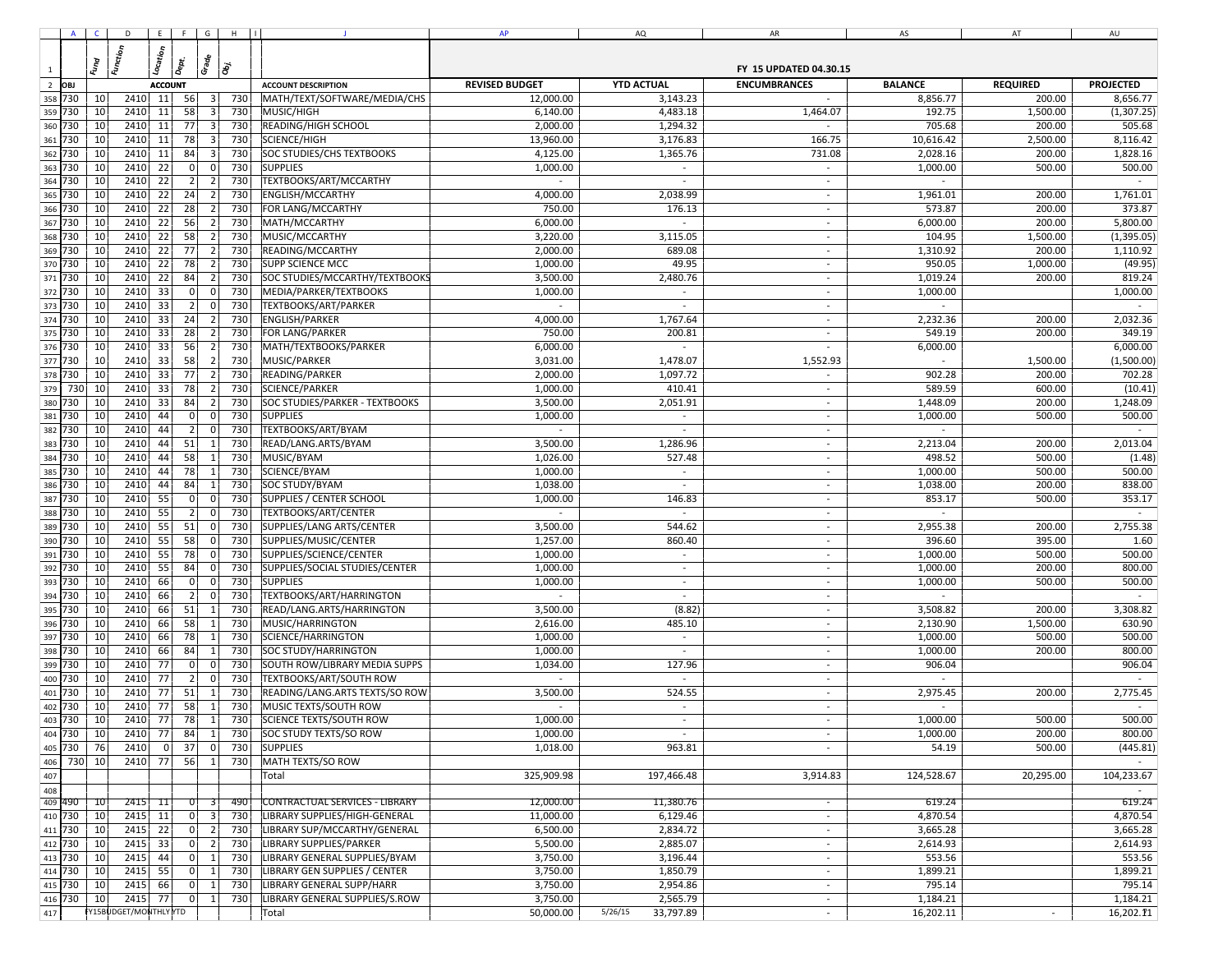|                | $A \cup C$ |                 |                                |             |                            | $D \mid E \mid F \mid G \mid H \mid I$ |                                  | AP             | AQ                       | AR                       | AS            | AT        | AU                          |
|----------------|------------|-----------------|--------------------------------|-------------|----------------------------|----------------------------------------|----------------------------------|----------------|--------------------------|--------------------------|---------------|-----------|-----------------------------|
|                |            |                 |                                |             |                            |                                        |                                  |                |                          |                          |               |           |                             |
|                |            |                 |                                |             |                            |                                        |                                  |                |                          |                          |               |           |                             |
| $\mathbf{1}$   |            |                 |                                |             |                            |                                        |                                  |                |                          |                          |               |           |                             |
| $\overline{2}$ |            |                 |                                |             |                            |                                        |                                  |                |                          |                          |               |           |                             |
| 418            |            |                 |                                |             |                            |                                        |                                  |                |                          |                          |               |           |                             |
|                | 419 580    | $\overline{10}$ | 2420                           | 0           | $\overline{0}$             | 580<br>$\overline{0}$                  | <b>AV EQUIPMENT</b>              |                |                          | $\overline{\phantom{a}}$ |               |           | $\sim$                      |
|                | 420 580    | 10              | 2420                           | 0           | 74<br> 0                   | 580                                    | <b>EQUIPMENT MAINT/PE</b>        | 3,170.00       | 2,391.54                 | $\sim$                   | 778.46        |           | 778.46                      |
|                | 421 670    | 10              | 2420                           |             | 0 <br>$\overline{0}$       | 670                                    | MAINTENANCE MACHINE              |                |                          |                          |               |           |                             |
| 422            | 670        | 10              | 2420                           | $\Omega$    | 2 <br>$\overline{0}$       | 670                                    | MAINTENANCE MACHINE/ART          |                |                          |                          |               |           | $\sim$                      |
|                | 423 670    | 10              | 2420                           |             | 34<br>$\Omega$             | 670                                    | MACH MAINT/HEALTH ED             | 557.56         | 557.56                   | $\overline{\phantom{a}}$ |               | 500.00    | (500.00)                    |
| 424            | 778        | 10              | 2420                           | $\Omega$    | $\overline{0}$<br>$\Omega$ | 778                                    | <b>VIDEO CASS</b>                |                |                          |                          |               |           |                             |
| 425            | 500        | 10              | 2420                           | 11          | 0                          | 500                                    | COPIER - HIGH SCHOOL             | 54,298.00      | 107,377.48               | 61,552.12                | (114, 631.60) |           | (114, 631.60)               |
| 426            | 580        | 10              | 2420                           | 11          | 0 <br>$\overline{3}$       | 580                                    | EQUIPMENT/GENERAL/CHS            | 6,000.00       | 111.50                   | 888.50                   | 5,000.00      | 1,000.00  | 4,000.00                    |
| 427            | 580        | 10              | 2420                           | 11          | 39<br>3                    | 580                                    | EQUIPMENT/TECH ED/CHS            | 1,598.00       | 168.58                   |                          | 1,429.42      | 500.00    | 929.42                      |
| 428            | 580        | 10              | 2420                           | 11          | 56<br>3                    | 580                                    | INST EQUIPMENT/MATH/CHS          |                |                          |                          |               |           | $\sim$                      |
| 429            | 580        | 10              | 2420                           | 11          | 58                         | 580                                    | EQUIPMENT/MUSIC/CHS              | 5,300.00       | 280.00                   | $\sim$                   | 5,020.00      | 5,000.00  | 20.00                       |
| 430            | 580        | 10              | 2420                           | 11          | 74<br>3                    | 580                                    | <b>EQUIPMENT/PHYS ED/CHS</b>     | 2,400.00       | 1,806.23                 | $\sim$                   | 593.77        | 500.00    | 93.77                       |
| 431            | 580        | 10              | 2420                           | 11          | 78                         | 580                                    | EQUIPMENT/SCIENCE/CHS            | 7,400.00       | 1,488.07                 | 105.00                   | 5,806.93      | 3,000.00  | 2,806.93                    |
| 432            | 670        | 10              | 2420                           | 11          | 39<br>3                    | 670                                    | MACHINE MAINT/TECH ED/CHS        | 400.00         |                          | $\overline{\phantom{a}}$ | 400.00        | 400.00    |                             |
| 433            | 670        | 10              | 2420                           | 11          | 58<br>3                    | 670                                    | MACHINE MAINT/MUSIC/CHS          | $\sim$         | $\sim$                   | $\sim$                   | $\sim$        |           | $\sim$                      |
|                | 434 670    | 10              | 2420                           | 11          | 78<br>$\lceil$             | 670                                    | MACHINE MAINT/SCIENCE/CHS        | 800.00         | $\overline{\phantom{a}}$ | $\overline{\phantom{a}}$ | 800.00        | 800.00    | $\sim$                      |
| 435            | 500        | 10              | 2420                           | 22          | 0 l<br>$\overline{2}$      | 500                                    | <b>COPIER - MCCARTHY</b>         | 32,000.00      | 22,446.31                | 4,886.65                 | 4,667.04      |           | 4,667.04                    |
|                | 436 580    | 10              | 2420                           | 22          | 0 <br>$\overline{2}$       | 580                                    | AV EQUIPMENT/MCCARTHY            |                |                          |                          |               |           | $\sim$                      |
| 437            | 580        | 10              | 2420                           | 22          | 2 <br>$\overline{2}$       | 580                                    | EQUIP/ART/MCCARTHY               | 500.00         | 50.95                    | $\sim$                   | 449.05        | 500.00    | (50.95)                     |
|                | 438 580    | 10              | 2420                           | 22          | 56<br>$\overline{2}$       | 580                                    | EQUIPMENT/MATH-MCCARTHY          |                |                          |                          |               |           | $\sim$                      |
| 439            | 580        | 10              | 2420                           | 22          | 58<br>$\overline{2}$       | 580                                    | EQUIPMENT/MUSIC-MCCARTHY         | 2,700.00       | 1,014.08                 | $\sim$                   | 1,685.92      | 1,000.00  | 685.92                      |
|                | 440 580    | 10              | 2420                           | 22          | 74<br>$\overline{2}$       | 580                                    | EQUIPMENT/PHYS ED-MCCARTHY       | 2,300.00       | 2,301.83                 | $\overline{\phantom{a}}$ | (1.83)        | 700.00    | (701.83)                    |
|                |            |                 |                                |             |                            |                                        |                                  |                |                          |                          |               |           |                             |
| 441            | 580        | 10              | 2420                           | 22          | 78<br>$\overline{2}$       | 580                                    | EQUIPMENT/SCIENCE-MCCARTHY       | 2,000.00       | 810.03                   | $\sim$                   | 1,189.97      | 1,000.00  | 189.97                      |
|                | 442 580    | 10              | 2420                           | 22          | 84<br>$\overline{2}$       | 580                                    | EQUIP/SOCIAL STUDY-MCCARTHY      |                |                          |                          |               |           | $\sim$                      |
|                | 443 670    | 10              | 2420                           | 22          | 39<br>$\overline{0}$       | 670                                    | MAINTENANCE MACHINE - McCARTHY   | 150.00         | $\sim$                   | $\sim$                   | 150.00        |           | 150.00                      |
|                | 444 670    | 10              | 2420                           | 22          | 58<br>$\overline{2}$       | 670                                    | MACHINE MAINT/MUSIC-MCCARTHY     | $\sim$         | $\sim$                   | $\sim$                   |               |           | $\sim$                      |
| 445            | 670        | 10              | 2420                           | 22          | 78<br>$\overline{2}$       | 670                                    | MACHINE MAINT/SCIENCE-MCCARTHY   | 400.00         | $\sim$                   | $\sim$                   | 400.00        |           | 400.00                      |
|                | 446 500    | 10              | 2420                           | 33          | $\overline{2}$<br> 0       | 500                                    | <b>COPIER - PARKER</b>           | 33,000.00      | 17,069.82                | 3,828.12                 | 12,102.06     |           | 12,102.06                   |
| 447            | 580        | 10              | 2420                           | 33          | 0 <br>$\overline{2}$       | 580                                    | AV EQUIPMENT PARKER              | 2,300.00       | $\overline{\phantom{a}}$ | $\overline{\phantom{a}}$ | 2,300.00      |           | 2,300.00                    |
| 448            | 580        | 10              | 2420                           | 33          | 2 <br>$\overline{2}$       | 580                                    | EQUIPMENT/ART/PARKER             |                | $\overline{\phantom{a}}$ | $\overline{\phantom{a}}$ | ÷             |           |                             |
| 449            | 580        | 10              | 2420                           | 33          | 56<br>$\overline{2}$       | 580                                    | <b>EQUIPMENT MATH PARKER</b>     |                |                          |                          |               |           |                             |
| 450            | 580        | 10              | 2420                           | 33          | 58                         | 580                                    | EQUIP/MUSIC/PARKER               | 2,000.00       |                          |                          | 2,000.00      | 1,000.00  | 1,000.00                    |
| 451            | 580        | 10              | 2420                           | 33          | 74<br>$\overline{2}$       | 580                                    | <b>EQUIP/PHY ED/PARKER</b>       | 2,300.00       | 1,336.34                 | $\overline{\phantom{a}}$ | 963.66        | 800.00    | 163.66                      |
| 452            | 580        | 10              | 2420                           | 33          | 78                         | 580                                    | EQUIP/SCIENCE/PARKER             | 1,800.00       | $\overline{\phantom{a}}$ |                          | 1,800.00      | 1,000.00  | 800.00                      |
| 453            | 580        | 10              | 2420                           | 33          | 84<br>$\overline{2}$       | 580                                    | EQUIP/SOC STUDY/PARKER           |                |                          |                          |               |           | $\mathcal{L}_{\mathcal{A}}$ |
| 454            | 670        | 10              | 2420                           | 33          | 58                         | 670                                    | MAINT MACH/MUSIC/PARKER          |                |                          |                          |               |           | $\overline{\phantom{a}}$    |
| 455            | 670        | 10              | 2420                           | 33          | 78<br>$\overline{2}$       | 670                                    | MACH MAINT/SCIENCE/PARKER        | 607.00         | $\overline{\phantom{a}}$ |                          | 607.00        | 500.00    | 107.00                      |
| 456            | 500        | 10              | 2420                           | 44          | 0 l                        | 500                                    | COPIER - BYAM SCHOOL             | 21,600.00      | 8,362.64                 | 2,011.29                 | 11,226.07     |           | 11,226.07                   |
| 457            | 580        | 10              | 2420                           | 44          | 0 l<br>$\overline{1}$      | 580                                    | AV EQUIPMENT/BYAM                | 1,500.00       |                          |                          | 1,500.00      |           | 1,500.00                    |
| 458            | 580        | 10              | 2420                           | 44          | 74                         | 580                                    | EQUIP/PHY ED/BYAM                | 1,000.00       | 813.72                   | $\sim$                   | 186.28        | 100.00    | 86.28                       |
| 459            | 500        | 10              | 2420                           | 55          | 0 <br>-1                   | 500                                    | <b>COPIER - CENTER SCHOOL</b>    | 17,000.00      | 9,163.42                 | 2,145.29                 | 5,691.29      |           | 5,691.29                    |
| 460            | 580        | 10              | 2420                           | 55          | 0 l                        | 580                                    | <b>EQUIPMENT</b>                 | $\overline{a}$ | $\sim$                   | $\sim$                   | $\sim$        |           | $\sim$                      |
| 461            | 580        | 10              | 2420                           | 55          | 74<br>- 1                  | 580                                    | <b>EQUIPMENT PHY ED - CENTER</b> | 1,000.00       | 815.43                   |                          | 184.57        | 100.00    | 84.57                       |
| 462            | 500        | 10              | 2420                           | 66          | 0                          | 500                                    | <b>COPIER - HARRINGTON</b>       | 18,000.00      | 9,816.24                 | 2,087.17                 | 6,096.59      |           | 6,096.59                    |
|                | 463 580    | 10              | 2420                           | 66          | 0 <br>1                    | 580                                    | AV EQUIPMENT HARRINGTON          | 1,530.00       | $\sim$                   | $\sim$                   | 1,530.00      |           | 1,530.00                    |
|                | 464 580    | 10              | 2420                           | 66          | 74<br>$\vert$ 1            | 580                                    | EQUIP/PHY ED/HARRINGTON          | 1,000.00       | 739.66                   | $\sim$                   | 260.34        | 100.00    | 160.34                      |
|                | 465 670    | 10              | 2420                           | 66          | 58<br>$\vert$ 1            | 670                                    | MACHINE MAINT/MUSIC/HARRINGTO    | $\sim$         | $\sim$                   |                          |               |           | $\sim$                      |
|                | 466 500    | 10 <sup>1</sup> | 2420 77                        |             | 0 <br>$\vert$ 1            | 500                                    | <b>COPIER - SOUTH ROW</b>        | 23,800.00      | 8,701.90                 | 2,145.29                 | 12,952.81     |           | 12,952.81                   |
|                | 467 580    | 10              | 2420 77                        |             | 0 <br>$\vert$ 1            | 580                                    | A/V EQUIPMENT SO ROW             | 1,500.00       | 35.14                    | $\sim$                   | 1,464.86      |           | 1,464.86                    |
|                | 468 580    | 10              | 2420 77                        |             | 74<br> 1                   | 580                                    | EQUIP/PHY ED/SOUTH ROW           | 1,012.00       | 1,011.77                 | $\sim$                   | 0.23          | 200.00    | (199.77)                    |
| 469            |            |                 |                                |             |                            |                                        | Total                            | 252,922.56     | 198,670.24               | 79,649.43                | (25, 397.11)  | 18,700.00 | (44,097.11)                 |
| 470            |            |                 |                                |             |                            |                                        |                                  |                |                          |                          |               |           | $\sim$                      |
|                | 471 510    | 10              | 2430                           |             | $\overline{0}$             | 510                                    | <b>COPIER SUPPLIES</b>           | 59,476.00      | 39,101.57                | 7,465.18                 | 12,909.25     | 14,000.00 | (1,090.75)                  |
|                | 472 550    | 10              | 2430                           | 0           | 79<br>- 01                 | 550                                    | ADA EXPENSES - (504)             | 24,000.00      | 10,863.35                | 2,261.30                 | 10,875.35     | 5,000.00  | 5,875.35                    |
|                | 473 700    | 10              | 2430                           | $\mathbf 0$ | $\overline{0}$             | 700<br>0 I                             | POSTAGE                          | 1,000.00       | $\sim$                   | $\sim$                   | 1,000.00      |           | 1,000.00                    |
|                | 474 718    | 10              | 2430                           | - 0 I       | 0                          | 718<br> 0                              | <b>REPORT CARDS</b>              | 1,200.00       | $\sim$                   | $\sim$                   | 1,200.00      |           | 1,200.00                    |
|                | 475 730    | 10              | 2430                           |             | 0                          | 730<br> 0                              | <b>SUPPLIES</b>                  | 1,386.53       | 1,244.84                 | 113.40                   | 28.29         | 200.00    | (171.71)                    |
|                | 476 730    | 10              | 2430                           | 0           | 80<br> 0                   | 730                                    | SUPPLIES/ELL                     | 2,000.00       | 1,100.00                 | $\sim$                   | 900.00        | 200.00    | 700.00                      |
|                |            |                 | 477 750 FY168UDGE4438NTHONTD 0 |             |                            | 750<br> 0                              | <b>TRAVEL IN STATE</b>           | 4,000.00       | 2,931.14<br>5/26/15      | $\sim$                   | 1,068.86      |           | 1,068.86                    |
|                |            |                 |                                |             |                            |                                        |                                  |                |                          |                          |               |           |                             |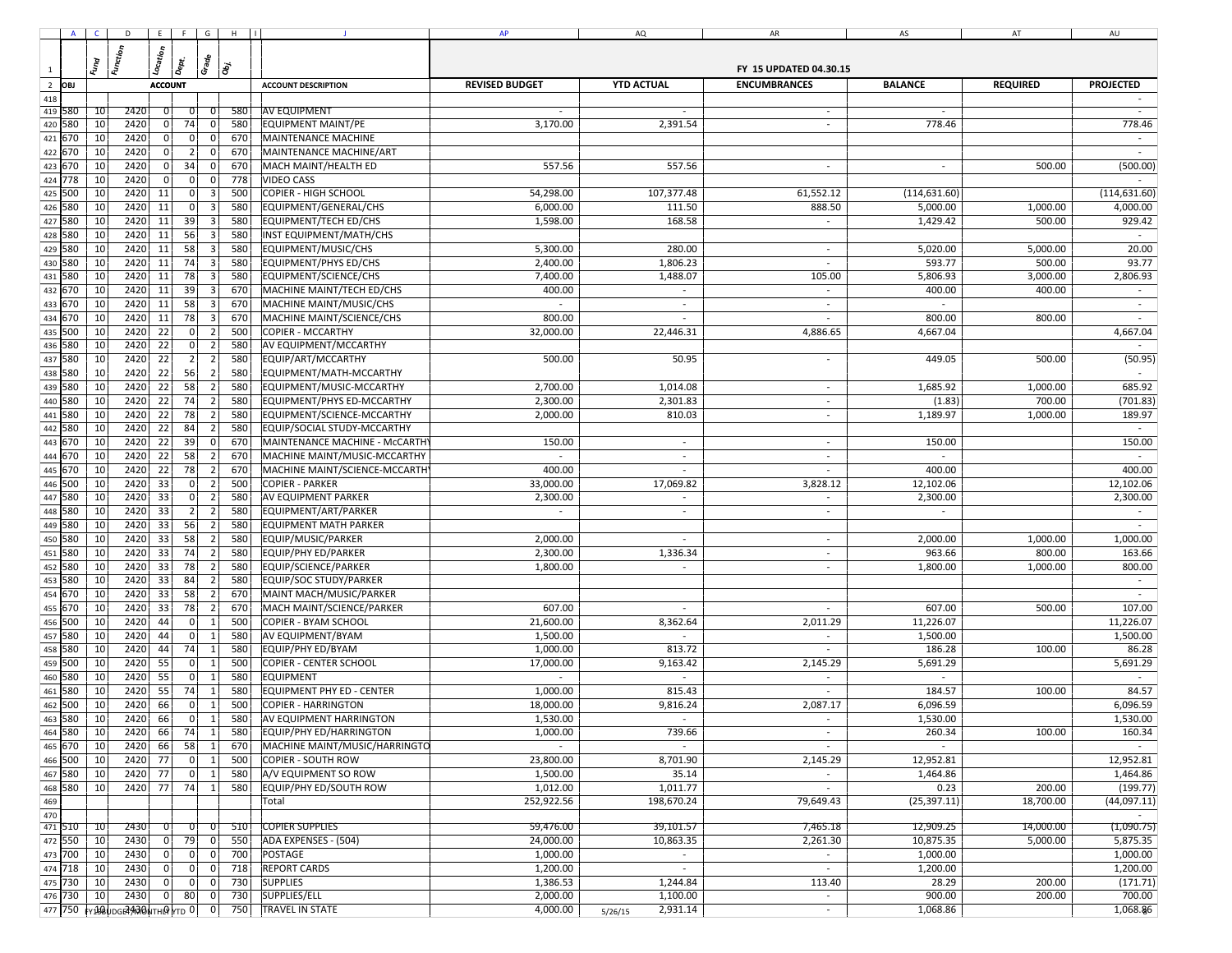|                |         |    | $A \begin{pmatrix} 0 & 1 \\ 0 & 1 \end{pmatrix}$ $B \begin{pmatrix} 0 & 1 \\ 0 & 1 \end{pmatrix}$ |    |                  |                         |     | $\mathbf{J}$                       | AP        | AQ                                     | AR                          | AS        | AT       | AU                          |
|----------------|---------|----|---------------------------------------------------------------------------------------------------|----|------------------|-------------------------|-----|------------------------------------|-----------|----------------------------------------|-----------------------------|-----------|----------|-----------------------------|
|                |         |    |                                                                                                   |    |                  |                         |     |                                    |           |                                        |                             |           |          |                             |
| 1              |         |    |                                                                                                   |    |                  |                         |     |                                    |           |                                        |                             |           |          |                             |
| $\overline{2}$ |         |    |                                                                                                   |    |                  |                         |     |                                    |           |                                        |                             |           |          |                             |
|                | 478 730 | 10 | 2430 11                                                                                           |    | 0                | $\vert$ 3               | 730 | SUPPLIES/GENERAL HIGH SCHOOL       | 10,921.21 | 10,368.05                              | $\sim$                      | 553.16    |          | 553.16                      |
|                | 479 730 | 10 | $2430$ 11                                                                                         |    | $\vert$ 2        | $\vert$ 3               | 730 | SUPPLIES/ART/CHS                   | 22,467.00 | 15,978.11                              | $\overline{\phantom{a}}$    | 6,488.89  | 1,000.00 | 5,488.89                    |
|                | 480 730 | 10 | 2430                                                                                              | 11 | $6 \mid$         | $\vert$ 3               | 730 | SUPPLIES/BUS ED HIGH SCHOOL        | 1,000.00  | 1,000.00                               | $\sim$                      |           |          |                             |
|                | 481 730 | 10 | 2430                                                                                              | 11 | 24               | $\vert$ 3               | 730 | SUPPLIES/ENGLISH-HIGH SCHOOL       |           |                                        |                             |           | 200.00   | (200.00)                    |
|                | 482 730 | 10 | 2430                                                                                              | 11 | 28               | 3                       | 730 | SUPPLIES/HS FOREIGN LANGUAGE       | 1,800.00  | 803.81                                 | $\overline{\phantom{a}}$    | 996.19    |          | 996.19                      |
|                | 483 730 | 10 | 2430                                                                                              | 11 | 34               | $\overline{3}$          | 730 | SUPPLIES/HS HEALTH ED              | 2,200.00  | 835.04                                 | $\overline{\phantom{a}}$    | 1,364.96  |          | 1,364.96                    |
|                | 484 730 | 10 | 2430                                                                                              | 11 | 36               | 3                       | 730 | SUPPLIES/CHS/FAMILY SCIENCES       | 1,382.00  |                                        | $\overline{\phantom{a}}$    | 1,382.00  |          | 1,382.00                    |
| 485            | 730     | 10 | 2430                                                                                              | 11 | 39               | 3                       | 730 | SUPPLIES/TECH ED-HIGH SCHOOL       | 4,395.00  | 3,927.73                               | 36.84                       | 430.43    |          | 430.43                      |
|                | 486 730 | 10 | 2430                                                                                              | 11 | 46               | 3                       | 730 | SUPPLIES MURALS-HIGH SCHOOL        | 1,000.00  | $\sim$                                 | $\mathcal{L}_{\mathcal{A}}$ | 1,000.00  |          | 1,000.00                    |
| 487            | 730     | 10 | 2430                                                                                              | 11 | 56               | $\vert$ 3               | 730 | <b>GEN SUPPLIES/MATH/ CHS</b>      | 3,000.00  | 758.25                                 | $\overline{\phantom{a}}$    | 2,241.75  | 200.00   | 2,041.75                    |
|                | 488 730 | 10 | 2430                                                                                              | 11 | 58               | $\vert$ 3               | 730 | SUPPLIES/MUSIC/CHS                 | $\sim$    | $\sim$                                 | $\mathbf{r}$                |           | 1,000.00 | (1,000.00)                  |
| 489            | 730     | 10 | 2430                                                                                              | 11 | 74               | 3                       | 730 | SUPPLIES/PHYS ED-HIGH SCHOOL       | 100.00    | $\sim$                                 | $\mathcal{L}_{\mathcal{A}}$ | 100.00    |          | 100.00                      |
|                | 490 730 | 10 | 2430                                                                                              | 11 | 77               | $\vert$ 3               | 730 | SUPPLIES/READING-HIGH SCHOOL       | 1,600.00  | 494.10                                 | $\overline{\phantom{a}}$    | 1,105.90  |          | 1,105.90                    |
| 491            | 730     | 10 | 2430                                                                                              | 11 | 78               | 3                       | 730 | SUPPLIES/SCIENCE-HIGH SCHOOL       | 19,805.00 | 9,920.49                               | $\overline{\phantom{a}}$    | 9,884.51  |          | 9,884.51                    |
|                | 492 730 | 10 | 2430                                                                                              | 11 | 84               | $\vert$ 3               | 730 | SUPPLIES/SOC STUDY-HIGH SCHOOL     | 5,930.00  | 4,023.86                               | $\overline{\phantom{a}}$    | 1,906.14  | 500.00   | 1,406.14                    |
| 493            | 730     | 10 | 2430                                                                                              | 11 | 94               | $\vert$ 3               | 730 | SUPPLIES NIGHT SCHOOL              | 1,000.00  | $\sim$                                 | $\sim$                      | 1,000.00  |          | 1,000.00                    |
|                | 494 610 | 10 | 2430                                                                                              | 22 | $\left  \right $ | 2                       | 610 | SUPPLIES/ART/MCC/TEACHING          | $\sim$    | $\sim$                                 | $\overline{\phantom{a}}$    | $\sim$    |          | $\sim$                      |
|                | 495 730 | 10 | 2430                                                                                              | 22 | 0                | 2                       | 730 | <b>GENERAL SUPPLIES-MCCARTHY</b>   | 14,000.00 | 14,789.08                              | $\overline{\phantom{a}}$    | (789.08)  |          | (789.08)                    |
|                | 496 730 | 10 | 2430                                                                                              | 22 | $\overline{2}$   | $\overline{2}$          | 730 | SUPPLIES/ART/MCCARTHY              | 11,731.00 | 9,074.44                               | $\overline{\phantom{a}}$    | 2,656.56  | 500.00   | 2,156.56                    |
| 497            | 730     | 10 | 2430                                                                                              | 22 | 24               | $\overline{2}$          | 730 | SUPPLIES/ENGLISH-MCCARTHY          |           |                                        |                             |           |          | $\sim$                      |
|                | 498 730 | 10 | 2430                                                                                              | 22 | 28               | 2                       | 730 | SUPPLIES/FOR LANG-MCCARTHY         | 750.00    | 51.81                                  | $\sim$                      | 698.19    |          | 698.19                      |
|                | 499 730 | 10 | 2430                                                                                              | 22 | 34               | $\overline{2}$          | 730 | SUPPLIES/HEALTH ED-MCCARTHY        | 1,050.00  | 490.15                                 | $\sim$                      | 559.85    | 200.00   | 359.85                      |
|                | 500 730 | 10 | 2430                                                                                              | 22 | 39               | 2                       | 730 | SUPPLIES/TECH ED-MCCARTHY          | 4,681.00  | 4,675.00                               | $\sim$                      | 6.00      |          | 6.00                        |
|                | 501 730 | 10 | 2430                                                                                              | 22 | 56               | $\overline{2}$          | 730 | SUPPLIES/MATH-MCCARTHY             | 3,010.00  | 2,217.75                               | $\sim$                      | 792.25    | 200.00   | 592.25                      |
|                | 502 730 | 10 | 2430                                                                                              | 22 | 58               | 2                       | 730 | SUPPLIES/MUSIC/MCCARTHY            | 1,032.00  | 791.99                                 | $\sim$                      | 240.01    | 200.00   | 40.01                       |
|                | 503 730 | 10 | 2430                                                                                              | 22 | 74               | $\overline{2}$          | 730 | SUPPLIES/PHYS ED-MCCARTHY          | 100.00    | $\overline{\phantom{a}}$               | $\sim$                      | 100.00    | 100.00   | $\sim$                      |
|                | 504 730 | 10 | 2430                                                                                              | 22 | 77               | $\vert$ 2               | 730 | SUPPLIES/READING-MCCARTHY          | 2,500.00  | 1,759.49                               | $\overline{\phantom{a}}$    | 740.51    |          | 740.51                      |
|                | 505 730 | 10 | 2430                                                                                              | 22 | 78               | 2                       | 730 | SUPPLIES/SCIENCE-MCCARTHY          | 14,443.00 | 5,206.93                               | $\overline{\phantom{a}}$    | 9,236.07  | 1,000.00 | 8,236.07                    |
|                | 506 730 | 10 | 2430                                                                                              | 22 | 84               | $\overline{2}$          | 730 | <b>GEN SUPPLIES - SOC STUD/MCC</b> | 5,000.00  | 2,860.63                               |                             | 2,139.37  |          | 2,139.37                    |
|                | 507 610 | 10 | 2430                                                                                              | 33 | $\vert$ 2        | $\overline{2}$          | 610 | SUPPLIES/ART/PARKER/TEACHING       |           |                                        | $\mathbf{r}$                |           |          |                             |
|                | 508 730 | 10 | 2430                                                                                              | 33 | 0                | $\overline{a}$          | 730 | SUPPLIES-PARKER                    | 11,000.00 | 9,714.76                               | 0.42                        | 1,284.82  |          | 1,284.82                    |
|                | 509 730 | 10 | 2430                                                                                              | 33 | 2                | $\overline{2}$          | 730 | SUPPLIES/ART/PARKER                | 8,816.00  | 4,705.18                               | $\overline{\phantom{a}}$    | 4,110.82  | 500.00   | 3,610.82                    |
|                | 510 730 | 10 | 2430                                                                                              | 33 | 24               | $\overline{\mathbf{c}}$ | 730 | SUPPLIES/ENGLISH-PARKER            |           |                                        |                             |           |          |                             |
|                | 511 730 | 10 | 2430                                                                                              | 33 | 28               | $\overline{2}$          | 730 | SUPPLIES/FOREIGN LANG-PARKER       | 750.00    | 202.55                                 | $\overline{\phantom{a}}$    | 547.45    |          | 547.45                      |
|                | 512 730 | 10 | 2430                                                                                              | 33 | 34               | $\overline{2}$          | 730 | SUPPLIES/HEALTH ED-PARKER          | 1,050.00  | 587.34                                 | $\mathbf{r}$                | 462.66    |          | 462.66                      |
|                | 513 730 | 10 | 2430                                                                                              | 33 | 39               | 2                       | 730 | SUPPLIES/TECH ED/PK                | 5,500.00  | 5,500.00                               | $\mathbf{r}$                |           |          |                             |
|                | 514 730 | 10 | 2430                                                                                              | 33 | 56               | $\overline{2}$          | 730 | SUPP/MATH/PARKER                   | 2,850.00  | 793.97                                 | $\mathcal{L}_{\mathcal{A}}$ | 2,056.03  |          | 2,056.03                    |
|                | 515 730 | 10 | 2430                                                                                              | 33 | 58               | $\overline{2}$          | 730 | SUPP/MUSIC/PARKER                  | 150.00    | 149.99                                 | $\sim$                      | 0.01      |          | 0.01                        |
|                | 516 730 | 10 | 2430                                                                                              | 33 | 74               | $\overline{2}$          | 730 | SUPP/PHY ED/PARKER                 | 100.00    | $\sim$                                 | $\sim$                      | 100.00    |          | 100.00                      |
|                | 517 730 | 10 | 2430                                                                                              | 33 | 77               | $\overline{2}$          | 730 | SUPP/READ/PARKER                   | 2,500.00  | 866.56                                 | $\overline{\phantom{a}}$    | 1,633.44  |          | 1,633.44                    |
|                | 518 730 | 10 | 2430                                                                                              | 33 | 78               | $\overline{2}$          | 730 | SUPPLIES/SCIENCE/PARKER            | 13,388.00 | 2,055.03                               | $\sim$                      | 11,332.97 | 1,000.00 | 10,332.97                   |
|                | 519 730 | 10 | 2430                                                                                              | 33 | 84               | $\overline{2}$          | 730 | <b>GEN SUPP/SOC STUDY/PARKER</b>   | 5,000.00  | 1,898.05                               | $\overline{\phantom{a}}$    | 3,101.95  | 200.00   | 2,901.95                    |
|                | 520 610 | 10 | 2430                                                                                              | 44 | $\left  \right $ | $\mathbf{1}$            | 610 | SUPPLIES/ART/BYAM/TEACHING         | $\sim$    | $\overline{\phantom{a}}$               | $\overline{\phantom{a}}$    | $\sim$    |          | $\sim$                      |
|                | 521 645 | 10 | 2430                                                                                              | 44 | 0                | 1                       | 645 | KINDERGARTEN SUPPLIES/BYAM         | 4,500.00  | 1,791.87                               | $\overline{\phantom{a}}$    | 2,708.13  |          | 2,708.13                    |
|                | 522 730 | 10 | 2430                                                                                              | 44 | 0                | 1                       | 730 | <b>GENL SUPP/BYAM</b>              | 13,000.00 | 6,841.77                               | $\overline{\phantom{a}}$    | 6,158.23  |          | 6,158.23                    |
|                | 523 730 | 10 | 2430                                                                                              | 44 | 2                | 1                       | 730 | SUPPLIES/ART/BYAM                  | 6,178.00  | 2,582.28                               | $\overline{\phantom{a}}$    | 3,595.72  |          | 3,595.72                    |
|                | 524 730 | 10 | 2430                                                                                              | 44 | 34               | 1                       | 730 | SUPP/HEALTH/BYAM                   | 150.00    | 113.00                                 | $\sim$                      | 37.00     |          | 37.00                       |
|                | 525 730 | 10 | 2430                                                                                              | 44 | 51               | 1                       | 730 | SUPP/READ/LANGARTS/BYAM            | 3,100.00  | 2,162.28                               | 17.86                       | 919.86    |          | 919.86                      |
|                | 526 730 | 10 | 2430                                                                                              | 44 | 56               | $\vert$ 1               | 730 | SUPP/MATH/BYAM                     | 13,500.00 | 638.74                                 | $\sim$                      | 12,861.26 |          | 12,861.26                   |
|                | 527 730 | 10 | $2430$ 44                                                                                         |    | 58               | 1                       | 730 | SUPPLIES/MUSIC/BYAM                | 500.00    | $\sim$                                 | $\sim$                      | 500.00    | 500.00   | $\sim$                      |
|                | 528 730 | 10 | 2430                                                                                              | 44 | 78               | 1                       | 730 | SUPPLIES/SCIENCE/BYAM              | 10,370.00 | 3,015.45                               | 1,103.12                    | 6,251.43  | 2,000.00 | 4,251.43                    |
|                | 529 730 | 10 | 2430                                                                                              | 44 | 84               | $\mathbf{1}$            | 730 | SUPP/SOC STUDY/BYAM                | 2,000.00  | 745.00                                 | $\overline{\phantom{a}}$    | 1,255.00  |          | 1,255.00                    |
|                | 530 610 | 10 | 2430                                                                                              | 55 | $\vert$ 2        | $\mathbf{1}$            | 610 | SUPPLIES/ART/CENTER/TEACHING       |           | $\overline{\phantom{a}}$               | $\overline{\phantom{a}}$    |           |          | $\sim$                      |
|                | 531 645 | 10 | 2430                                                                                              | 55 | 0                | $\mathbf{1}$            | 645 | KINDERGARTEN SUPPLIES - CENTER     | 3,138.00  | 3,077.73                               | $\mathcal{L}_{\mathcal{A}}$ | 60.27     |          | 60.27                       |
|                | 532 730 | 10 | 2430                                                                                              | 55 | 0                | $\mathbf{1}$            | 730 | <b>SUPPLIES - CENTER</b>           | 11,000.00 | 7,071.23                               | 74.95                       | 3,853.82  |          | 3,853.82                    |
|                | 533 730 | 10 | 2430                                                                                              | 55 | $\overline{2}$   |                         | 730 | SUPPLIES/ART/CENTER                | 8,247.00  | 4,406.83                               | $\overline{\phantom{a}}$    | 3,840.17  | 1,000.00 | 2,840.17                    |
|                | 534 730 | 10 | 2430                                                                                              | 55 | 34               | $\mathbf{1}$            | 730 | <b>SUPPLIES/ HEALTH / CENTER</b>   | 150.00    | 107.40                                 | $\overline{\phantom{a}}$    | 42.60     |          | 42.60                       |
|                | 535 730 | 10 | 2430                                                                                              | 55 | 51               |                         | 730 | SUPPLIES - LANG ARTS - CENTER      | 3,498.81  | 2,082.94                               | 29.00                       | 1,386.87  |          | 1,386.87                    |
|                | 536 730 | 10 | 2430                                                                                              | 55 | 56               | $\mathbf{1}$            | 730 | <b>SUPPLIES - MATH - CENTER</b>    | 13,500.00 | 656.74                                 | $\overline{\phantom{a}}$    | 12,843.26 |          | 12,843.26<br>$\overline{9}$ |
|                |         |    | 537 730 FY156 UDGEZ490NTHSY YTD58                                                                 |    |                  | $\mathbf{1}$            | 730 | SUPPLIES/MUSIC/CENTER              | $\sim$    | 5/26/15<br>$\mathcal{L}_{\mathcal{A}}$ | $\overline{\phantom{a}}$    |           |          |                             |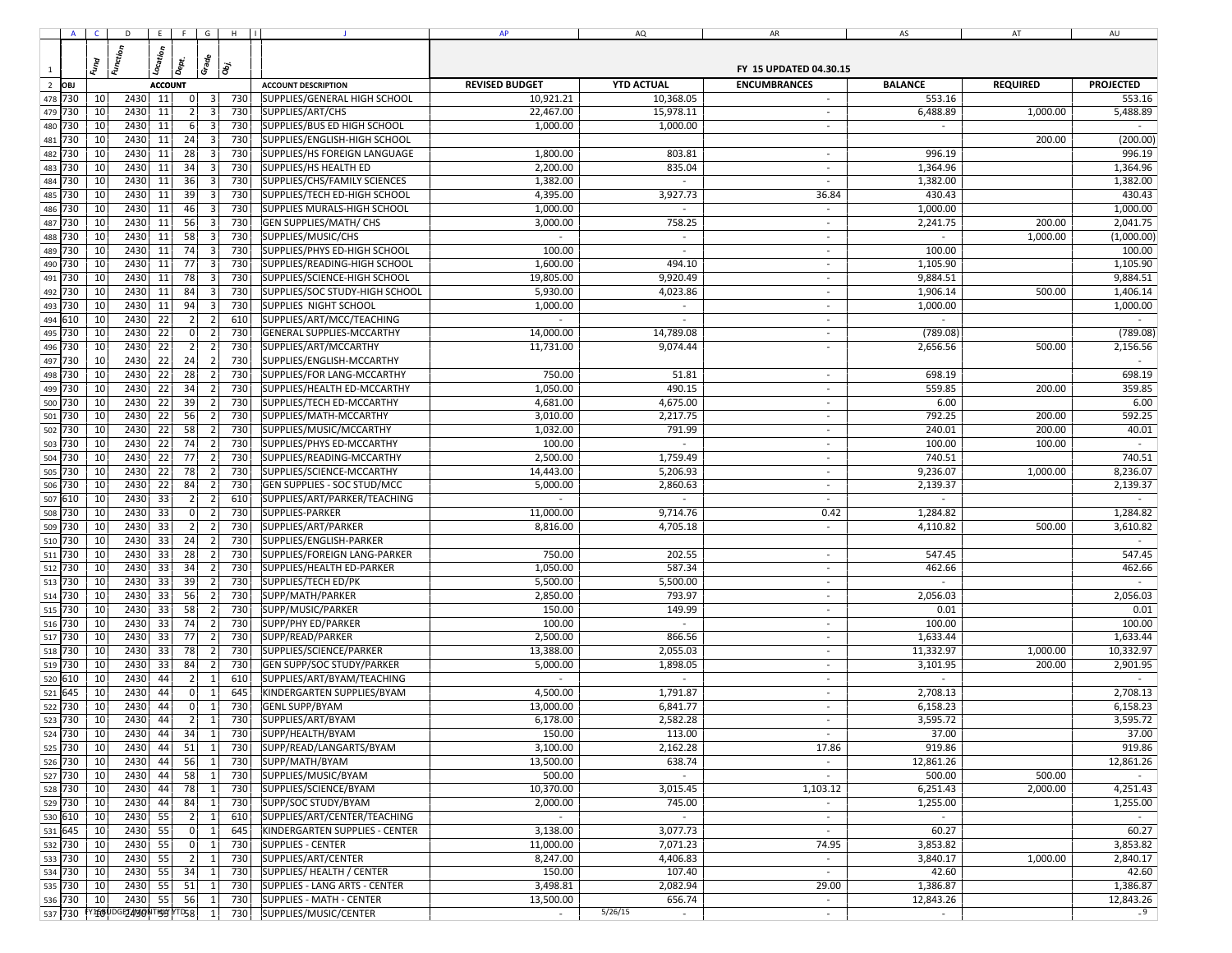|                | $A \cup C$ |          | D E F G H II          |    |                |                                  |            | J.                                  | AP             | AQ                       | AR                       | AS                       | AT         | AU            |
|----------------|------------|----------|-----------------------|----|----------------|----------------------------------|------------|-------------------------------------|----------------|--------------------------|--------------------------|--------------------------|------------|---------------|
|                |            |          |                       |    |                |                                  |            |                                     |                |                          |                          |                          |            |               |
| $\mathbf{1}$   |            |          |                       |    |                |                                  |            |                                     |                |                          |                          |                          |            |               |
| $\overline{2}$ |            |          |                       |    |                |                                  |            |                                     |                |                          |                          |                          |            |               |
|                | 538 730    | 10       | 2430 55               |    | 78             | $\vert$ 1                        | 730        | SUPPLIES-SCIENCE - CENTER           | 10,256.00      | 4,610.75                 | 619.06                   | 5,026.19                 | 2,000.00   | 3,026.19      |
| 539            | 730        | 10       | 2430                  | 55 | 84             | 1                                | 730        | SUPPLIES/SOC STUD/CENTER            | 600.00         | 125.00                   |                          | 475.00                   |            | 475.00        |
| 540            | 610        | 10       | 2430                  | 66 | 2              | $\vert$ 1                        | 610        | SUPPLIES/ART/HARR/TEACHING          |                | $\sim$                   | $\sim$                   |                          |            |               |
| 541            | 645        | 10       | 2430                  | 66 | 0              | $\mathbf{1}$                     | 645        | SUPPLIES/KIND/HARRINGTON            | 2,500.00       |                          | $\mathbf{r}$             | 2,500.00                 |            | 2,500.00      |
|                | 542 730    | 10       | 2430                  | 66 | 0              | $\vert$ 1                        | 730        | GENERAL SUPPLIES/HARRINGTON         | 12,000.00      | 1,674.48                 | 3,944.72                 | 6,380.80                 |            | 6,380.80      |
| 543            | 730        | 10       | 2430                  | 66 | $\overline{2}$ |                                  | 730        | SUPPLIES/ART/HARR                   | 7,258.00       | 2,890.20                 | $\overline{\phantom{a}}$ | 4,367.80                 | 1,000.00   | 3,367.80      |
| 544 730        |            | 10       | 2430                  | 66 | 34             | $\overline{1}$                   | 730        | SUPP/HEALTH ED/HARRINGTON           | 150.00         | 3.49                     | $\sim$                   | 146.51                   |            | 146.51        |
| 545 730        |            | 10       | 2430                  | 66 | 51             | $\overline{1}$                   | 730        | SUPP/READ/LANG ARTS/HARRINGTON      | 3,100.00       | 1,149.41                 | $\sim$                   | 1,950.59                 |            | 1,950.59      |
|                | 546 730    | 10       | 2430                  | 66 | 56             | -1                               | 730        | SUPPLIES/MATH/HARRINGTON            | 13,500.00      | 655.22                   | $\overline{\phantom{a}}$ | 12,844.78                |            | 12,844.78     |
|                | 547 730    | 10       | 2430                  | 66 | 58             |                                  | 730        | SUPPLIES/MUSIC / HARRINGTON         | $\mathbb{Z}^2$ | $\sim$                   | $\overline{\phantom{a}}$ | $\overline{\phantom{a}}$ |            | $\sim$        |
|                | 548 730    | 10       | 2430                  | 66 | 78             | -1                               | 730        | SUPPLIES.SCIENCE/HARRINGTON         | 10,543.00      | 8,736.94                 | 440.59                   | 1,365.47                 | 2,000.00   | (634.53)      |
| 549 730        |            | 10       | 2430                  | 66 | 84             | $\vert$ 1                        | 730        | SUPPLIES/SOC STUD/HARRINGTON        | 1,000.00       | 881.00                   | $\sim$                   | 119.00                   |            | 119.00        |
|                | 550 610    | 10       | 2430 77               |    | $\overline{2}$ | $\vert$ 1                        | 610        | SUPPLIES/ART/SOUTH ROW/TEACHIN      | $\sim$         | $\sim$                   | $\overline{\phantom{a}}$ | $\sim$                   | 200.00     | (200.00)      |
| 551            | 645        | 10       | 2430                  | 77 | 0              | $\vert$ 1                        | 645        | <b>SUPPLIES KINDER/SOUTH ROW</b>    | 1,092.00       | 145.90                   | $\sim$                   | 946.10                   |            | 946.10        |
|                | 552 730    | 10       | 2430                  | 77 | 0              | $\vert$ 1                        | 730        | <b>GENL SUPP/SOUTH ROW</b>          | 12,000.00      | 7,965.64                 | 107.54                   | 3,926.82                 |            | 3,926.82      |
| 553 730        |            | 10       | 2430                  | 77 | $\overline{2}$ | $1\vert$                         | 730        | SUPPLIES/ART/SOUTH ROW              | 7,713.00       | 4,843.18                 | $\overline{\phantom{a}}$ | 2,869.82                 |            | 2,869.82      |
|                | 554 730    | 10       | 2430 77               |    | 34             | $\vert$ 1                        | 730        | SUPP/HEALTH ED/SOUTH ROW            | 150.00         | 166.80                   | $\sim$                   | (16.80)                  |            | (16.80)       |
| 555 730        |            | 10       | 2430                  | 77 | 51             | 1                                | 730        | SUPP/READING/LANG ARTS/SO ROW       | 3,100.00       | 1,718.58                 | $\sim$                   | 1,381.42                 |            | 1,381.42      |
|                | 556 730    | 10       | 2430 77               |    | 56             | $\vert$ 1                        | 730        | SUPP/MATH/SO ROW                    | 13,500.00      | 714.43                   | $\sim$                   | 12,785.57                | 200.00     | 12,585.57     |
| 557 730        |            | 10       | 2430                  | 77 | 58             | 1                                | 730        | SUPP/MUSIC/SOUTH ROW                | 1,544.00       | 441.45                   | $\sim$                   | 1,102.55                 |            | 1,102.55      |
| 558 730        |            | 10       | 2430                  | 77 | 78             | $\vert$ 1                        | 730        | SUPP/SCIENCE/SOUTH ROW              | 5,000.00       | 277.78                   | 708.42                   | 4,013.80                 | 2,000.00   | 2,013.80      |
| 559 730        |            | 10       | 2430                  | 77 | 84             | 1                                | 730        | SUPP/SOC STUD/SOUTH ROW             | 200.00         | 125.00                   |                          | 75.00                    |            | 75.00         |
| 560 730        |            | 76       | 2430                  | 0  | $\mathbf 0$    | 0                                | 730        | <b>SUPPLIES RES ROOM</b>            | 3,000.00       | 2,999.97                 |                          | 0.03                     |            | 0.03          |
|                | 561 730    | 76       | 2430                  | 0  | 13             | 0                                | 730        | <b>SUPPLIES - DEAF</b>              | 4,643.00       | 875.00                   | 420.00                   | 3,348.00                 | 2,000.00   | 1,348.00      |
| 562            | 730        | 76       | 2430                  | Οİ | 37             | $\overline{0}$                   | 730        | <b>SUPPLIES - SLD</b>               | 1,100.00       | 812.11                   | 129.00                   | 158.89                   |            | 158.89        |
|                | 563 730    | 76       | 2430                  | 0  | 61             | 0                                | 730        | <b>SUPPLIES - ALTERNATIVE PROGS</b> | 300.00         | $\sim$                   | $\sim$                   | 300.00                   |            | 300.00        |
| 564            | 730        | 76       | 2430                  | 01 | 69             | $\overline{0}$                   | 730        | <b>SUPPLIES - CORE EVALUATION</b>   | 20,400.00      | 15,013.62                | 2,300.00                 | 3,086.38                 |            | 3,086.38      |
|                | 565 730    | 76       | 2430                  | 0  | 88             | 0                                | 730        | <b>SUPPLIES SPEECH</b>              | 900.00         | 240.00                   |                          | 660.00                   |            | 660.00        |
| 566            |            |          |                       |    |                |                                  |            | Total                               | 507,444.55     | 264,100.25               | 19,771.40                | 223,572.90               | 39,100.00  | 184,472.90    |
| 567            |            |          |                       |    |                |                                  |            |                                     |                |                          |                          |                          |            |               |
| 568            | 480        | 76       | 2440                  | 0  | 0              | $\overline{0}$                   | 480        | <b>CONTINGENCY EXPENSES</b>         | 1,000.00       | 59.34                    |                          | 940.66                   |            | 940.66        |
| 569            | 490        | 76       | 2440                  | 01 | 0              | $\overline{0}$                   | 490        | CONTRACTUAL SERVICES                | 1,568,669.15   | 1,028,952.36             | 370,993.44               | 168,723.35               | 75,000.00  | 93,723.35     |
|                | 570 545    | 76       | 2440                  | 01 | 0              | $\overline{0}$                   | 545        | <b>CRISES INTERVENTION</b>          | 23,450.00      | 8,363.50                 | 8,212.50                 | 6,874.00                 | 2,000.00   | 4,874.00      |
| 571            | 640        | 76       | 2440                  | 01 | 0              | $\overline{0}$                   | 640        | <b>INSTRUCTION H AND H</b>          | 24,073.00      | 9,488.42                 | 8,733.97                 | 5,850.61                 | $\sim$     | 5,850.61      |
| 572 670        |            | 76       | 2440                  | 0  | 0              | $\overline{0}$                   | 670        | MAINTENANCE MACHINE                 | 1,000.00       | $\overline{\phantom{a}}$ | $\sim$                   | 1,000.00                 |            | 1,000.00      |
| 573<br>574 730 | 680        | 76<br>76 | 2440<br>2440          | 01 | 0 <br> 0       | $\overline{0}$<br>$\overline{0}$ | 680<br>730 | MEDICAL<br><b>SUPPLIES</b>          | 500.00         | $\overline{\phantom{a}}$ | $\overline{\phantom{a}}$ | 500.00                   |            | 500.00        |
|                | 575 750    | 76       | 2440                  | 0  | 0              | $\overline{0}$                   | 750        | TRAVEL IN STATE                     | 500.00         | 10.00                    |                          | 490.00                   |            | 490.00        |
|                | 576 770    | 76       | 2440                  | Οİ | 0              | $\overline{0}$                   | 770        | <b>TUITIONS</b>                     | 4,376,341.77   | 3,452,184.33             | 1,101,892.59             | (177, 735.15)            | 30,000.00  | (207, 735.15) |
| 577            |            |          |                       |    |                |                                  |            | Total                               | 5,995,533.92   | 4,499,057.95             | 1,489,832.50             | 6,643.47                 | 107,000.00 | (100, 356.53) |
| 578            |            |          |                       |    |                |                                  |            |                                     |                |                          |                          |                          |            |               |
|                | 579 450    | 10       | $2451$ 11             |    | 0              | $\lceil 3 \rceil$                | 450        | <b>COMPUTER EQUIPMENT - CHS</b>     | 62,067.00      | 62,042.00                | $\sim$                   | 25.00                    |            | 25.00         |
| 580            | 465        | 10       | 2451                  | 11 | $\overline{2}$ | 0                                | 465        | COMPUTER SUPPLIES/ART/HIGHSCHO      | 107.00         |                          | $\sim$                   | 107.00                   |            | 107.00        |
| 581            | 465        | 10       | 2451                  | 11 | 6              | 0                                | 465        | COMPUTER SUPPLIES/BUSINESS/CHS      | 500.00         | 471.86                   | $\overline{\phantom{a}}$ | 28.14                    |            | 28.14         |
| 582            | 465        | 10       | 2451                  | 11 | 14             | 3                                | 465        | COMPUTER SUPPLIES HIGH SCHOOL       |                |                          |                          |                          |            |               |
| 583            | 465        | 10       | 2451                  | 11 | 24             | 3                                | 465        | COMP SUPPLIES/HIGH SC/ENGLISH       | 50.00          | 50.00                    |                          |                          |            |               |
| 584            | 465        | 10       | 2451                  | 11 | 28             | 3                                | 465        | COMP SUPPLIES/CHS/FOREIGN LAN       | 220.00         | 129.95                   |                          | 90.05                    |            | 90.05         |
|                | 585 465    | 10       | 2451 11               |    | 34             | 0                                | 465        | <b>COMPUTER SUPPLIES</b>            | 50.00          | 27.00                    | $\overline{\phantom{a}}$ | 23.00                    |            | 23.00         |
|                | 586 465    | 10       | 2451                  | 11 | 56             | 0                                | 465        | COMPUTER SUPPLIES/MATH/CHS          |                |                          |                          |                          |            | $\sim$        |
| 587            | 660        | 10       | 2451                  | 11 | 6              | $\overline{0}$                   | 660        | COMPUTER MAINT/CHS/BUSINESS         | 300.00         | $\sim$                   | $\overline{\phantom{a}}$ | 300.00                   |            | 300.00        |
|                | 588 660    | 10       | 2451 11               |    | 14             | 3                                | 660        | COMP MAINT/HIGH SCHOOL              | 100.00         | 100.00                   | $\sim$                   | $\sim$                   |            | $\sim$        |
|                | 589 450    | 10       | 2451                  | 22 | 0              | $\overline{0}$                   | 450        | COMPUTER EQUIPMENT - MCCARTHY       | 3,000.00       | 3,000.00                 | $\sim$                   | $\sim$                   |            | $\sim$        |
|                | 590 660    | 10       | 2451                  | 22 | 14             | 2                                | 660        | COMPUTER MAINTENANCE-MCCARTH        | 800.00         | 799.94                   | $\overline{\phantom{a}}$ | 0.06                     |            | 0.06          |
|                | 591 450    | 10       | 2451                  | 33 | 0              | $\vert$ 3                        | 450        | PARKER - COMPUTER EQUIPMENT         | 5,000.00       | 5,000.00                 | $\sim$                   | $\sim$                   |            | $\sim$        |
|                | 592 465    | 10       | 2451                  | 33 | 14             | 2                                | 465        | COMPUTER SUPPLIES-PARKER            |                |                          |                          |                          |            | $\sim$        |
|                | 593 660    | 10       | 2451                  | 33 | 14             | 2                                | 660        | <b>COMPUTER MAINT-PARKER</b>        | 250.00         | 250.00                   | $\sim$                   | $\sim$                   |            | $\sim$        |
|                | 594 450    | 10       | 2451                  | 44 | 14             | $\vert$ 1                        | 450        | COMPUTER/EQUIP/BYAM                 | 34,135.65      | 33,727.65                | $\overline{\phantom{a}}$ | 408.00                   |            | 408.00        |
|                | 595 465    | 10       | 2451                  | 44 | 14             | $\vert$ 1                        | 465        | <b>COMPUTER SUPPLIES - BYAM</b>     | 3,000.00       | 739.75                   | $\overline{\phantom{a}}$ | 2,260.25                 |            | 2,260.25      |
|                | 596 660    | 10       | 2451                  | 44 | 14             | $\vert$ 1                        | 660        | COMP/MAINT/BYAM                     | 450.00         | 450.00                   | $\sim$                   | $\sim$                   |            | $\sim$        |
|                | 597 450    | 10       | 2451                  | 55 | 14             | 1                                | 450        | COMPUTER EQUIPMENT - CENTER         | 30,000.00      | 26,588.28                | $\sim$                   | 3,411.72                 |            | 3,411.72      |
|                |            |          | YISBUDGET/MONTHLY YTD |    |                |                                  |            |                                     |                | 5/26/15                  |                          |                          |            | 10            |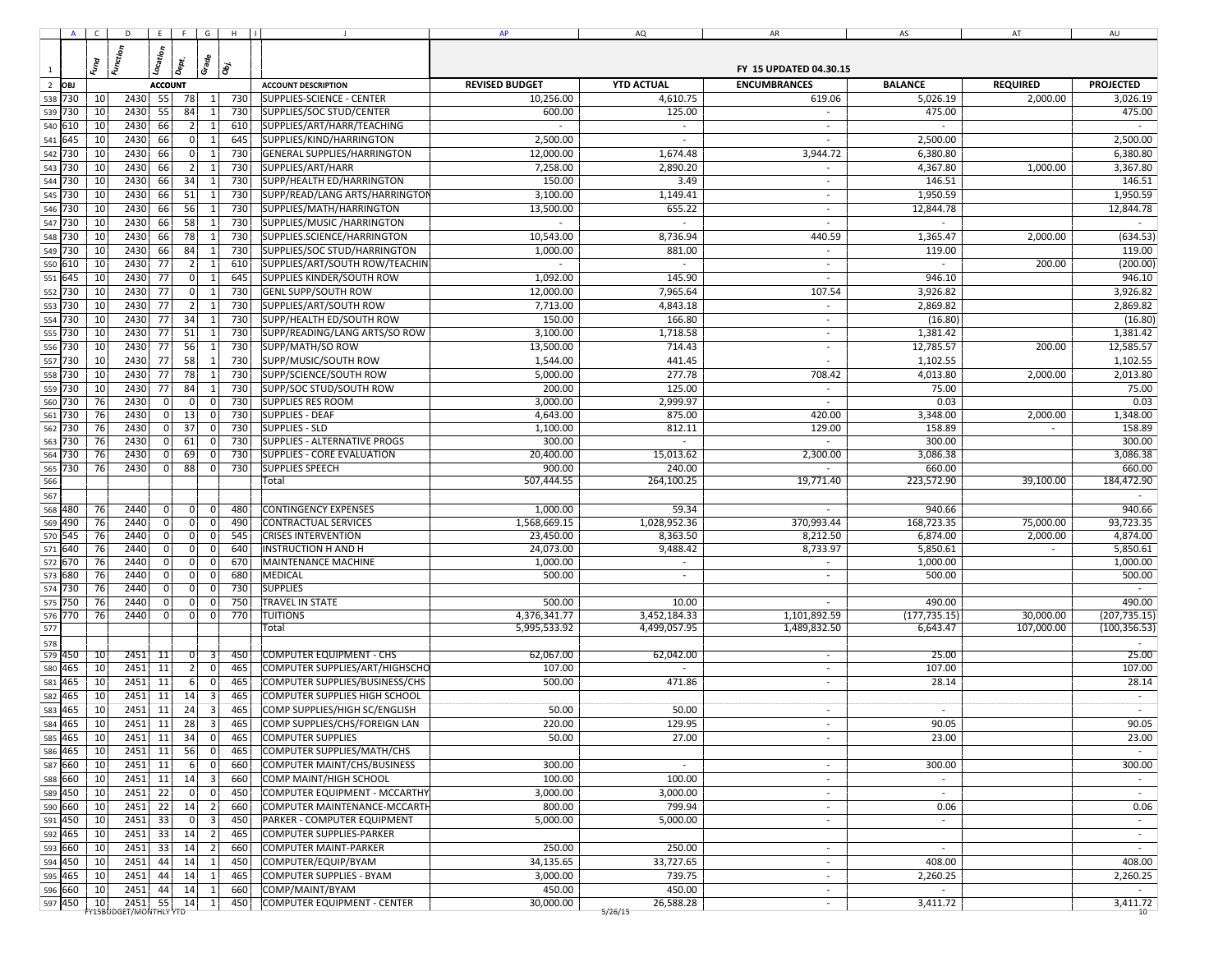|                |            |                 | $A \begin{pmatrix} 0 & 0 \\ 0 & 1 \end{pmatrix}$ $E \begin{pmatrix} 0 & 0 \\ 0 & 1 \end{pmatrix}$ |             |                 |                  |            |                                                              | AP                      | AQ                       | AR                       | AS                       | AT        | AU            |
|----------------|------------|-----------------|---------------------------------------------------------------------------------------------------|-------------|-----------------|------------------|------------|--------------------------------------------------------------|-------------------------|--------------------------|--------------------------|--------------------------|-----------|---------------|
|                |            |                 |                                                                                                   |             |                 |                  |            |                                                              |                         |                          |                          |                          |           |               |
|                |            |                 |                                                                                                   |             |                 |                  |            |                                                              |                         |                          |                          |                          |           |               |
| $\overline{1}$ |            |                 |                                                                                                   |             |                 |                  |            |                                                              |                         |                          |                          |                          |           |               |
| $\overline{2}$ |            |                 |                                                                                                   |             |                 |                  |            |                                                              |                         |                          |                          |                          |           |               |
| 598 465        |            | 10 <sup>1</sup> | 2451                                                                                              | - 55        | 14              | $\vert$ 1        | 465        | <b>COMPUTER SUPPLIES - CENTER</b>                            | 450.00                  | $\sim$                   | $\sim$                   | 450.00                   |           | 450.00        |
| 599 660        |            | 10              | 2451                                                                                              | 55          | 14              | $\vert$ 1        | 660        | MAINTENANCE COMPUTER - CENTER                                | 500.00                  | 500.00                   | $\sim$                   | $\sim$                   |           | $\sim$        |
| 600            | 450        | 10              | 2451                                                                                              | 66          | 14              |                  | 450        | COMPUTER/EQUIP/HARRINGTON                                    | 28,700.13               | 27,605.00                | $\sim$                   | 1,095.13                 |           | 1,095.13      |
| 601            | 465        | 10              | 2451                                                                                              | 66          | 14              | $\vert$ 1        | 465        | <b>COMPUTER SUPPLIES - HARRINGTON</b>                        | 350.00                  | 184.00                   | $\sim$                   | 166.00                   |           | 166.00        |
| 602            | 660        | 10              | 2451                                                                                              | 66          | 14              | $\vert$ 1        | 660        | COMP MAINT/HARRINGTON                                        | 400.00                  | 400.00                   | $\sim$                   | $\overline{\phantom{a}}$ |           | $\sim$        |
| 603 450        |            | 10              | 2451                                                                                              | 77          | 14              | $\vert$ 1        | 450        | COMP/EQUIP/SOUTH ROW                                         | 40,000.00               | 37,374.00                | $\sim$                   | 2,626.00                 |           | 2,626.00      |
| 604            | 465        | 10              | 2451                                                                                              | 77          | 14              | $\mathbf{1}$     | 465        | COMPUTER SUPPLIES - SOUTH ROW                                | 708.00                  | 600.00                   | $\sim$                   | 108.00                   |           | 108.00        |
| 605            | 660        | 10 <sup>1</sup> | 2451                                                                                              | - 77        | 14              | $1\vert$         | 660        | COMP/ MAINT/SOUTH ROW                                        | 300.00                  | 299.79                   | $\sim$                   | 0.21                     |           | 0.21          |
| 606            |            |                 |                                                                                                   |             |                 |                  |            | Total                                                        | 211,437.78              | 200,339.22               | $\sim$                   | 11,098.56                | $\sim$    | 11,098.56     |
| 607            |            |                 |                                                                                                   |             |                 |                  |            |                                                              |                         |                          |                          |                          |           |               |
| 608            | 250        | 10 <sub>1</sub> | 2710                                                                                              |             | $\overline{0}$  |                  | 250        | <b>STUDENT SERVICES DIRECTOR</b>                             |                         |                          |                          |                          |           | $\sim$        |
| 609 490        |            | 10              | 2710                                                                                              | $\mathbf 0$ | 0               | $\overline{0}$   | 490        | <b>CONTRACTUAL SERVICES</b>                                  |                         |                          |                          |                          |           |               |
| 610 160        |            | 10              | 2710                                                                                              | 11          | $\overline{0}$  | $\vert$          | 160        | <b>LONGEVITY TEACHERS</b>                                    |                         |                          |                          |                          |           |               |
| 611 250        |            | 10              | 2710                                                                                              | 11          | $\vert 0 \vert$ |                  | 250        | PROF SAL HIGH GUIDANCE                                       | 286,855.33              | 280,212.92               | 137,720.66               | (131, 078.25)            |           | (131,078.25)  |
| 612 260        |            | 10              | 2710                                                                                              | 11          | 0l              | $\vert$          | 260        | PSP/CAREER ED/CHS                                            | 22,529.76               | 20,712.54                |                          |                          | 5,500.00  | (3,682.78)    |
|                |            |                 |                                                                                                   |             |                 | $\overline{4}$   |            |                                                              |                         |                          |                          | 1,817.22                 |           |               |
| 613 270        |            | 10              | 2710                                                                                              | 11          | 0               |                  | 270        | <b>SEC SALARIES HIGH GUIDANCE</b>                            | 38,068.44               | 31,043.25                | $\overline{\phantom{a}}$ | 7,025.19                 | 7,500.00  | (474.81)      |
| 614 450        |            | 10              | 2710                                                                                              | 11          | 0               | $\overline{4}$   | 450        | COMP EQUIP/GUIDANCE                                          | 522.66                  |                          | $\sim$                   | 522.66                   |           | 522.66        |
| 615            | 465        | 10              | 2710                                                                                              | 11          | $\overline{0}$  | $\overline{a}$   | 465        | <b>COMPUTER SUPPLIES</b>                                     | 500.00                  | 426.75                   |                          | 73.25                    |           | 73.25         |
| 616 730        |            | 10              | 2710                                                                                              | 11          | 0l              | $\overline{4}$   | 730        | <b>GUID SUPPLIES/HIGH</b>                                    | 1,400.00                | 143.98                   | 270.00                   | 986.02                   |           | 986.02        |
| 617 160        |            | 10              | 2710                                                                                              | 22          | 0               | $\overline{2}$   | 160        | <b>LONGEVITY TEACHERS</b>                                    |                         | $\sim$                   |                          | $\sim$                   |           | $\sim$        |
| 618 250        |            | 10              | 2710                                                                                              | 22          | 0               | $\overline{2}$   | 250        | PROF SAL MCC GUIDANCE                                        | 180,324.04              | 118,381.60               | 62,419.86                | (477.42)                 |           | (477.42)      |
| 619            | 730        | 10              | 2710                                                                                              | 22          | 0               | $\overline{2}$   | 730        | <b>GUID SUPP/MCC</b>                                         | 767.37                  | 9.89                     | $\sim$                   | 757.48                   |           | 757.48        |
| 620 160        |            | 10              | 2710                                                                                              | 33          | 0               | $\overline{2}$   | 160        | <b>LONGEVITY TEACHERS</b>                                    | $\sim$                  | $\sim$                   | $\sim$                   | $\sim$                   |           | $\sim$        |
| 621            | 160        | 10              | 2710                                                                                              | 33          | 0               | $\overline{2}$   | 160        | <b>LONGEVITY TEACHERS</b>                                    |                         |                          |                          |                          |           | $\sim$        |
| 622 250        |            | 10              | 2710                                                                                              | 33          | 0               | $\overline{2}$   | 250        | PROF SAL/PARKER GUIDANCE                                     | 129,306.06              | 84,546.27                | 44,759.79                | $\sim$                   |           | $\sim$        |
| 623            | 730        | 10              | 2710                                                                                              | 33          | 0               | $\overline{2}$   | 730        | SUPP/GUIDANCE/PARKER                                         | 650.00                  | $\overline{\phantom{a}}$ |                          | 650.00                   |           | 650.00        |
| 624 250        |            | 10              | 2710                                                                                              | 44          | 0               | $\vert$ 1        | 250        | PROF SAL BYAM GUIDANCE                                       | 73,106.02               | 48,933.09                | 25,305.93                | (1, 133.00)              |           | (1, 133.00)   |
| 625            | 730        | 10              | 2710                                                                                              | 44          | 0               | $\vert$ 1        | 730        | SUPPLIES/GUIDANCE/BYAM                                       | 450.00                  | $\sim$                   |                          | 450.00                   |           | 450.00        |
| 626 250        |            | 10              | 2710 55                                                                                           |             | 0               | $\vert$ 1        | 250        | SALARIES PROFESSIONAL                                        | 75,664.94               | 49,265.93                | 26,191.71                | 207.30                   |           | 207.30        |
| 627 730        |            | 10              | 2710                                                                                              | 55          | 0               | 1                | 730        | SUPPLIES/GUIDANCE/CENTER                                     | 450.00                  | $\overline{\phantom{a}}$ |                          | 450.00                   |           | 450.00        |
| 628 250        |            | 10              | 2710                                                                                              | 66          | 0               | $\vert$ 1        | 250        | <b>PROF SAL HARR GUIDANCE</b>                                | 63,978.98               | 36,171.41                | 19,149.57                | 8,658.00                 |           | 8,658.00      |
| 629 730        |            | 10              | 2710                                                                                              | 66          | 0               | 1                | 730        | SUPPLIES/GUIDANCE/HARRINGTON                                 | 450.00                  | 159.50                   |                          | 290.50                   |           | 290.50        |
| 630 250        |            | 10              | 2710 77                                                                                           |             | 0               | $\vert$ 1        | 250        | <b>PROF SAL SR GUIDANCE</b>                                  | 80,596.88               | 52,697.96                | 27,898.92                | $\sim$                   |           | $\sim$        |
| 631 730        |            | 10              | 2710 77                                                                                           |             | 0               | $\vert$ 1        | 730        | SUPPLIES/GUIDANCE/SOUTH ROW                                  | 450.00                  | 84.00                    |                          | 366.00                   |           | 366.00        |
|                |            |                 |                                                                                                   |             |                 |                  |            |                                                              | 956,070.48              | 722,789.09               | 343,716.44               |                          |           | (123, 435.05) |
| 632            |            |                 |                                                                                                   |             |                 |                  |            | Total                                                        |                         |                          |                          | (110, 435.05)            | 13,000.00 |               |
| 633            |            |                 |                                                                                                   |             |                 |                  |            |                                                              |                         |                          |                          |                          |           |               |
| 634<br>635     | 250<br>250 | 10<br>10        | 2800 11<br>$2800$ 22                                                                              |             | 0 <br> 0        | 01<br>01         | 250<br>250 | <b>SALARIES PROFESSIONAL</b><br><b>SALARIES PROFESSIONAL</b> | 138,879.76<br>80,596.88 | 90,806.01<br>52,697.96   | 48,073.77<br>27,898.92   | (0.02)<br>$\sim$         |           | (0.02)        |
| 636            | 250        | 10              | 2800                                                                                              | $-33$       | 0               | 0                | 250        | <b>SALARIES PROFESSIONAL</b>                                 | 80,596.88               | 52,697.96                | 27,898.92                | $\sim$                   |           |               |
| 637            | 250        | 10              | 2800                                                                                              | $-44$       | 0               | -01              | 250        | SALARIES PROFESSIONAL                                        |                         | 12,337.50                | 11,103.75                | (23, 441.25)             |           | (23, 441.25)  |
| 638            | 250        | $\overline{10}$ | 2800 55                                                                                           |             | -ot             | 0                | 250        | <b>SALARIES PROFESSIONAL</b>                                 | 75,900.00               | 49,626.91                | 26,273.07                | 0.02                     |           | 0.02          |
| 639            | 250        | 10              | 2800                                                                                              | 66          | $\vert$         | 0                | 250        | <b>SALARIES PROFESSIONAL</b>                                 | 64,155.00               | 29,610.00                | 11,103.75                | 23,441.25                |           | 23,441.25     |
| 640            | 250        | 10              | 2800                                                                                              | - 77        | 0               | 01               | 250        | <b>SALARIES PROFESSIONAL</b>                                 |                         |                          |                          |                          |           |               |
| 641            |            |                 |                                                                                                   |             |                 |                  |            | Total                                                        | 440,128.52              | 287,776.34               | 152,352.18               | $\overline{\phantom{a}}$ |           | $\sim$        |
| 642            |            |                 |                                                                                                   |             |                 |                  |            |                                                              |                         |                          |                          |                          |           |               |
| 643 345        |            | 10              | 3200                                                                                              |             | 01              | 01               | 345        | NURSES/SUB                                                   | 4,508.00                | 35,535.00                |                          | (31,027.00)              | 4,000.00  | (35,027.00)   |
| 644 540        |            | 10              | 3200                                                                                              | 0 I         | 0               | 0                | 540        | <b>COURSE REIMBURSEMENT</b>                                  | 2,000.00                | 110.00                   |                          | 1,890.00                 | 500.00    | 1,390.00      |
| 645 555        |            | 10 <sub>l</sub> | 3200                                                                                              | 0           | 0               | - 0 I            | 555        | <b>DOCTOR SALARY</b>                                         | 2,000.00                | 2,000.00                 |                          | $\sim$                   |           |               |
| 646 250        |            | 10 <sup>1</sup> | 3200 11                                                                                           |             | 0               | $\overline{3}$   | 250        | SALARIES/HIGH/NURSE                                          | 124,568.86              | 81,448.87                | 43,119.99                | $\sim$                   |           | $\sim$        |
| 647 250        |            | 10              | 3200                                                                                              | 11          | 63              | $\overline{3}$   | 250        | SALARIES/HIGH/LPN                                            | 45,133.98               | $\sim$                   | $\sim$                   | 45,133.98                |           | 45,133.98     |
| 648 580        |            | 10              | 3200 11                                                                                           |             | 0               | $\overline{3}$   | 580        | EQUIPMENT/HIGH                                               | 1,000.00                | $\sim$                   | $\sim$                   | 1,000.00                 | 250.00    | 750.00        |
| 649 643        |            | 10              | 3200                                                                                              | 11          | 0               | $\overline{3}$   | 643        | <b>INSURANCE</b>                                             | 225.00                  | 131.00                   | $\sim$                   | 94.00                    | 600.00    | (506.00)      |
| 650 730        |            | 10              | $3200$ 11                                                                                         |             | 0               | $\overline{3}$   | 730        | SUPPLIES/HIGH                                                | 5,000.00                | 1,195.60                 | $\sim$                   | 3,804.40                 | 500.00    | 3,304.40      |
| 651 750        |            | 10              | 3200                                                                                              | 11          | 0               | $\overline{3}$   | 750        | TRAVEL IN STATE/HIGH                                         | 200.00                  | $\sim$                   | $\sim$                   | 200.00                   | 50.00     | 150.00        |
| 652 250        |            | 10              | 3200 22                                                                                           |             | 0               | $\overline{2}$   | 250        | SAL/MCCARTHY/NURSE                                           | 76,568.86               | 52,672.55                | 26,191.71                | (2, 295.40)              |           | (2, 295.40)   |
| 653 250        |            | 10              | 3200                                                                                              | 22          | 63              | $\vert$ 2        | 250        | SALARIES PROFESSIONAL                                        | 39,615.15               | 20,883.63                | 10,936.35                | 7,795.17                 |           | 7,795.17      |
| 654 643        |            | 10 <sup>1</sup> | $3200$ 22                                                                                         |             | 0               | $\left  \right $ | 643        | INSURANCE                                                    | 365.00                  | 349.00                   | $\sim$                   | 16.00                    |           | 16.00         |
| 655 730        |            | 10              | 3200 22                                                                                           |             | 0               | 2                | 730        | SUPPLIES/MCCARTHY                                            | 1,900.00                | 1,118.20                 | $\sim$                   | 781.80                   |           | 781.80        |
| 656 250        |            | 10 <sup>1</sup> | 3200                                                                                              | - 33        | 0               | $\overline{2}$   | 250        | SALARIES/PARKER/NURSE                                        | 69,748.90               | 45,605.05                | 24,143.85                | $\sim$                   |           | $\sim$        |
| 657 250        |            | 10 <sup>1</sup> | 3200                                                                                              | 33          | 63              | 0                | 250        | PARKER/NURSE/LPN                                             | 23,441.50               | 11,195.18                | 5,926.86                 | 6,319.46                 |           | 6,319.46      |
| 658 643        |            |                 | AATEG hDCE3500M1H33A1D 0                                                                          |             |                 | $\left  \right $ | 643        |                                                              |                         | 5/26/15<br>242.00        | $\sim$                   | 38.00                    |           | 38100         |
|                |            |                 |                                                                                                   |             |                 |                  |            | INSURANCE                                                    | 280.00                  |                          |                          |                          |           |               |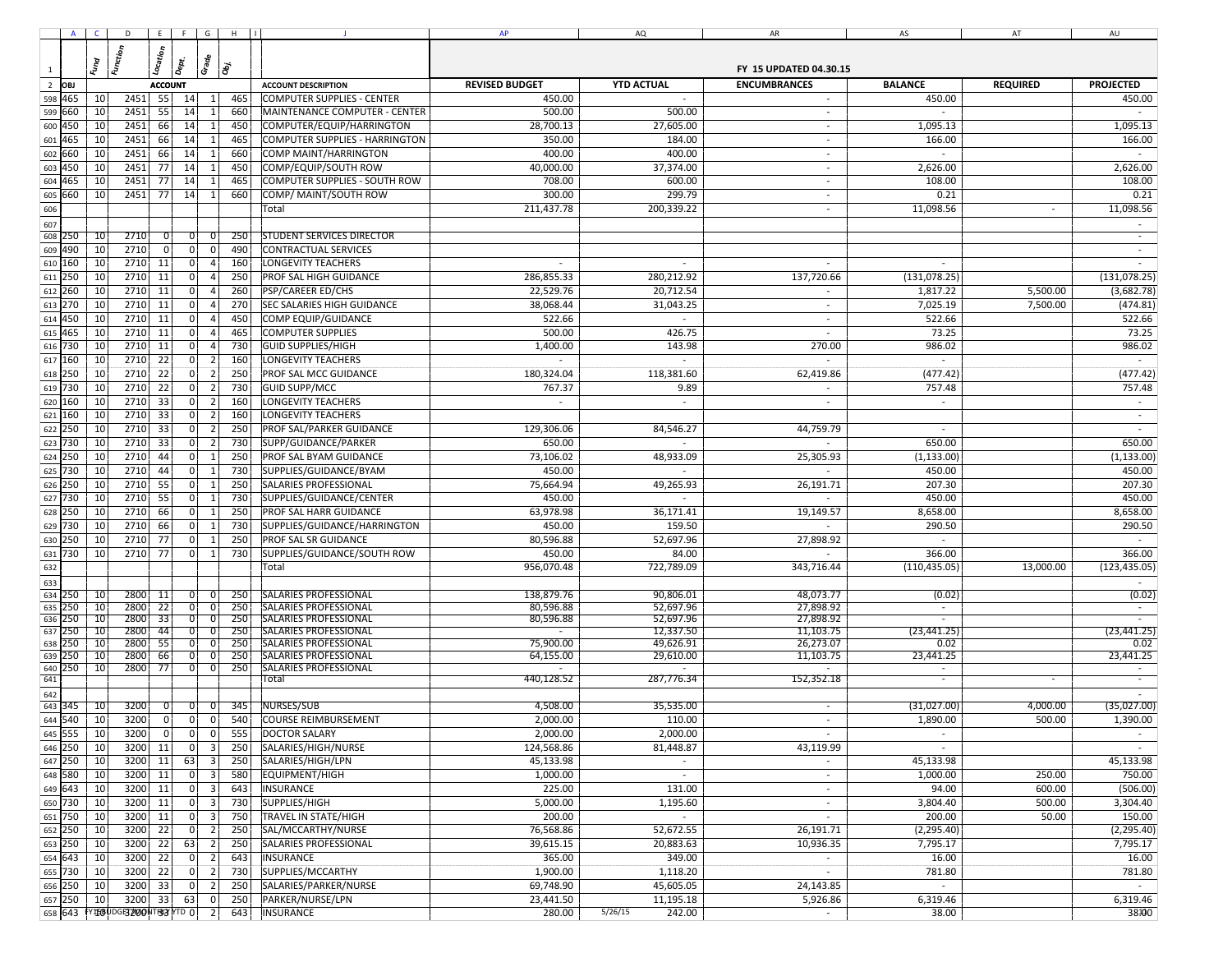|                  |            |                 |                                 |                 |                                           |                    |                                      | AP           | AQ                       | AR                       | AS           | AT         | AU                       |
|------------------|------------|-----------------|---------------------------------|-----------------|-------------------------------------------|--------------------|--------------------------------------|--------------|--------------------------|--------------------------|--------------|------------|--------------------------|
|                  |            |                 |                                 |                 |                                           |                    |                                      |              |                          |                          |              |            |                          |
|                  |            |                 |                                 |                 |                                           |                    |                                      |              |                          |                          |              |            |                          |
| $\mathbf{1}$     |            |                 |                                 |                 |                                           |                    |                                      |              |                          |                          |              |            |                          |
| $\overline{2}$   |            |                 |                                 |                 |                                           |                    |                                      |              |                          |                          |              |            |                          |
|                  | 659 730    | 10              | 3200                            | 33              | 0 <br>$\vert$ 2                           | 730                | SUPPLIES/PARKER                      | 1,400.00     | 803.57                   | $\sim$                   | 596.43       |            | 596.43                   |
|                  | 660 750    | 10              | 3200                            | 33              | 0 <br>$\overline{2}$                      | 750                | TRAVEL IN STATE/PARKER               | 100.00       | $\sim$                   |                          | 100.00       |            | 100.00                   |
| 661              | 250        | 10              | 3200                            | 44              | 0<br>$\mathbf{1}$                         | 250                | SAL/BYAM/NURSE                       | 61,091.94    | 39,944.73                | 21,147.21                | $\sim$       |            | $\sim$                   |
| 662              | 643        | 10              | 3200                            | 44              | 0 <br>$\overline{1}$                      | 643                | <b>INSURANCE</b>                     | 238.50       |                          | $\sim$                   | 238.50       |            | 238.50                   |
| 663              | 730        | 10              | 3200                            | 44              | 0<br>$\overline{1}$                       | 730                | SUPPLIES/BYAM                        | 1,150.00     | 724.75                   | $\sim$                   | 425.25       |            | 425.25                   |
| 664              | 750        | 10              | 3200                            | 44              | 0                                         | 750                | <b>TRAVEL IN STATE</b>               |              |                          |                          |              |            |                          |
| 665              | 250        | 10              | 3200                            | 55              | 01<br>- 1                                 | 250                | SALARIES PROFESSIONAL                | 71,379.00    | 56,302.04                | 13,596.00                | 1,480.96     |            | 1,480.96                 |
| 666              | 643        | 10              | 3200                            | 55              | 0                                         | 643                | <b>INSURANCE</b>                     | 135.00       | 109.58                   |                          | 25.42        |            | 25.42                    |
| 667              | 730        | 10              | 3200                            | 55              | 0                                         | 730                | <b>SUPPLIES</b>                      | 1,000.00     | 628.04                   | $\sim$                   | 371.96       |            | 371.96                   |
| 668              | 750        | 10              | 3200                            | 55              | 0                                         | 750                | TRAVEL IN STATE                      | 75.00        |                          |                          | 75.00        |            | 75.00                    |
| 669              | 250        | 10              | 3200                            | 66              | 01                                        | 250                | SAL/HARRINGTON/NURSE                 | 69,690.92    | 45,567.14                | 24,123.78                | $\sim$       |            | $\overline{\phantom{a}}$ |
| 670              | 643        | 10              | 3200                            | 66              | $\overline{0}$                            | 643                | <b>INSURANCE</b>                     |              |                          |                          |              |            |                          |
| 671              | 730        | 10              | 3200                            | 66              | 0 <sup>1</sup><br>-1                      | 730                | SUPPLIES/HARRINGTON                  | 1,300.00     | 1,198.16                 |                          | 101.84       |            | 101.84                   |
|                  |            | 10              | 3200                            |                 | $\overline{0}$                            | 750                | TRAVEL IN STATE                      | 100.00       |                          |                          | 100.00       |            | 100.00                   |
| 672              | 750        |                 | 3200                            | 66              | $\overline{0}$<br>$\overline{1}$          | 250                |                                      |              |                          |                          |              |            | 10,459.80                |
| 673              | 250        | 10              |                                 | 77              |                                           |                    | SAL/SO ROW/NURSE                     | 69,748.90    | 38,765.95                | 20,523.15                | 10,459.80    |            |                          |
| 674              | 643        | 10              | 3200                            | 77              | 0 l                                       | 643                | <b>INSURANCE</b>                     | 230.00       |                          | $\sim$                   | 230.00       |            | 230.00                   |
| 675              | 730        | 10              | 3200                            | 77              | 0 <br>$\overline{1}$                      | 730                | SUPPLIES/SO ROW                      | 1,500.00     | 1,034.78                 | $\sim$                   | 465.22       |            | 465.22                   |
| 676              | 750        | 10              | 3200                            | 77              | 0                                         | 750                | <b>TRAVEL IN STATE</b>               | 75.00        | $\sim$                   | $\sim$                   | 75.00        |            | 75.00                    |
| 677              | 250        | 76              | 3200                            | 11              | 63                                        | 250<br>0           | SALARIES LPN - CHS                   |              |                          |                          |              |            | $\sim$                   |
| 678              | 250        | 76              | 3200                            | 98              | $\overline{0}$                            | 250<br>$\mathbf 0$ | PROF. SAL./NURSE/CHIPS               | 37,832.47    | 24,736.53                | 13,095.86                | 0.08         |            | 0.08                     |
| 679              |            |                 |                                 |                 |                                           |                    | Total                                | 713,601.98   | 462,301.35               | 202,804.76               | 48,495.87    | 5,900.00   | 42,595.87                |
| 680              |            |                 |                                 |                 |                                           |                    |                                      |              |                          |                          |              |            |                          |
|                  | 681 260    | - 10            | 3300                            |                 |                                           | 260                | <b>SALARIES PSP</b>                  | 10,032.72    | 2,500.00                 |                          | 7,532.72     | 750.00     | 6,782.72                 |
| 682              | 647        | 10              | 3300                            |                 | 0 l                                       | 647                | LATE BUSES/HIGH-MCC                  | 30,960.00    | 21,240.00                | 19,080.00                | (9,360.00)   |            | (9,360.00)               |
| 683              | 743        | 10              | 3300                            |                 | 0                                         | 743                | <b>TRANS CONTINGENCY</b>             | 75,687.35    | 90,213.75                | 2,747.50                 | (17, 273.90) | 4,000.00   | (21, 273.90)             |
| 684              | 747        | 10              | 3300                            |                 | 0                                         | 747                | REGULAR TRANSPORTATION               | 1,243,115.00 | 698,252.40               | 351,388.80               | 193,473.80   |            | 193,473.80               |
| 685              | 747        | 76              | 3300                            |                 | 53                                        | 747                | <b>TRANSPORTATION IN TOWN</b>        | 651,271.20   | 573,928.50               | 69,554.90                | 7,787.80     | 110,000.00 | (102, 212.20)            |
| 686              | 747        | 76              | 3300                            |                 | 55                                        | 747<br>$\mathbf 0$ | <b>TRANSPORTATION OUT TOWN</b>       | 160,479.00   | 166,879.47               |                          | (6,400.47)   | 185,000.00 | (191, 400.47)            |
| 687              |            |                 |                                 |                 |                                           |                    | Total                                | 2,171,545.27 | 1,553,014.12             | 442,771.20               | 175,759.95   | 299,750.00 | (123,990.05)             |
| 688              |            |                 |                                 |                 |                                           |                    |                                      |              |                          |                          |              |            |                          |
|                  | 670        | 10              | 3400                            |                 | $\Omega$<br>$\Omega$                      | 670                |                                      |              |                          |                          |              |            | 76.64                    |
| 689              |            |                 |                                 |                 |                                           |                    | MAINTENANCE/EQUIP                    | 82,949.47    | 64,648.24                | 11,024.59                | 7,276.64     | 7,200.00   |                          |
| 690              | 690        | 10              | 3400                            | $\Omega$        | 0                                         | 690<br>0           | <b>OTHER EXPENSES</b>                | 4,671.08     | 4,671.08                 |                          |              |            |                          |
| 691              |            |                 |                                 |                 |                                           |                    | Total                                | 87,620.55    | 69,319.32                | 11,024.59                | 7,276.64     | 7,200.00   | 76.64                    |
| 692              |            |                 |                                 |                 |                                           |                    |                                      |              |                          |                          |              |            |                          |
|                  | 693 250    | $\overline{10}$ | 3510                            | $_{11}$         | 0                                         | 250                | <b>PROF SALARIES/ ATHLETICS</b>      | 144,349.38   | 128,312.24               | 27,204.70                | (11, 167.56) |            | (11, 167.56)             |
| 694              | 270        | 10              | 3510                            | 11              | 0 <br>3                                   | 270                | <b>SALARIES SECRETARIES</b>          | 19,338.18    | 16,547.52                |                          | 2,790.66     | 5,000.00   | (2,209.34)               |
| 695              | 570        | 10              | 3510                            | 11              | 0 l                                       | 570                | <b>ATHLETICS DEPT STADIUM LIGHTS</b> | 11,000.00    | 631.75                   | 168.25                   | 10,200.00    |            | 10,200.00                |
| 696              | 580        | 10              | 3510                            | 11              | $\overline{0}$<br>3                       | 580                | <b>EQUIPMENT</b>                     | 14,591.00    | 11,507.48                | 1,649.00                 | 1,434.52     |            | 1,434.52                 |
| 697              | 643        | 10              | 3510                            | 11              | $\overline{0}$<br>3                       | 643                | <b>INSURANCE</b>                     | 15,199.00    | 15,199.00                | $\sim$                   | $\sim$       |            |                          |
| 698              | 670        | 10              | 3510                            | 11              | 0                                         | 670<br>3           | MAINTENANCE MACHINE                  | 8,700.00     | 8,674.45                 |                          | 25.55        |            | 25.55                    |
| 699              | 680        | 10              | 3510                            | 11              | 0 l<br>3                                  | 680                | <b>MEDICAL</b>                       | 5,260.00     | 3,993.96                 | 34.85                    | 1,231.19     |            | 1,231.19                 |
|                  |            |                 |                                 |                 |                                           |                    |                                      |              |                          |                          |              |            |                          |
| 700              | 687        | 10              | 3510                            | 11              | 0 <br>3<br>$\overline{0}$<br>$\mathbf{a}$ | 687                | OFFICIALS/POLICE                     | 76,185.00    | 59,662.21                |                          | 16,522.79    | 16,000.00  | 522.79                   |
| 701              | 690        | 10              | 3510                            | 11              |                                           | 690                | <b>OTHER EXPENSES</b>                | 14,374.00    | 6,805.77                 | 4,290.10                 | 3,278.13     | 5,000.00   | (1,721.87)               |
| 702              | 697        | 10              | 3510                            | 11              | 0<br>3                                    | 697                | POOL & ICE                           | 54,381.00    | 20,977.50                | 33,403.50                | $\sim$       | 3,000.00   | (3,000.00)               |
| 703              | 730        | 10              | 3510                            | 11              | 0<br>3                                    | 730                | <b>SUPPLIES</b>                      | 9,626.00     | 8,016.12                 | 992.00                   | 617.88       |            | 617.88                   |
|                  | 704 747 10 |                 |                                 | 3510 11         | 0                                         | 3 <br>747          | <b>TRANSPORTATION</b>                | 94,881.00    | 49,991.91                | 13,050.65                | 31,838.44    | 32,000.00  | (161.56)                 |
| 705              |            |                 |                                 |                 |                                           |                    | Total                                | 467,884.56   | 330,319.91               | 80,793.05                | 56,771.60    | 61,000.00  | (4,228.40)               |
| $\overline{706}$ |            |                 |                                 |                 |                                           |                    |                                      |              |                          |                          |              |            |                          |
|                  | 707 730 10 |                 | 3520                            | 0               | 64                                        | 730                | DESTINATION IMAGINATION (OM)         | 2,000.00     | 1,660.00                 | $\sim$                   | 340.00       | 300.00     | 40.00                    |
|                  | 708 250    | 10              | $3520$ 11                       |                 | 0 <br>$\overline{\mathbf{3}}$             | 250                | <b>OTHER STUD ACT/CHS</b>            | 43,796.00    | 83,921.00                | $\sim$                   | (40, 125.00) |            | (40, 125.00)             |
|                  | 709 440    | 10              | 3520                            | $\overline{11}$ | 0                                         | 3<br>440           | <b>TV Studio Club</b>                | 150.00       | $\sim$                   | $\sim$                   | 150.00       |            | 150.00                   |
|                  | 710 440    | 10              | 3520                            | $\overline{11}$ | 78                                        | 440<br>3           | <b>SCIENCE CLUB/HIGH</b>             | 200.00       | $\sim$                   | $\sim$                   | 200.00       |            | 200.00                   |
|                  | 711622     | 10              | 3520                            | 11              | 60<br>3                                   | 622                | NAT'L HONOR SOC/HIGH                 | $\sim$       | 2,149.80                 | $\sim$                   | (2, 149.80)  |            | (2, 149.80)              |
|                  | 712 730    | 10              | 3520                            | 11              | 4                                         | 730                | <b>BAND/HIGH SCHOOL</b>              | 1,786.00     | $\blacksquare$           | $\overline{\phantom{a}}$ | 1,786.00     | 500.00     | 1,286.00                 |
|                  | 713 730    | 10              | 3520                            | 11              | 45<br>3                                   | 730                | <b>VOICE/HIGH SCHOOL</b>             | 250.00       | $\overline{\phantom{a}}$ | $\sim$                   | 250.00       | 500.00     | (250.00)                 |
|                  | 714 730    | 10              | 3520                            | 11              | 54                                        | 730                | MATH LEAGUE/HIGH                     | 2,211.00     | $\sim$                   |                          | 2,211.00     | 500.00     | 1,711.00                 |
|                  | 715 747    | 10              | 3520                            | 11              | 4 <br>3                                   | 747                | <b>BAND TRANSP/HIGH</b>              | 700.00       | 265.00                   | $\sim$                   | 435.00       |            | 435.00                   |
|                  | 716 747    | 10              | 3520                            | 11              | 54                                        | 747                | <b>MATH TEAM TRANSP</b>              | 1,200.00     | 258.00                   | $\sim$                   | 942.00       |            | 942.00                   |
|                  |            |                 | 717 250 FY198UDGE7580NTR2 NTD 0 |                 |                                           | 250<br>$\vert$ 2   | OTHER STUD ACT/MCC                   | 21,998.00    | 27,425.84<br>5/26/15     | $\sim$                   | (5,427.84)   |            | (5,427,84)               |
|                  |            |                 |                                 |                 |                                           |                    |                                      |              |                          |                          |              |            |                          |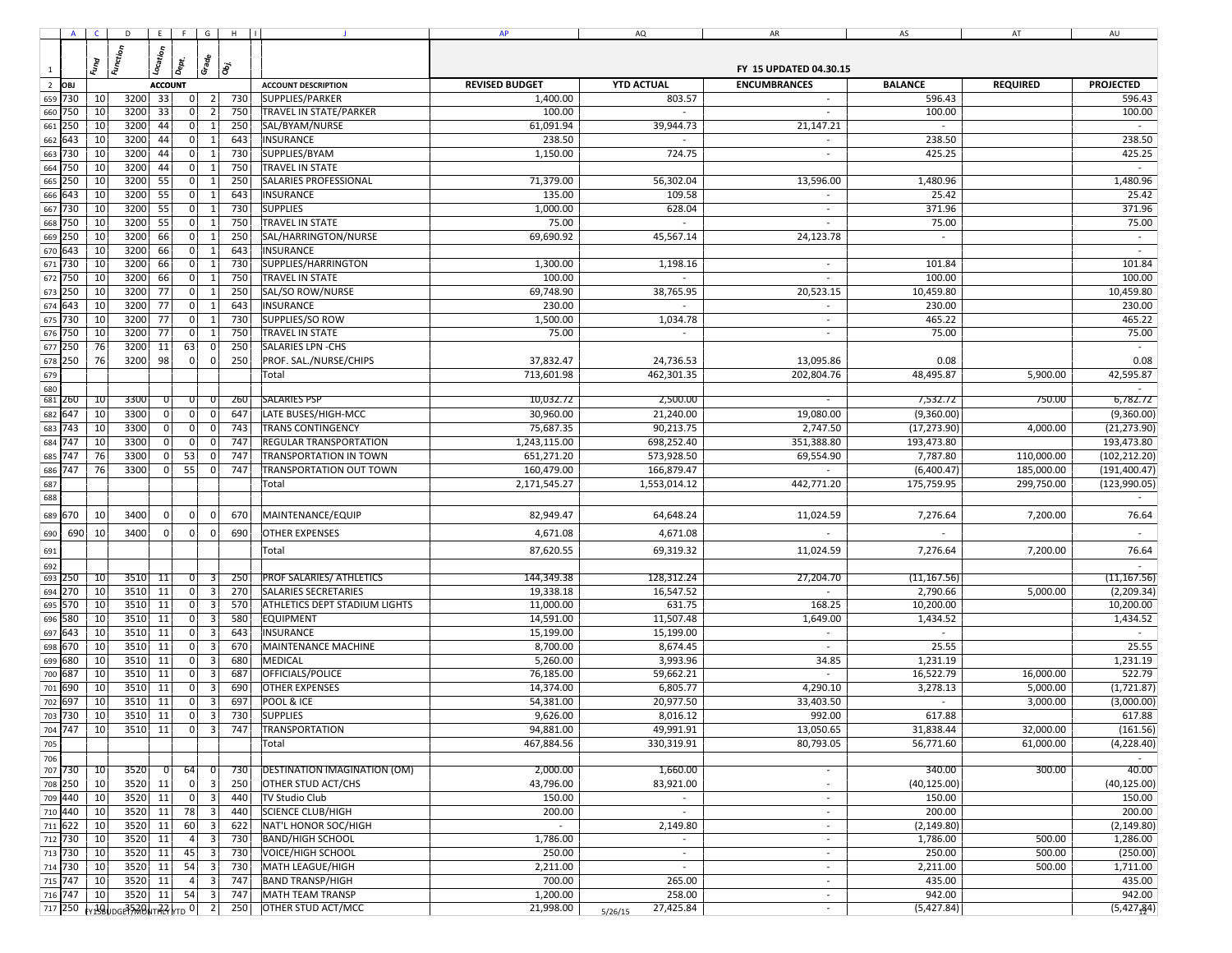|                |                    | $A \cap C$      | $D \mid E \mid F \mid G \mid H \mid I$ |           |                      |                                                |     | $\mathbf{J}$                              | AP           | AQ                       | AR         | AS                       | AT          | AU                       |
|----------------|--------------------|-----------------|----------------------------------------|-----------|----------------------|------------------------------------------------|-----|-------------------------------------------|--------------|--------------------------|------------|--------------------------|-------------|--------------------------|
|                |                    |                 |                                        |           |                      |                                                |     |                                           |              |                          |            |                          |             |                          |
|                |                    |                 |                                        |           |                      |                                                |     |                                           |              |                          |            |                          |             |                          |
| $\overline{1}$ |                    |                 |                                        |           |                      |                                                |     |                                           |              |                          |            |                          |             |                          |
| $\overline{2}$ |                    |                 |                                        |           |                      |                                                |     |                                           |              |                          |            |                          |             |                          |
|                | 718 250            | 10 <sub>l</sub> | 3520                                   | 22        | 46                   | $\overline{2}$                                 | 250 | <b>SALARIES PROFESSIONAL</b>              |              |                          |            |                          |             | $\sim$                   |
|                | 719 730            | 10              | 3520 22                                |           | 12                   | $\vert$ 2                                      | 730 | <b>CHORUS/MCC</b>                         | 300.00       | $\sim$                   | $\sim$     | 300.00                   | 500.00      | (200.00)                 |
|                | 720 730            | 10              | 3520                                   | 22        | 54                   | 730<br>2 <sup>1</sup>                          |     | <b>MATH LEAGUE/MCC</b>                    | 750.00       | 492.76                   | $\sim$     | 257.24                   |             | 257.24                   |
|                | 721 747            | 10              | 3520                                   | 22        | 58                   | $\vert$ 2<br>747                               |     | MUSIC/TRANSP-MCC                          | $\sim$       | $\sim$                   | $\sim$     | $\sim$                   |             | $\sim$                   |
|                | 722 250            | 10              | 3520                                   | 33        | 0                    | 2 <br>250                                      |     | <b>OTHER STUDENT ACT/PARKER</b>           | 10,458.00    | 18,707.68                | $\sim$     | (8, 249.68)              |             | (8, 249.68)              |
|                | 723 730            | 10              | 3520                                   | 33        | 12                   | $\overline{2}$<br>730                          |     | CHORUS/PARKER                             | 700.00       | $\overline{\phantom{a}}$ | $\sim$     | 700.00                   | 500.00      | 200.00                   |
|                | 724 730            | 10              | 3520                                   | 33        | 54                   | 730<br>2                                       |     | MATH LEAGUE/PARKER                        | 750.00       | 490.24                   | $\sim$     | 259.76                   |             | 259.76                   |
| 725            |                    |                 |                                        |           |                      |                                                |     | Total                                     | 87,249.00    | 135,370.32               | $\sim$     | (48, 121.32)             | 2,800.00    | (50, 921.32)             |
| 726            |                    |                 |                                        |           |                      |                                                |     |                                           |              |                          |            |                          |             |                          |
|                | 727 260            | 10              | $3600$ 11                              |           | 0                    | 260<br>0                                       |     | <b>STCH School Security</b>               | 90,267.96    | 66,047.72                | 24,220.24  | $\overline{\phantom{a}}$ |             | $\sim$                   |
|                | 728 260            | 10              | 3600                                   | 22        | 0                    | $\overline{0}$                                 | 260 | McCarthy PSP - Security Office            | 49,542.99    | 40,106.23                | 9,436.76   | $\overline{\phantom{a}}$ |             | $\overline{\phantom{a}}$ |
|                | 729 135            | 10              | 3600                                   | 33        | 0                    | 135<br>$\overline{0}$                          |     | <b>DETENTION DUTY</b>                     |              |                          |            |                          |             |                          |
|                | 730 260            | 10              | 3600                                   | 33        | 0                    | 0                                              | 260 | Parker - PSP - Security Office            | 42,838.12    | 28,009.54                | 14,828.58  | $\overline{\phantom{a}}$ |             | $\sim$                   |
| 731            |                    |                 |                                        |           |                      |                                                |     | Total                                     | 182,649.07   | 134,163.49               | 48,485.58  | $\sim$                   |             | $\sim$                   |
| 732            |                    |                 |                                        |           |                      |                                                |     |                                           |              |                          |            |                          |             | $\sim$                   |
|                | 733 140            | 10              | 4110                                   |           | 01                   | 140                                            |     | LONGEVITY CUSTODIAL SERVICES              |              |                          |            |                          |             |                          |
|                | 734 180            | 10              | 4110                                   | 0 I       | 0                    | 180<br>-01                                     |     | <b>OVERTIME CUSTODIANS</b>                |              |                          |            |                          |             | $\sim$                   |
| 735            | 250                | 10              | 4110                                   | 01        | 91<br>91             | 250<br>0 I<br>270<br>-01                       |     | SAL/SUPV/BLDGS/GROUNDS                    |              |                          |            |                          |             | $\sim$                   |
|                | 736 270            | 10              | 4110                                   | 01        |                      |                                                |     | <b>SALARIES SECRETARIES</b>               |              |                          |            |                          |             | $\sim$                   |
|                | 737 310            | 10              | 4110                                   | $\Omega$  | 0                    | 310<br>$\overline{0}$                          |     | <b>SUBSTITUTES CUSTODIAN</b>              |              |                          |            |                          |             | $\sim$                   |
|                | 738 490            | 10<br>10        | 4110                                   | 01        | 0                    | 0 <br>490                                      |     | <b>CONTRACTUAL SERVICES</b>               | 1,022,742.30 | 631,723.91               | 245,192.85 | 145,825.54               | 7,000.00    | 138,825.54               |
|                | 739 750            |                 | 4110<br>4110 11                        | 0         | 0                    | 750<br>0 l                                     |     | <b>TRAVEL IN STATE</b>                    |              |                          |            |                          |             |                          |
|                | 740 140            | 10              |                                        |           | 0                    | $\overline{3}$<br>140                          |     | LONGEVITY CUSTODIANS                      |              |                          |            |                          |             | $\sim$                   |
|                | 741 240            | 10              | 4110                                   | 11        | 0                    | $\overline{3}$                                 | 240 | <b>CUST SAL/HIGH</b>                      |              |                          |            |                          |             | $\sim$                   |
|                | 742 716            | 10              | 4110 11                                |           | 0                    | $\overline{\mathbf{3}}$                        | 716 | <b>CUST RENTAL SUPP/HIGH</b>              |              |                          |            |                          |             |                          |
|                | 743 730            | 10              | 4110                                   | 11        | 0                    | $\overline{3}$<br>730                          |     | SUPPLIES/HIGH SCHOOL                      | 7,000.00     | 13,123.93                | 4,713.10   | (10, 837.03)             |             | (10, 837.03)             |
|                | 744 730            | 10              | 4110 11                                |           | 19                   | $\overline{0}$                                 | 730 | SUPPLIES - PERFORMING ARTS                | 12,000.00    | $\sim$                   | $\sim$     | 12,000.00                | 2,000.00    | 10,000.00                |
|                | 745 140            | 10              | 4110<br>4110                           | 22<br>22  | 0 <br> 0             | $\overline{2}$<br>140<br>$\overline{2}$        | 240 | LONGEVITY CUSTODIANS                      |              |                          |            |                          |             | $\sim$                   |
|                | 746 240            | 10              |                                        |           | $\overline{0}$       | $\overline{2}$                                 |     | SALARIES CUSTODIAN/MCC                    |              |                          |            |                          |             |                          |
|                | 747 716            | 10<br>10        | 4110                                   | 22        |                      |                                                | 716 | <b>CUST RENTAL SUPP/MCC</b>               |              |                          |            |                          |             |                          |
|                | 748 730<br>749 140 | 10              | 4110<br>4110                           | 22<br>33  | 0 <br>$\overline{0}$ | 730<br>$\overline{2}$<br>$\overline{2}$<br>140 |     | SUPPLIES/MCCARTHY<br>LONGEVITY CUSTODIANS | 3,500.00     | 5,134.95                 | $\sim$     | (1,634.95)               |             | (1,634.95)               |
|                |                    | 10              | 4110                                   | 33        | 0                    | 240<br>$\overline{2}$                          |     | SALARIES CUSTODIAN/PARKER                 |              |                          |            |                          |             |                          |
|                | 750 240<br>751 716 | 10              | 4110                                   | 33        | 0                    | $\overline{2}$<br>716                          |     | <b>CUST RENTAL SUPP/PARKER</b>            |              |                          |            |                          |             |                          |
|                | 752 730            | 10              | 4110                                   | 33        | 0                    | 730<br>$\overline{2}$                          |     | SUPPLIES/PARKER                           | 2,500.00     | 7,802.91                 |            | (5,302.91)               |             | (5,302.91)               |
|                | 753 140            | 10              | 4110                                   | 44        | 0                    | $\overline{1}$<br>140                          |     | LONGEVITY CUSTODIANS                      |              |                          |            |                          |             |                          |
|                | 754 240            | 10              | 4110                                   | 44        | 0l                   | 240<br>$\mathbf{1}$                            |     | SALARIES CUSTODIAN/BYAM                   |              |                          |            |                          |             |                          |
|                | 755 730            | 10              | 4110                                   | 44        | 0                    | 730<br>$\overline{1}$                          |     | SUPPLIES/BYAM                             | 1,550.00     | 2,758.55                 | 377.50     | (1,586.05)               |             | (1,586.05)               |
| 756            | 240                | 10              | 4110                                   | 55        | 0                    | 240<br>$\mathbf{1}$                            |     | SALARIES CUSTODIAN - CENTER               |              |                          |            |                          |             |                          |
|                | 757 716            | 10              | 4110                                   | 55        | 0                    | 716<br>$\overline{1}$                          |     | RENTAL - CENTER SCHOOL                    |              |                          |            |                          |             |                          |
|                | 758 730            | 10              | 4110                                   | 55        | $\overline{0}$       | 730<br>-1                                      |     | SUPPLIES - CENTER SCHOOL                  | 2,306.00     | 2,295.15                 | 817.50     | (806.65)                 |             | (806.65)                 |
|                | 759 240            | 10              | 4110 66                                |           | 0                    | 240<br>-1                                      |     | <b>CUST SAL/HARRINGTON</b>                |              |                          |            |                          |             | $\sim$                   |
| 760            | 716                | 10              | 4110                                   | 66        | 0                    | -1                                             | 716 | <b>CUST RENTAL SUPP/HARRING</b>           |              |                          |            |                          |             | $\sim$                   |
|                | 761 730            | 10              | 4110                                   | 66        | 0                    | 730<br>-1                                      |     | SUPPLIES/HARRINGTON                       | 2,268.00     | 3,193.47                 | 440.00     | (1,365.47)               |             | (1, 365.47)              |
|                | 762 140            | 10              | 4110                                   | 77        | 0                    | -1                                             | 140 | LONGEVITY CUSTODIANS                      |              |                          |            |                          |             |                          |
|                | 763 240            | 10              | 4110                                   | <b>77</b> | 0                    | $\vert$ 1                                      | 240 | SALARIES CUSTODIAN/SO ROW                 |              |                          |            |                          |             | $\sim$                   |
|                | 764 716            | 10 <sub>l</sub> | 4110 77                                |           | 0                    | 1                                              |     | 716 CUST RENTAL SUPP/SO ROW               |              |                          |            |                          |             | $\sim$                   |
|                | 765 730            | 10 <sup>1</sup> | 4110 77                                |           | 0                    | 1                                              | 730 | <b>SUPPLIES/SO ROW</b>                    | 241.00       | 1,079.75                 | 377.50     | (1,216.25)               |             | (1, 216.25)              |
| 766            |                    |                 |                                        |           |                      |                                                |     | Total                                     | 1,054,107.30 | 667,112.62               | 251,918.45 | 135,076.23               | 9,000.00    | 126,076.23               |
| 767            |                    |                 |                                        |           |                      |                                                |     |                                           |              |                          |            |                          |             |                          |
|                | 768 600            | 10              | 4120                                   |           | 0                    | 600                                            |     | <b>FUEL</b>                               | 35,000.00    | 7,123.64                 | 3,576.36   | 24,300.00                | (1,000.00)  | 25,300.00                |
|                | 769 600            | 10              | 4120 11                                |           | 0                    | 600<br>3                                       |     | <b>FUEL/HIGH</b>                          | 100,001.00   | 112,828.03               | 55,010.19  | (67, 837.22)             | (11,000.00) | (56, 837.22)             |
|                | 770 600            | 10 <sup>1</sup> | 4120 22                                |           | 0                    | $\overline{2}$<br>600                          |     | <b>FUEL/MCCARTHY</b>                      | 41,500.00    | 58,400.16                | 29,599.84  | (46,500.00)              | (8,000.00)  | (38,500.00)              |
|                | 771 600            | 10              | 4120 33                                |           | 0                    | 600<br>$\overline{2}$                          |     | <b>FUEL/PARKER</b>                        | 60,000.00    | 57,583.65                | 27,416.35  | (25,000.00)              | (7,500.00)  | (17,500.00)              |
|                | 772 600            | 10              | 4120                                   | 44        | 0                    | 600<br>$\mathbf{1}$                            |     | FUEL / BYAM                               | 24,000.00    | 19,655.00                | 16,305.73  | (11,960.73)              | 3,000.00    | (14,960.73)              |
|                | 773 600            | 10              | 4120                                   | 55        | $\overline{0}$       | 600                                            |     | <b>FUEL - CENTER SCHOOL</b>               | 53,002.00    | 33,847.95                | 29,154.05  | (10,000.00)              | (15,000.00) | 5,000.00                 |
|                | 774 600            | 10 <sup>1</sup> | $4120$ 66                              |           | 0                    | 600<br>1                                       |     | <b>FUEL-HARRINGTON</b>                    | 30,000.00    | 5,824.59                 | 24,175.41  |                          | (21,000.00) | 21,000.00                |
|                | 775 600            | 10              | 4120 77                                |           | 0                    | 600<br>$\mathbf{1}$                            |     | <b>FUEL-SOUTH ROW</b>                     | 22,500.00    | 28,311.33                | 15,688.67  | (21,500.00)              | (6,000.00)  | (15,500.00)              |
|                | 776 600            | 10              | 4120                                   | 99        | 0                    | 0                                              | 600 | <b>FUEL - OFFSET</b>                      |              |                          |            |                          |             |                          |
| $\boxed{777}$  |                    |                 | <b>FY15BUDGET/MONTHLYYTD</b>           |           |                      |                                                |     | Total                                     | 366,003.00   | 323,574.35<br>5/26/15    | 200,926.60 | (158, 497.95)            | (66,500.00) | (91, 997195)             |
|                |                    |                 |                                        |           |                      |                                                |     |                                           |              |                          |            |                          |             |                          |